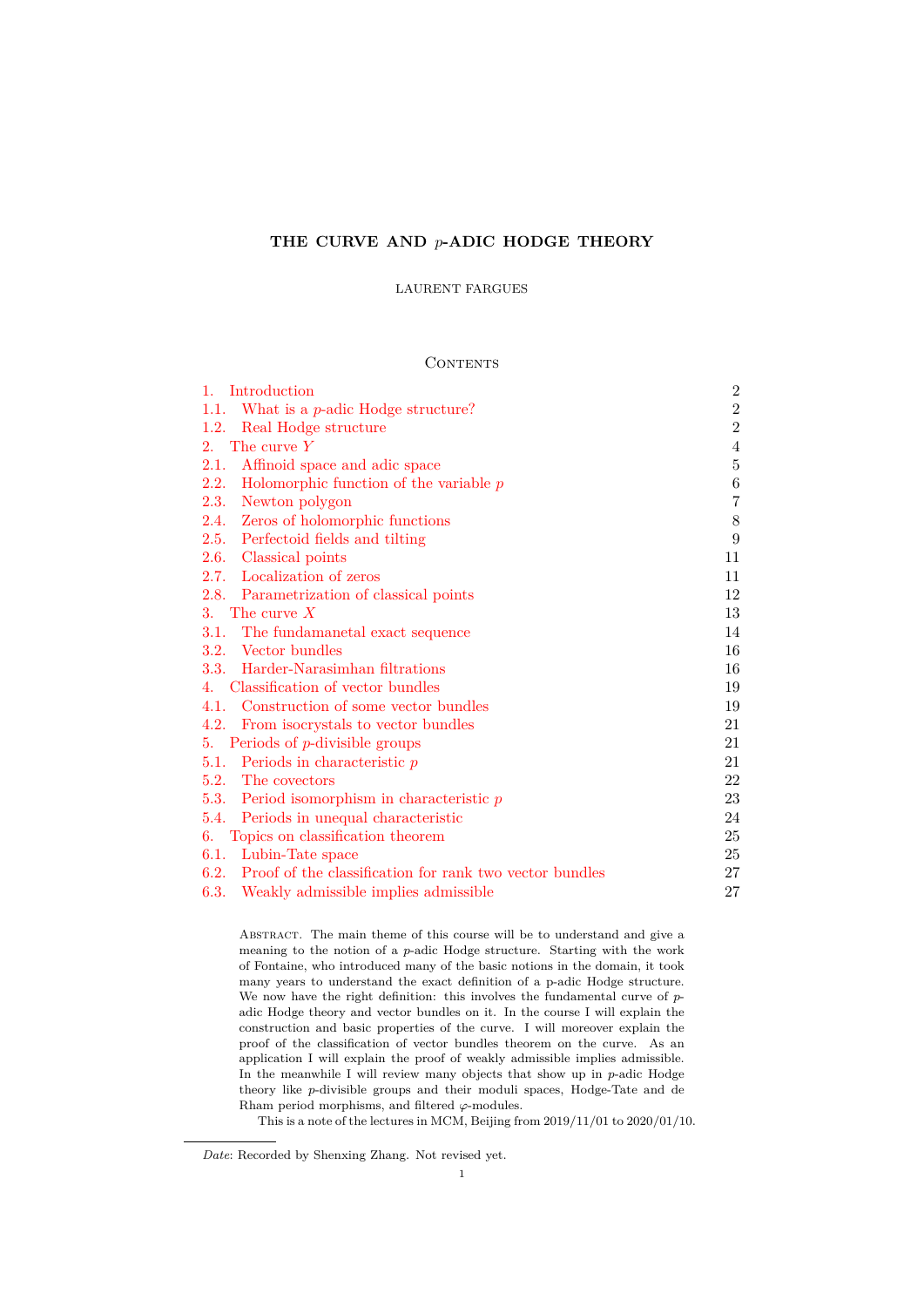#### <span id="page-1-0"></span>2 LAURENT FARGUES

### 1. INTRODUCTION

<span id="page-1-1"></span>1.1. **What is a** *p***-adic Hodge structure?** Recall a *real pure Hodge structure* of weight  $w \in \mathbb{Z}$  is a finitely dimensional real vector space *V*, endowed with a bigrading

$$
V_{\mathbb C}=\bigoplus_{p+q=w}V^{p,q}
$$

such that  $\overline{V^{p,q}} = V^{q,p}$ . For example, let  $X/\mathbb{C}$  be a proper smooth algebraic variety. Then  $\mathrm{H}^i(X(\mathbb{C}), \mathbb{R})$  is equipped with a real Hodge structure of weight *i* as

$$
H^{i}(X(\mathbb{C}), \mathbb{R})_{\mathbb{C}} = \bigoplus_{p+q=i} H^{q}(X, \Omega^{p}).
$$

In *p*-adic setting, there are plenty of different structures and results

- *•* Hodge-Tate Galois representations;
- crystalline representations:
- de Rham representations:
- *•* filtered *ϕ*-modules à la Fontaine;
- *•* Breuil-Kisin modules;
- $(\varphi, \Gamma)$ -modules;
- *•* comparison theorems for proper smooth algebraic variety over Q*p*.

This is a mess! We should back to real case to find the solution.

<span id="page-1-2"></span>1.2. **Real Hodge structure.** Recall Simpson's geometric point of view of twists. Denote

$$
\widetilde{\mathbb{P}}^1_{\mathbb{R}}=\mathbb{P}^1_{\mathbb{C}}/\left\{z\sim -\frac{1}{\bar{z}}\right\}
$$

where z is the coordinate on  $\mathbb{P}^1_{\mathbb{C}}$ . This is a conic curve without real point, equipped with  $\infty$ . Obviouly  $\mathbb{P}^1_{\mathbb{C}}$  is a double cover of  $\widetilde{\mathbb{P}}^1_{\mathbb{R}}$ .



The action of  $\mathbb{C}^{\times}$  on  $\mathbb{P}^1_{\mathbb{C}}$  as  $\lambda \cdot z = \lambda z$  descends to an action of  $U(1)$  on  $\mathbb{P}^1_{\mathbb{R}}$ . Then *∞* is the unique fixed point of this action and the unqiue point that has a finite orbit.

Consider the vector bundles on  $\widetilde{\mathbb{P}}_{\mathbb{R}}^1$ . For  $\lambda \in \frac{1}{2}\mathbb{Z}$ , define

$$
\mathcal{O}_{\widetilde{\mathbb{P}}^1_\mathbb{R}}(\lambda)=\begin{cases}\pi_*\mathcal{O}_{\mathbb{P}^1_\mathbb{C}}(2\lambda), & \lambda\notin\mathbb{Z};\\ \mathcal{L}\text{ such that } \pi^*\mathcal{L}=\mathcal{O}_{\mathbb{P}^1_\mathbb{C}}(2\lambda), & \lambda\in\mathbb{Z}. \end{cases}
$$

Here the *slope* of  $\mathcal{O}_{\widetilde{\mathbb{P}}^1_{\mathbb{R}}}(\lambda)$  is  $\lambda$ .

**Proposition 1.1.** *There is a bijection between the set of finite decreasing half integer sequences*

$$
\left\{\lambda_1 \geq \cdots \geq \lambda_n \mid \lambda_i \in \frac{1}{2}\mathbb{Z}, n \in \mathbb{N}\right\}
$$

and the isomorphic classes of vector bundles on  $\mathbb{P}^1_{\mathbb{R}}$  as

$$
(\lambda_i) \longmapsto \left[\bigoplus_i \mathcal{O}_{\widetilde{\mathbb{P}}^1_{\mathbb{R}}}(\lambda_i)\right].
$$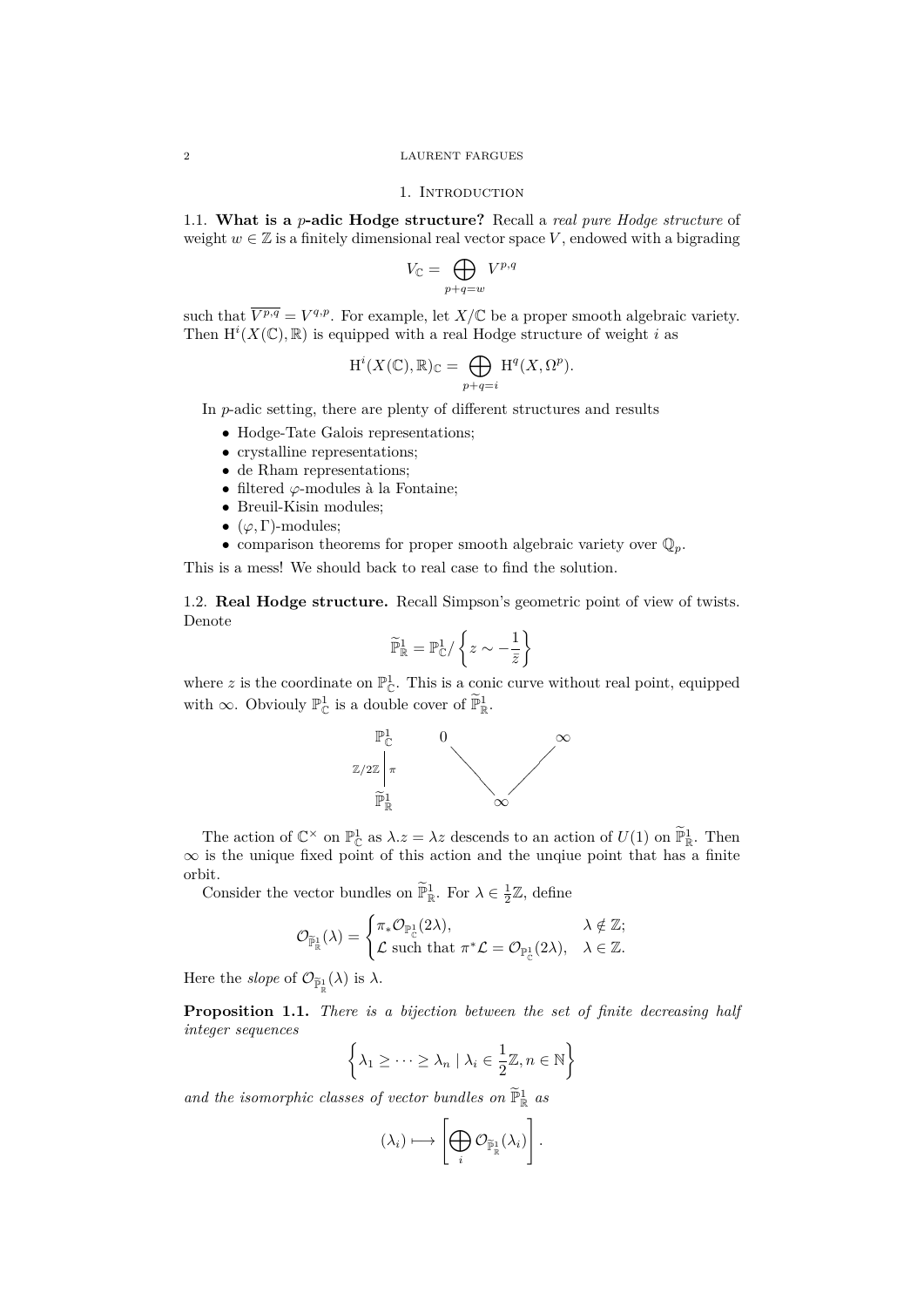*In particular,*

$$
\begin{aligned}\n\text{Vect}_{\mathbb{R}} &\xrightarrow{\sim} \left\{ slope \ 0 \ \text{semisimple vector bundles over } \widetilde{\mathbb{P}}_{\mathbb{R}}^1 \right\} \\
&\quad V \longmapsto V \otimes \mathcal{O}_{\widetilde{\mathbb{P}}_{\mathbb{R}}^1} \\
\text{H}^0(\widetilde{\mathbb{P}}_{\mathbb{R}}^1, \mathcal{E}) &\longleftarrow \mathcal{E}.\n\end{aligned}
$$

That is to say, every Harder-Narasimhan filtration of vector bundles are split and every semisimple vector bundle of pure slope are  $\mathcal{O}_{\widetilde{\mathbb{P}}^1_\mathbb{R}}(\lambda)^n$ .

Let *V* be a real vector space with a filtration Fil<sup>•</sup> on  $V_{\mathbb{C}} = V \otimes_{\mathbb{R}} \mathbb{C}$ . Denote by *t* the uniformization of  $\mathbb{P}^1_{\mathbb{R}}$  at  $\infty$  and

$$
V_{\mathbb{C}}((t)) = V \otimes_{\mathbb{R}} \mathbb{C}((t)) = V_{\mathbb{C}} \otimes_{\mathbb{C}} \mathbb{C}((t)).
$$

There is a canonical filtration  $\{t^k\mathbb{C}[[t]]\}_k$  on  $\mathbb{C}((t))$ , which induces a filtration on  $V_{\mathbb{C}}((t))$  as

$$
\mathrm{Fil}^k(V_{\mathbb{C}}((t))) = \sum_{i \in \mathbb{Z}} \mathrm{Fil}^i V_{\mathbb{C}} \otimes_{\mathbb{C}} t^{k-i} \mathbb{C}[[t]].
$$

Then

$$
\widehat{\mathcal{O}}_{\widetilde{\mathbb{P}}^1_{\mathbb{R}}, \infty} = \mathbb{C}[[t]], \quad (V \otimes_{\mathbb{R}} \mathcal{O}_{\widetilde{\mathbb{P}}^1_{\mathbb{R}}})^{\wedge}_{\infty} = V_{\mathbb{C}}((t))
$$

and the  $\mathbb{C}[[t]]$ -lattice

 $\Lambda := \mathrm{Fil}^0(V_{\mathbb{C}}((t))) \subset V_{\mathbb{C}}((t))$ 

defines a *modification* of vector bundles

$$
(V\otimes_\mathbb{R}\mathcal{O}_{\widetilde{\mathbb{P}}^1_\mathbb{R}})_{\vert_{\widetilde{\mathbb{P}}^1_\mathbb{R}\setminus\{\infty\}}}\overset{\sim}{\longrightarrow} \mathcal{E}|_{\widetilde{\mathbb{P}}^1_\mathbb{R}\setminus\{\infty\}},
$$

such that  $\widehat{\mathcal{E}}_{\infty} = \Lambda$ . This is *U*(1)-equivalent and induces a bijection

{filtrations on 
$$
V_{\mathbb{C}}\}
$$
  $\xrightarrow{\sim} \{U(1)$ -equiv. modif.  $V \otimes_{\mathbb{R}} \mathcal{O}_{\widetilde{\mathbb{P}}_{\mathbb{R}}^1} \rightsquigarrow \mathcal{E}\}$ 

and thus

$$
\{(V, \mathrm{Fil}^{\bullet} V_{\mathbb{C}})\} \stackrel{\sim}{\longrightarrow} \left\{\begin{matrix} U(1)\text{-equiv. modif. } \mathcal{E}_1 \rightsquigarrow \mathcal{E}_2 \\ \mathcal{E}_1 \text{ semisimple of slope 0, } U(1) \curvearrowright \mathrm{H}^0(\mathcal{E}_1) \text{ trivially} \end{matrix}\right\}.
$$

**Definition 1.2.** A *real Hodge structure* is a finitely dimensional real vector space *V* , endowed with a bigrading decomposition

$$
V_{\mathbb C}=\bigoplus_{p,q\in\mathbb Z}V_{\mathbb C}^{p,q},
$$

such that  $\overline{V^{p,q}} = V^{q,p}$ . Thus for any integer *w*, there is a subspace  $V_w \subset V$  such that

$$
V_{w,\mathbb{C}} = \bigoplus_{p+q=w} V^{p,q},
$$

which is called *weight w* part of *V*. If  $V = V_w$ , *V* is called *pure of weight w*.

We say  $(V, \text{Fil}^{\bullet}V_{\mathbb{C}})$  defines a Hodge struture of weight *w* if there is a real Hodge struture on *V* of pure weight *w* such that  $\text{Fil}^n \mathbb{V}_{\mathbb{C}} = \bigoplus_{p \geq n} V^{p, w-p}$ .

**Proposition 1.3.** (*V*, Fil<sup>•</sup>*V*<sub>C</sub>) *defines a weight w Hodge struture if and only if*  $\mathcal{E}_2$ *is semisimple of slope w/*2 *in the corresponding modification.*

This induces a bijection between the set of weight *w* pure real Hodge structures and the set of  $U(1)$ -equivalent modifications  $\mathcal{E}_1 \rightsquigarrow \mathcal{E}_2$  on  $\tilde{\mathbb{P}}_{\mathbb{R}}^1 \setminus \{ \infty \}$ , where  $\mathcal{E}_1$  is semisimple of slope 0,  $\mathcal{E}_2$  is semisimple of slope  $w/2$  and  $U(1)$  acts on  $\mathrm{H}^0(\mathcal{E}_1)$ trivially.

WE are going to do the same in the *p*-adic setting.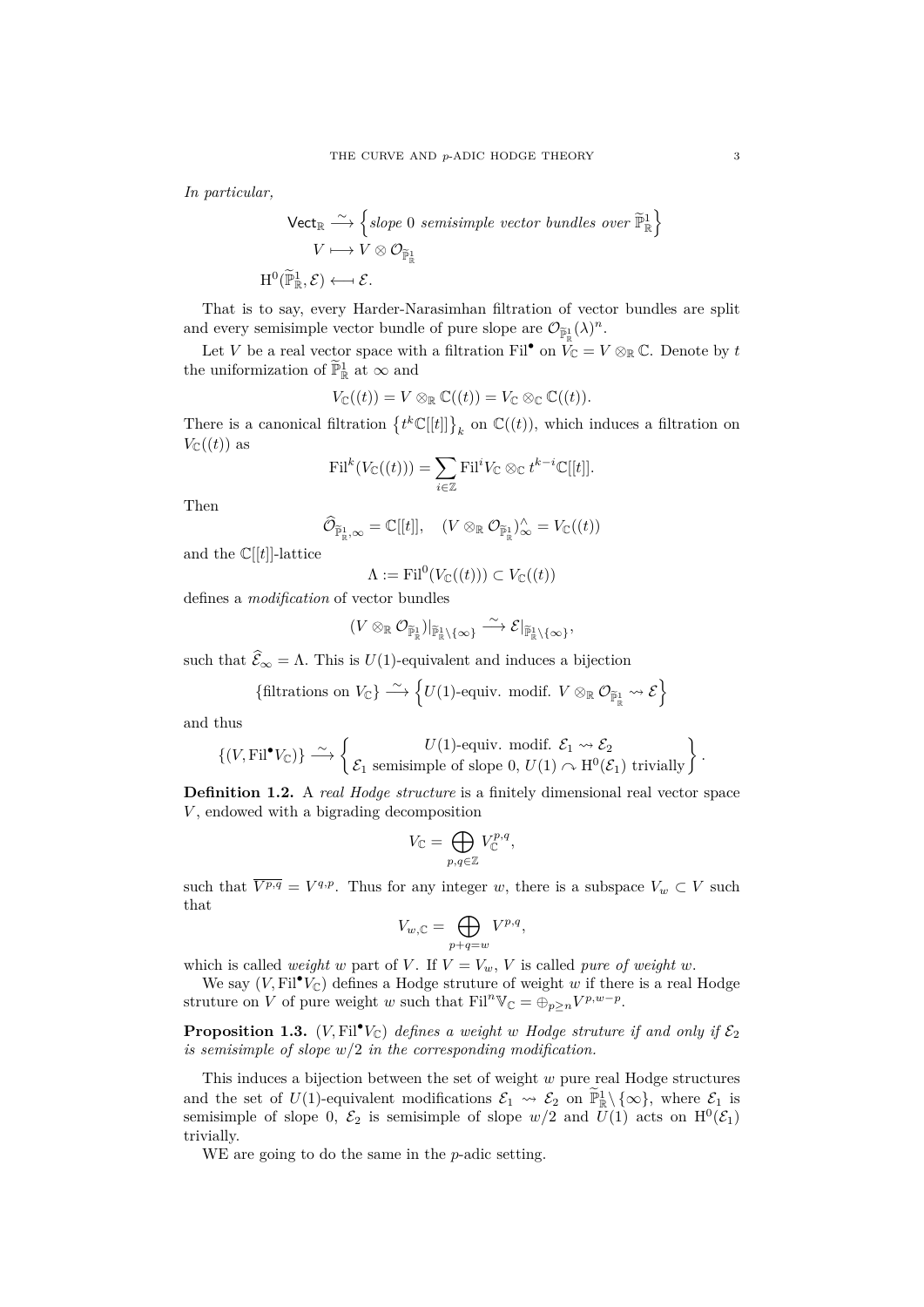#### 4 LAURENT FARGUES

| real setting                                                       | <i>p</i> -adic setting                                              |
|--------------------------------------------------------------------|---------------------------------------------------------------------|
| $\mathbb{P}^1_{\mathbb{R}}\setminus\{\infty\}\curvearrowleft U(1)$ | the curve $X \cap \text{Gal}(\overline{\mathbb{Q}}_p/\mathbb{Q}_p)$ |
| $\mathbb{C}[[t]]=\widehat{\mathcal{O}}_{\widetilde{\mathbb{P}}^1}$ | $B_{\mathrm{dR}}^+ = \widehat{\mathcal{O}}_{X,\infty}$              |
| $\overline{\lambda} \cdot t = \lambda t$                           | $\sigma.t = \chi_{\text{cyc}}(\sigma)t, t = \log[\epsilon]$         |
| $\mathbb{P}^1_{\cap}$                                              | $X_{\infty}$                                                        |
| $\mathbb{Z}/2\mathbb{Z}$                                           |                                                                     |

Thus the vector bundles on *X* is endowed with  $Gal(\overline{\mathbb{Q}}_n/\mathbb{Q}_p)$ -action.

## 2. The curve *Y*

<span id="page-3-0"></span>There are two versions of the curve.

- *• X*ad adic version analog of *p*-adic Reimann surface,
- *• X* schematical version analog of a proper smooth algebraic curve.

There is an analytification morphism (GAGA)  $X^{\text{ad}} \rightarrow X$  and an "ample" line bundle  $\mathcal{O}(1)$  on  $X^{\text{ad}}$  such that

$$
X = \text{Proj}(\bigoplus_{d \ge 0} \text{H}^0(X^{\text{ad}}, \mathcal{O}(d))).
$$

Both rely on the construction of an intermediate adic space *Y* endowed with a "crystalline" Frobenius *ϕ*.

Let *C* be a complete algebraically closed field of characteristic 0. Define the tilt  $C^{\flat}$  the inverse limit of *C* with respect to Frobenius, which is an algebraically closed field of characteristic *p*. Let  $B_{dR}^+$  be the completion of  $\mathbb{A}_{\text{inf}} = W(\mathcal{O}_{C^{\flat}})$  with repect to  $(p - [p^{\flat}])$  with quotient field  $B_{dR}$ ,  $A_{cris}$  the completion of divided power of  $\mathbb{A}_{int}$ and  $B_e = B_{\text{cris}}^{\varphi=1}$ .

The *p*-adic comparison theorems for crystalline/de Rham/étale cohomology lead one to consider the category of pairs  $(W_e, W_{\text{dR}}^+)$  where  $W_e$  is a free  $B_e$ -module and  $W_{\mathrm{dR}}^{+}$  is a free  $B_{\mathrm{dR}}^{+}$ -module such that

$$
B_{\mathrm{dR}} \otimes_{B_e} W_e = B_{\mathrm{dR}} \otimes_{B_{\mathrm{dR}}^+} W_{\mathrm{dR}}^+.
$$

We will construct a curve *X* such that  $B_e = \mathcal{O}(X - \{\infty\})$ ,  $B_{dR}^+ = \mathcal{O}_{X,\infty}$ . The fundamental exact sequence

$$
0\to \mathbb{Q}_p\to B_e\to B_{\mathrm{dR}}/B_{\mathrm{dR}}^+\to 0
$$

tells us the sections. The category of  $(W_e, W_{\text{dR}}^+)$  corresponds to the category of vector bundles over *X*. Since  $B_e = B_{\text{cris}}^{\varphi=1}$ , this suggests

$$
X^{\rm ad}=Y^{\rm ad}/\varphi^{\mathbb{Z}}
$$

where  $Y^{\text{ad}} = \text{Spa}(A_{\text{inf}}) - (p[p^{\flat}]).$ 

In general, let *E* be a discretely valued non-archemedean field with uniformizer *π* with finite residue field  $\mathbb{F}_q = \mathcal{O}_E/\pi$ . Let  $F/\mathbb{F}_q$  be a perfectoid field, i.e., a perfect field, complete with respect to a non-trivial absolute value  $|\cdot|: F \to \mathbb{R}_{\geq 0}$ . We will attach to this data a curve  $X_{F,E}/E$ . More generally, we can define "a family of curves"

$$
X_S = (X_{k(s)})_{s \in |S|}
$$

for perfectoid  $S/\mathbb{F}_q$ . If *G* is a reductive group over *E*, one can define a stack

 $Bun_G : S \to \{G\text{-bundles on } X_S\}.$ 

We will study the perverse  $\ell$ -adic sheaves on Bun<sub>G</sub>.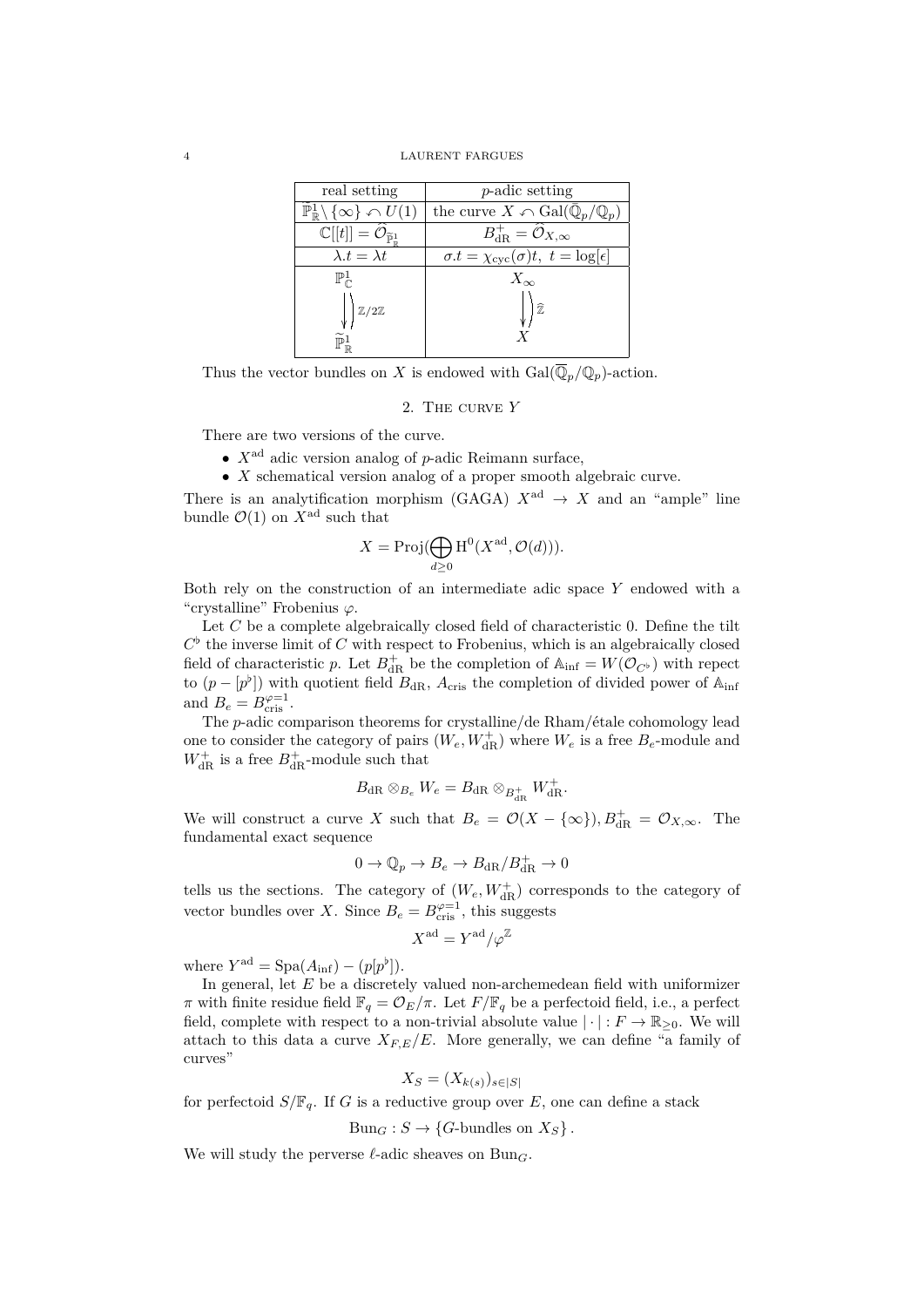<span id="page-4-0"></span>2.1. **Affinoid space and adic space.** Let's recall the definition of adic spaces. This is not a prt of the lectures. Let *k* be a nonarchimedean field and *R* a topological *k*-algebra.

- **Definition 2.1.** (1) If there is a subring  $R_0 \subset R$  such that  $\{aR_0\}_{a \in k^\times}$  forms a basis of open neighborhoods of 0, it's called a *Tate k-algebra*. A subset  $M \subset R$  is called *bounded* if  $M \subset aR_0$  for some  $a \in k^{\times}$ .
	- (2) An *affinoid*  $k$ -*algebra* is a pair  $(R, R^+)$  consisting of a Tate  $k$ -algebra  $R$  and open integrally closed subring  $R^+ \subset R^\circ$ .
	- (3) An affinoid *k*-algebra  $(R, R^+)$  is said to be *tft* if *R* is a quotient of  $k\langle T_1, \ldots, T_n \rangle$ for some *n* and  $R^+ = R^\circ$ .

**Definition 2.2.** Denote by  $X = \text{Spa}(R, R^+)$  the set of equivalent classes of continuous valuations on *R*, which is  $\leq 1$  on  $R^+$ . We equip *X* the topology which has open *rational subsets*

$$
U\left(\frac{f_1,\ldots,f_n}{g}\right) = \{x \in X \mid |f_i(x)| \le |g(x)|, \forall x \in X\}
$$

as basis, where  $f_1, \ldots, f_n$  generates  $R$ .

**Definition 2.3.** A topological space *X* is called *spectral* if it satisfies the following equivalent properties.

- (1) There is some ring *A* such that  $X \cong \text{Spec} A$ .
- (2) *X* is an inverse limit of finite  $T_0$  spaces.
- (3) *X* is quasicompact, has a quasicompact topological basis, stable under finite intersections, and every irreducible closed subset has a unique generic point.

**Theorem 2.4.** *The space*  $\text{Spa}(R, R^+)$  *is spectral and*  $\text{Spa}(R, R^+) \cong \text{Spa}(\widehat{R}, \widehat{R}^+)$ *.* 

**Theorem 2.5.** (1) *If*  $X = \emptyset$ *, then*  $\widehat{R} = 0$ *.* 

- (2) If *R* is complete and  $|f(x)| \neq 0, \forall x \in X$ , then *f* is invertible.
- (3) *If*  $|f(x)| \leq 1, \forall x \in X$ , then  $f \in R^+$ .

Consider the topological algebra  $R[f_1g^{-1}, \ldots, f_nh^{-1}] \subset R[g^{-1}]$  and denote by *B* the integral closure of  $R^+[f_1g^{-1}, \ldots, f_ng^{-1}]$  in it, then  $(R[f_1g^{-1}, \ldots, f_ng^{-1}], B)$  is an affinoid *k*-algebra with completion  $(R\langle f_1g^{-1}, \ldots, f_ng^{-1} \rangle, \widehat{B})$ . Then

$$
Spa(R\langle f_1g^{-1},\ldots,f_ng^{-1}\rangle,\widehat{B})\to Spa(R,R^+)
$$

factors through  $U\left(\frac{f_1,\ldots,f_n}{g}\right)$  and it satisfies the corresponding universal property. Define presheaves

$$
(\mathcal{O}_X(U), \mathcal{O}_X^+(U)) = (R\langle f_1g^{-1}, \dots, f_ng^{-1}\rangle, \widehat{B})
$$

and on general *W*,

$$
\mathcal{O}_X = \varprojlim_{U \subset W} \mathcal{O}_X(U).
$$

Moreover  $U \cong \text{Spa}(\mathcal{O}_X(U), \mathcal{O}_X^+(U)).$ 

The stalk  $\mathcal{O}_{X,x}$  is a local ring with maximal ideal  $\{f \mid f(x) = 0\}$  and  $\mathcal{O}_{X,x}^+$  is a local ring with maximal ideal  $\{f \mid f(x) < 1\}$ .

**Definition 2.6.** We call *R* is *strongly neotherian* if  $\widehat{R}(T_1, \ldots, T_n)$  is noetherian for any *n*.

**Theorem 2.7.** *If*  $R$  *is strongly neotherian, then*  $\mathcal{O}_X$  *is a sheaf.* 

**Definition 2.8.** Consider triple  $(X, \mathcal{O}_X, (|\cdot(x)|, x \in X))$  where  $(X, \mathcal{O}_X)$  is a locally ringed space and  $| \cdot (x) |$  is a continuous valuation on  $\mathcal{O}_{X,x}$  for any  $x \in X$ . Such triple isomophic to  $Spa(R, R^+)$  where  $\mathcal{O}_X$  is a sheaf is called an affinoid adic space.

It is called an *adic space* if it's locally an affinoid adic space.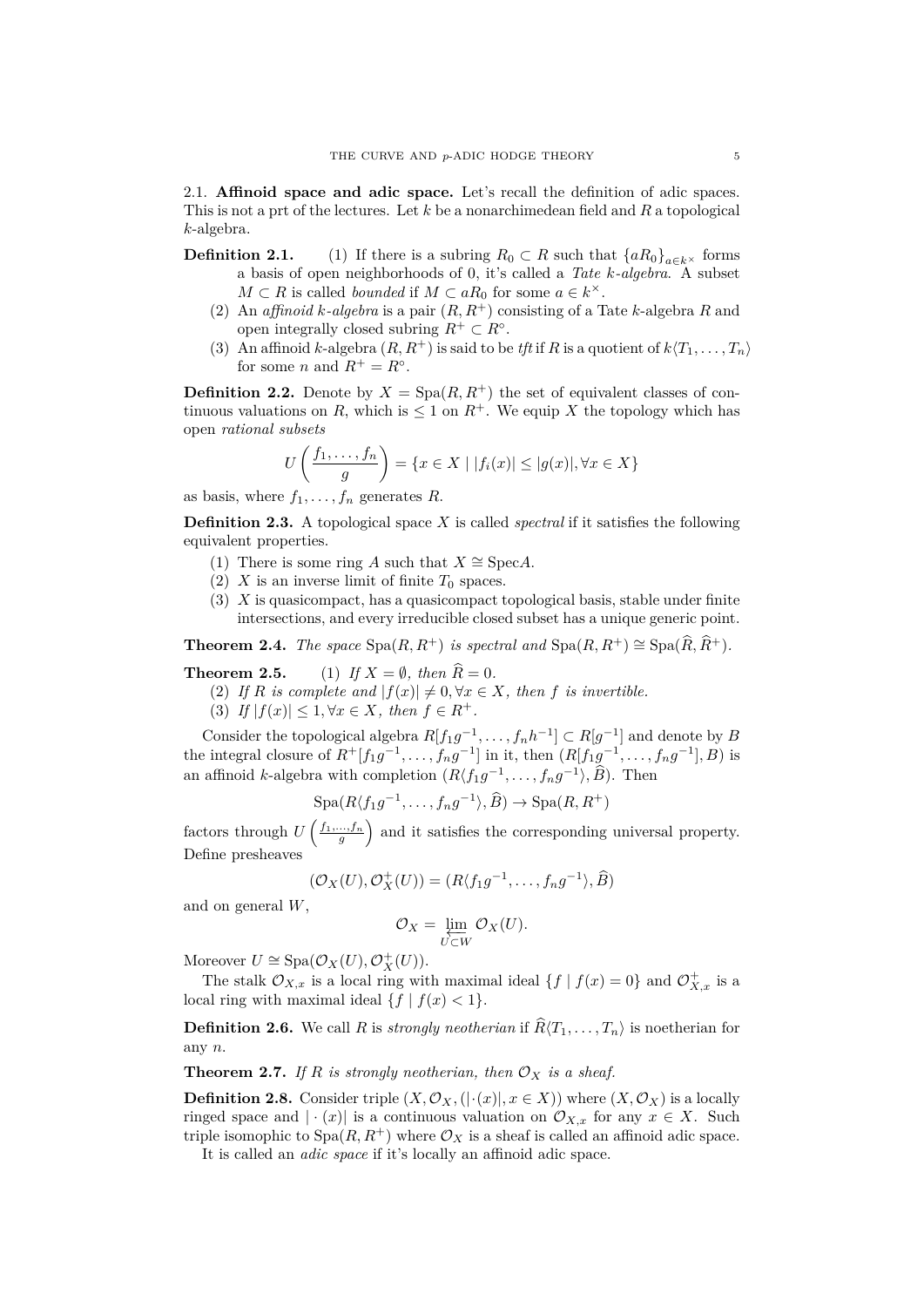**Proposition 2.9.** *For affinoid adic space*  $X = \text{Spa}(R, R^+)$  *and any adic space Y over k,*

$$
Hom(Y, X) = Hom((\widehat{R}, \widehat{R}^+), (\mathcal{O}_Y(Y), \mathcal{O}_Y^+(Y))).
$$

**Example 2.10.** Assume that *k* is complete and algebraically closed. Let  $R = k\langle T \rangle$ and  $R^+ = R^\circ = k^\circ \langle T \rangle$ . Fix a norm  $| \cdot | : k \to \mathbb{R}_{\geq 0}$ . Then  $X = \text{Spa}(R, R^+)$  consists of



(1) The classical point. For  $x \in k^{\circ}$ ,

$$
R \longrightarrow \mathbb{R}_{\geq 0}
$$

$$
f = \sum a_n T^n \longmapsto |f(x)| = |\sum a_n x^n|.
$$

(2)(3) The rays of the tree. For  $0 \le r \le 1, x \in k^{\circ}$ ,

$$
R \longrightarrow \mathbb{R}_{\geq 0}
$$
  

$$
f = \sum a_n (T - x)^n \longmapsto \sup |a_n|r^n = \sup_{y \in k^\circ, |y - x| \leq r} |f(y)|.
$$

If  $r = 0$ , it is the classical point. If  $r = 1$ , it doesnot depend on x, which is called the Gausspoint.

If  $r \in |k^{\times}|$ , it's said to be of type (2), otherwise of type (3).

(4) Dead ends of the tree. Let  $D_1 \supset D_2 \supset \cdots$  be a sequence of disks with  $\cap D_i = \emptyset$ . It occurs when *k* is not spherically complete.

$$
R \longrightarrow \mathbb{R}_{\geq 0}
$$
  
\n
$$
f \longmapsto \inf_{x \in D_i} |f(x)|.
$$
  
\n(5) For  $\Gamma = \mathbb{R}_{\geq 0} \times \gamma^{\mathbb{Z}}$ , where  $\gamma = r^-$  or  $r^+(r < 1)$ .  
\n
$$
R \longrightarrow \Gamma \cup \{0\}
$$
  
\n
$$
f = \sum a_n (T - x)^n \longmapsto \sup |a_n| \gamma^n.
$$

This only depends on the disc  $D(x, < r)$  or  $D(x, r)$ . Thus if  $r \notin |k^{\times}|$ , it's of type (3). Every rays of point of type (2) correspond a valuation of type (5).

<span id="page-5-0"></span>2.2. **Holomorphic function of the variable**  $p$ . Let  $E$  be a finite extension of  $\mathbb{Q}_p$ with residue field  $\mathbb{F}_q$ . As a comparison, we also take  $E = \mathbb{F}_q[[t]]$ . It is the coefficient field of the *p*-adic Hodge theory.

**Definition 2.11.** Define

$$
\mathbb{A} = \mathbb{A}_{\text{inf}} = \begin{cases} W_{\mathcal{O}_E}(\mathcal{O}_F) = W(\mathcal{O}_F) \otimes_{W(\mathbb{F}_q)} \mathcal{O}_E, & E/\mathbb{Q}_p, \\ \mathcal{O}_F \widehat{\otimes}_{\mathbb{F}_q} \mathcal{O}_E = \mathcal{O}_F[[\pi]], & E = \mathbb{F}_q[[t]]. \end{cases}
$$

Then

$$
\mathbb{A} = \left\{ \left. \sum_{n \geq 0} [x_n] \pi^n \right| x_n \in \mathcal{O}_F \right\}.
$$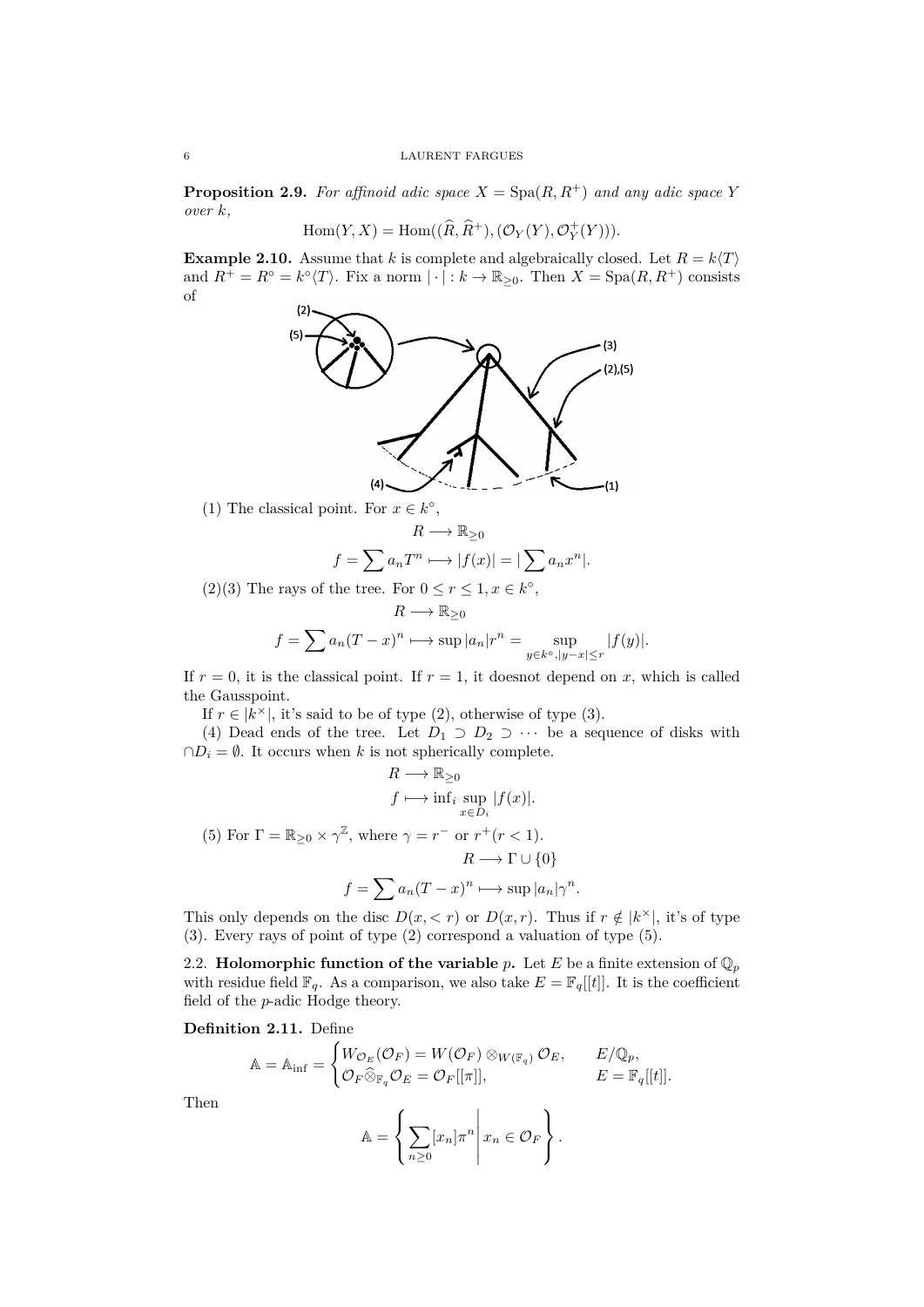Fix  $\varpi \in F$  with  $0 < |\varpi| < 1$ . Then A is complete under the  $(\pi, |\varpi|)$ -adic topology. Consider the adic space Spa(A*,* A). It has only one closed point with kernel  $(\pi, \mathfrak{m}_F)$ . Define

$$
\mathcal{Y} = \text{Spa}(\mathbb{A}, \mathbb{A})_a = \text{Spa}(\mathbb{A}, \mathbb{A}) \setminus \{\text{closed point}\} = \text{Spa}(\mathbb{A}, \mathbb{A}) \setminus V(\pi, [\varpi])
$$

and an open subspace

$$
Y = \text{Spa}(\mathbb{A}, \mathbb{A}) \backslash V(\pi[\varpi]).
$$

Here the subscript  $a$  indicates we take the analytic points and  $\mathcal Y$  is not affinoid. Consider the space of holomorphic functions  $\mathcal{O}(Y)$ . Let

$$
\mathbb{A}\left[\frac{1}{\pi}, \frac{1}{[\varpi]}\right] = \left\{\sum_{n \gg -\infty} [x_n] \pi^n \middle| x_n \in F, \sup |x_n| < +\infty \right\}
$$

be the set of holomorphic functions on *Y* that are meromorphic along  $(\pi)$ ,  $([\varpi])$ . For  $\rho \in (0,1)$ ,  $f = \sum_{n \gg -\infty} [x_n] \pi^n$ , define the Gauss norms

$$
|f|_{\rho} := \sup_{n} |x_n|\rho^n = \sup_{|y| \le \rho} f(y).
$$

**Proposition 2.12.** *The space*

$$
B = \mathcal{O}(Y)
$$

*is the completion of*  $\mathbb{A} \left[ \frac{1}{\pi}, \frac{1}{[\varpi]} \right]$ *with respect to*  $\{|\cdot|_{\rho}\}.$ 

For compact subset  $I \subset (0,1)$ , the completion  $B_I$  with respect to  $\{|\cdot|_{\rho \in I}\}\$ is a Banach *E*-algebra and

$$
B = \varprojlim_{I \subset (0,1)} B_I
$$

is a Fréchet space. In particular, if  $I = [\rho_1, \rho_2], B_I$  is the completion with respect  $\text{to } \{ |\cdot|_{\rho_1}, |\cdot|_{\rho_2} \}.$ 

In the case  $E = \mathbb{F}_q[[\pi]],$ 

$$
Y = \mathbb{D}_F^* = \{0 < |\pi| < 1\} \subset \mathbb{A}_F^1
$$

and

$$
B = \mathcal{O}(Y) = \left\{ \sum_{n \gg -\infty} x_n \pi^n \middle| x_n \in F, \lim_{n \to +\infty} |x_n| \rho^n = 0, \forall \rho \right\}.
$$

We have natural maps



The map on the left is locally of finite type, but  $\mathbb{D}_F^* \to \text{Spa}(E)$  is not.

Remark 2.13. If  $(x_n) \in F^{\mathbb{Z}}$  such that  $\lim_{|n| \to +\infty} |x_n| \rho^n = 0, \forall \rho$ , then  $\sum [x_n] \pi^n \in B$ . But not every element can be written in this form.

# <span id="page-6-0"></span>2.3. **Newton polygon.**

**Proposition 2.14.**  $|fg|_{\rho} = |f|_{\rho} |g|_{\rho}$ , *i.e.*,  $| \cdot |$  *is a valuation.* 

For  $\rho = q^{-r}, r \in (0, +\infty), |f|_{\rho} = q^{-v_r(f)},$  where

$$
v_r(f) := \inf(v(x_n) + nr).
$$

Here  $v = -\log_q|\cdot|$  on *F*. Then  $r \mapsto v_r(f)$  is a convex function.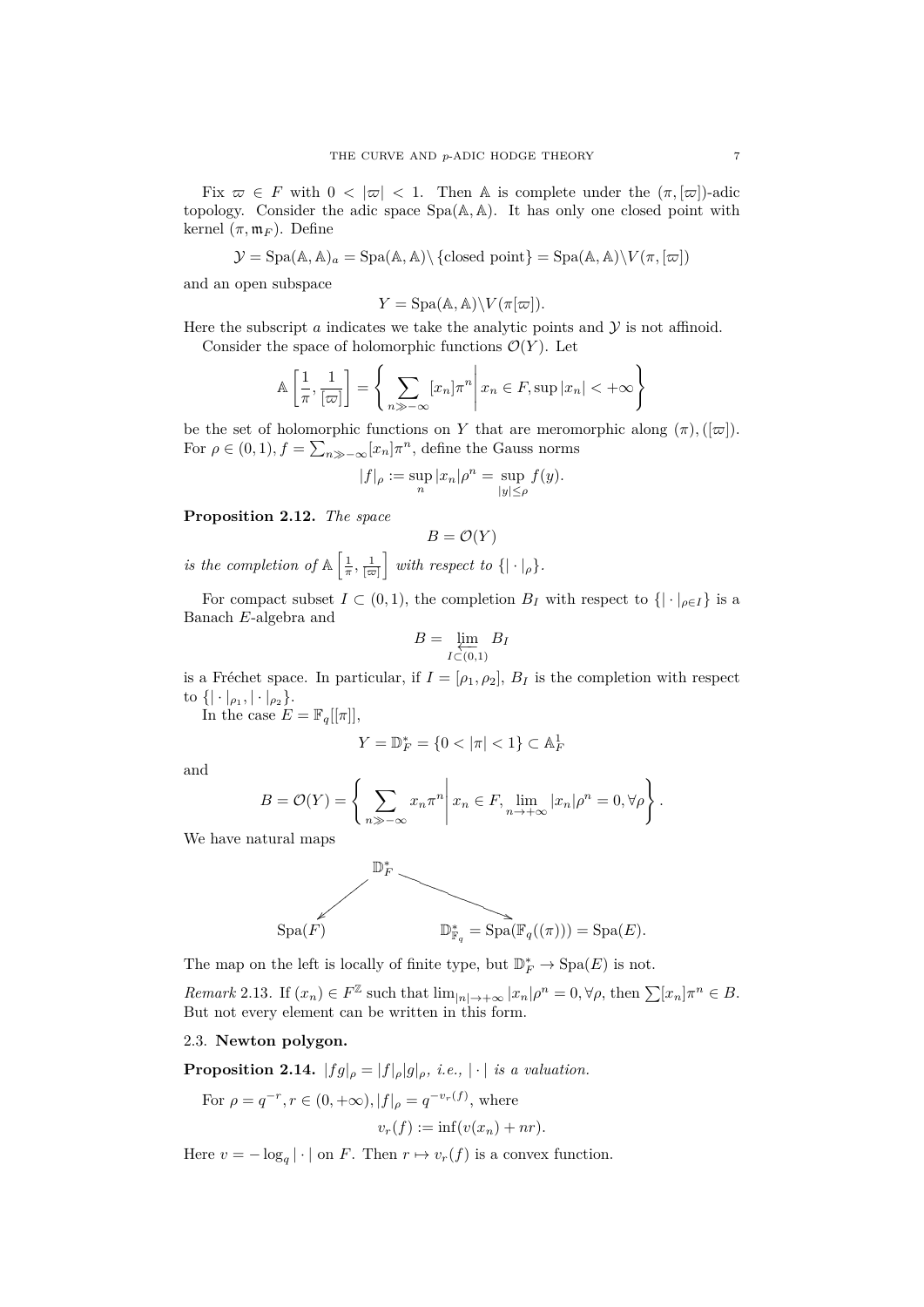In the case  $E = \mathbb{F}_q[[\pi]], f = \sum x_n \pi^n \in \mathcal{O}(Y)$  defines a Newton polygon Newt(*f*) the decreasing convex hull of  $\{(n, v(x_n))\}$ . Then positive slopes of Newt(f) one-toone correspond to the set of valuations of roots of *F* on  $\mathbb{D}_F^*$ .

Assume  $E/\mathbb{Q}_p$ . Recall the Legendre transform gives a bijection between the set of convex decreasing function R *→* R*∪ {∞} , 6≡* +*∞* and the set of concave function (0*,* +*∞*) *→* R *∪ {−∞}, 6≡ −∞* as

$$
\mathcal{L}(\varphi)(r) = \inf_{t \in \mathbb{R}} (\varphi(t) + tr),
$$
  

$$
\mathcal{L}^{-1}(\psi)(t) = \sup_{r \in (0,\infty)} (\psi(r) - tr).
$$

**Proposition 2.15.** *For convex decreasing function*  $f, g : \mathbb{R} \to \mathbb{R} \cup \{\infty\}$ *, we have* 

$$
\mathcal{L}(f \circledast g) = \mathcal{L}(f) + \mathcal{L}(g),
$$

*where*

$$
(f \circledast g)(x) = \inf_{a+b=x} (f(a) + g(b)).
$$

The Legendre transform maps polygons to polygons, and the slopes of  $\varphi$  (resp.  $\psi$ ) one-to-one correspond to the *x*-coordinates of break points of  $\mathcal{L}(\varphi)$  (resp.  $\mathcal{L}^{-1}(\psi)$ ).

**Proposition 2.16.** For nonzero  $f \in B$ , there is a sequence  $\{f_n\}$  in  $\mathbb{A} \left[ \frac{1}{\pi}, \frac{1}{\lfloor \varpi \rfloor} \right]$ i *tending to f*. Then for any compact subset  $K \subset (0, +\infty)$ , there is an integer  $\tilde{N}$ *such that for any*  $n \geq N$ *,*  $v_r(f) = v_r(f_n)$  *for any*  $r \in K$ *.* 

As a corollary, the convex function  $r \mapsto v_r(f)$  is a polygon with integral slopes.

Define

$$
Newt(f) := \mathcal{L}^{-1}(r \mapsto v_r(f)).
$$

Then

$$
Newt(fg) = Newt(f) \circledast Newt(g).
$$

Let  $I \subset (0,1)$  be a compact subset and  $0 \neq f \in B_I$ . Denote by Newt<sub>I</sub>  $(f)$  the part of Newton polygon consisting of the slope in  $-\log_q(I)$  part. But  $\{v_r(f)\}_{r \in -\log_q(I)}$ do not determine  $\text{Newt}_I(f)$ . For example,  $I = \{q^{-r}\}\$ , we need to know the left and right break point of the slope *r* part to determine  $\text{Newt}_I(f)$ .

Denote by  $\partial_l$ ,  $\partial_r$  the left/right derivation. Then  $(v_r(f), \partial_l v_r(f), \partial_r v_r(f))_{r \in -\log_q(I)}$ determine Newt<sub>I</sub>(f). The rank 2 valuations with image in  $\mathbb{R} \times \mathbb{Z}$ 

$$
f \mapsto (v_r(f), -\partial_l v_r(f)),
$$
  

$$
f \mapsto (v_r(f), \partial_r v_r(f)),
$$

are specializations of *vr*.

<span id="page-7-0"></span>2.4. **Zeros of holomorphic functions.** Recall Jensen's inequality/equality. For nonzero  $f \in \mathcal{O}(\mathbb{C})$  such that  $f(0) \neq 0$ . Let  $R > 0$  such that f has no zero on  $\{|z| = R\}$ . Let  $a_1, \ldots, a_n$  be zeros of  $f$  in  $\{|z| < R\}$ . Then

$$
\ln|f(0)| = \frac{1}{2\pi} \int_0^{2\pi} \ln|f(Re^{i\theta})| d\theta - n \ln R + \sum_{i=1}^n \ln|a_i|
$$

and

$$
\ln |f(0)| \le M(R) - n \ln R + \sum_{i=1}^{n} \ln |a_i|,
$$

where  $M(R)$  is the maximal modulus on  $\{|z|=R\}$ .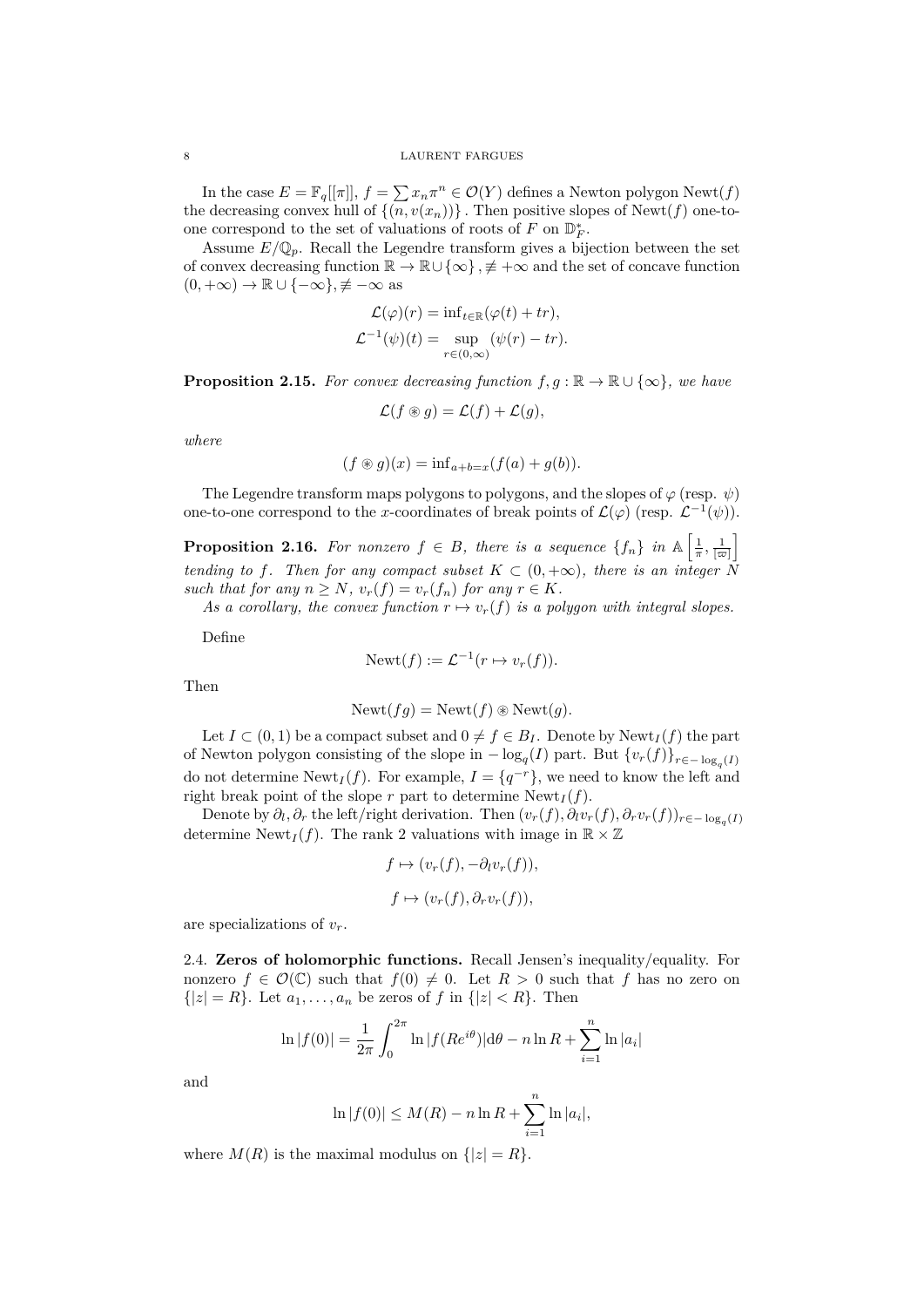In the non-zrchimedead setting, there is an equality. Assume  $E = \mathbb{F}_q[[\pi]]$ . For nonzero  $f = \sum_{n\geq 0} x_n \pi^n \in \mathcal{O}(\mathbb{D}_F)$ ,  $f(0) = x_0 \neq 0$ . Assume it has roots  $(a_i)_{i\geq 1}$ with  $v(a_1) \ge v(a_2) \ge \ldots$ . Then the slopes of Newt(*f*) are valuations of roots of *f*,

$$
v(f(0)) = v_r(f) - nr + \sum_{i=1}^n v(a_i).
$$

We want to do the same for  $E = \mathbb{Q}_p$ . We need to define zeros of f in this setting. For  $E = \mathbb{F}_q((\pi))$ ,

$$
Y = \mathbb{D}_F^* = \{0 < |\pi| < 1\}
$$

and

$$
|Y|^{\mathrm{cl}}=\left\{z\in \bar{F}\mid 0<|z|<1\right\}/\mathrm{Gal}(\bar{F}/F)
$$

 $=$   ${P \in F[\pi] |$  irreducible with all roots such that  $0 < |z| < 1}$  / $F^{\times}$ 

 $= \{ P \in \mathcal{O}_F[\pi] \mid \text{unitary irreducible such that } 0 < |P(0)| < 1 \}.$ 

**Definition 2.17.**  $f = \sum_{n\geq 0} x_n \pi^n \in \mathbb{A}$  is (distinguished) primitive of degree  $d > 0$ if  $x_0 \neq 0, x_0, \ldots, x_{d-1} \in \mathfrak{m}_F, x_d \in \mathcal{O}_F^{\times}$ .

By Weierstrass fatorization,  $f = uP$  uniquely where  $u \in \mathcal{O}_F[[\pi]]^{\times}$  and  $P \in \mathcal{O}_F[\pi]$ is unitary with degree *d*. Thus

 $|Y|^{\text{cl}} = \{\text{primitive irreducible elements}\}\}/\mathcal{O}_F[[\pi]]^{\times}$ .

Assume  $E/\mathbb{Q}_p$ .

**Definition 2.18.**  $f = \sum_{n\geq 0} [x_n] \pi^n \in A$  is primitive of degree *d* if  $x_0 \neq 0, x_0, \ldots, x_{d-1} \in A$  $\mathfrak{m}_F, x_d \in \mathcal{O}_F^{\times}$ .

It's equivalent to say,  $f \mod \pi \neq 0$  in  $\mathcal{O}_F$  and  $f \mod W_{\mathcal{O}_E}(\mathcal{O}_F) \neq 0$  in  $W_{\mathcal{O}_E}(k_F)^d$ . The degree of *f* is  $v_{\pi}(f \mod W_{\mathcal{O}_E}(\mathcal{O}_F))$ . Thus  $\deg(fg) = \deg f + \deg g$ .

#### **Definition 2.19.**

 $|Y|$ <sup>cl</sup> = {irreducible primitive}  $/$  Å<sup> $\times$ </sup>.

We will show that this is the set of the classical points of *Y* .

### <span id="page-8-0"></span>2.5. **Perfectoid fields and tilting.**

**Definition 2.20.** A complete field *K* with respect to a norm  $|\cdot|: K \to \mathbb{R}_{\geq 0}$  is called a perfectoid field, if there is an element  $\varpi \in K$  such that  $|p| \leq |\varpi| < 1$  such that Frob :  $\mathcal{O}_K/\varpi \to \mathcal{O}_K/\varpi$  is surjective.

For example,  $\widehat{\mathbb{Q}(\zeta_{p^\infty})}(p > 2), \widehat{\mathbb{Q}_p}(p^{1/p^\infty})$ . An algebraic closed complete valued field is perfectoid. In char *p* case, *K* is perfectoid if and only if it is perfect.

Let *K* be a perfectoid field. Define the *tilting*

$$
K^{\flat} = \varprojlim_{x \mapsto x^{p}} K = \left\{ (x^{(n)})_{n \geq 0} \in K^{\mathbb{N}} \mid (x^{(n+1)})^{p} = x^{(n)} \right\},\,
$$

with

$$
(xy)^{(n)} = x^{(n)}y^{(n)}, \quad (x+y)^{(n)} = \lim_{k \to +\infty} (x^{(n+k)} + y^{(n+k)})^{p^k}.
$$

Define

$$
x^\# := x^{(0)}
$$

and

$$
|\cdot|: K^{\flat} \longrightarrow \mathbb{R}_{\geq 0}
$$

$$
x \longmapsto |x^{\#}|.
$$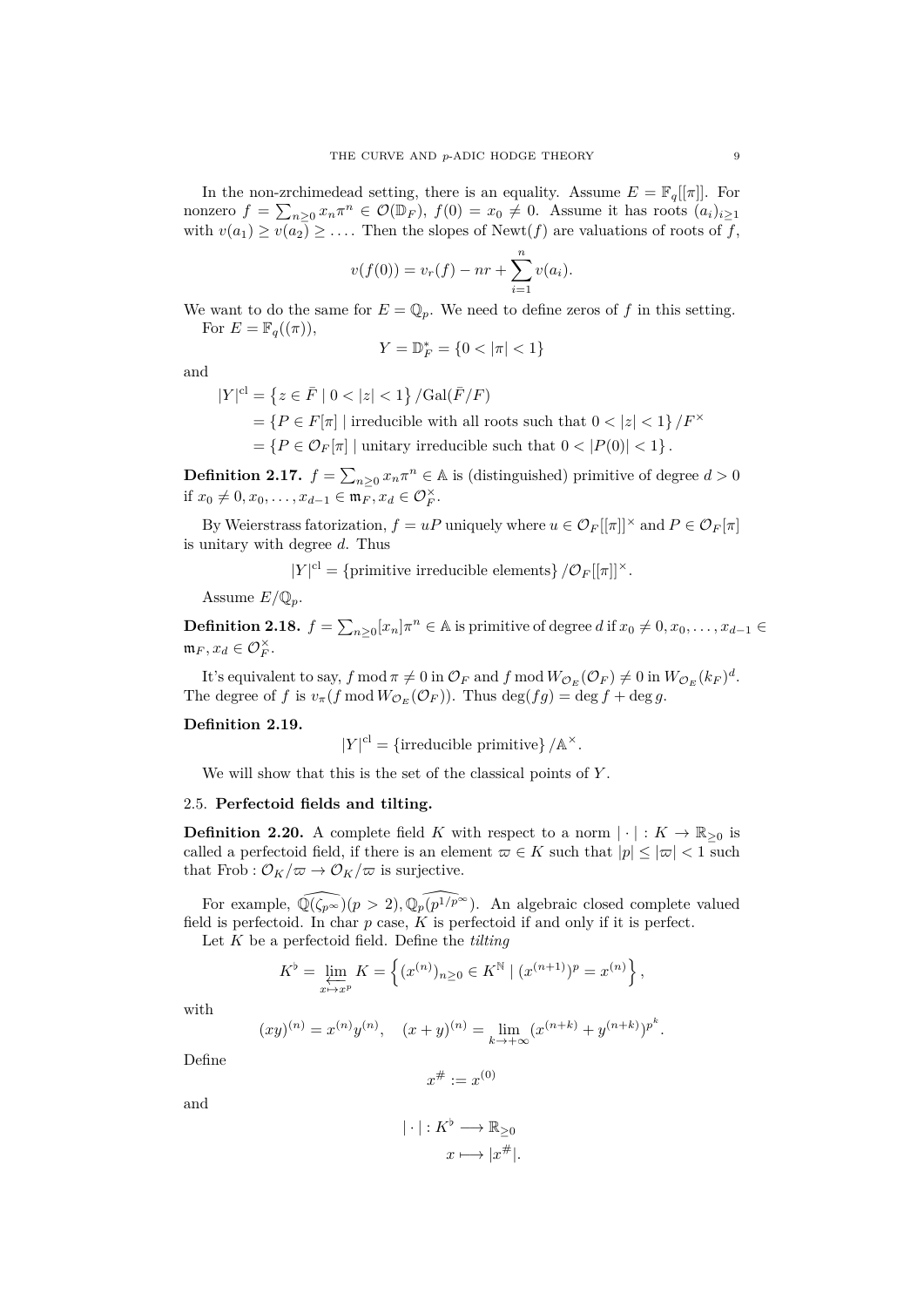Then  $K^{\flat}$  is also perfectoid. Moreover, there is an isomorphism

$$
\mathcal{O}_{K^{\flat}} \xrightarrow{\sim} \varprojlim_{x \mapsto x^p} \mathcal{O}_K/p
$$

$$
x \mapsto (x^{(n)} \bmod p)_{n \ge 0}
$$

$$
\lim_{x \to +\infty} (\hat{y}_{n+k})^{p^k} \leftarrow (y_n)_{n \ge 0}.
$$

**Example 2.21.** If *K* is of characteristic *p*, then  $K^{\flat} = K$ .

*k→*+*∞*

**Example 2.22.** If  $K = \mathbb{Q}_p(\zeta_{p^{\infty}}), \epsilon = (\zeta_{p^n})_{n \geq 0} \in K^{\flat}$  and  $\pi_{\epsilon} = \epsilon - 1 \in K^{\flat}$ , then  $K^{\flat} = \mathbb{F}_p((\pi_{\epsilon}^{1/p^{\infty}}))$ *.* In fact,  $\mathbb{Z}_p(\zeta_{p^{\infty}})/p \longrightarrow \mathbb{F}_p(\pi_{\epsilon}^{1/p^{\infty}})/\pi_{\epsilon}$ *.* If  $K = \mathbb{Q}_p(p^{1/p^{\infty}}), \pi = (p^{1/p^n})_{n \geq 0} \in K^{\flat}$ , then  $K^{\flat} = \mathbb{F}_p((\pi^{1/p^{\infty}}))$ . In fact,  $\mathbb{Z}_p(p^{1/p^{\infty}})/p \stackrel{\sim}{\longrightarrow} \mathbb{F}_p(\pi^{1/p^{\infty}})/\pi.$ 

*Remark* 2.23*.* In fact, Fontaine gave the isomorphism

$$
R^{\flat} = \varprojlim_{x \mapsto x^{p}} R/pR \xrightarrow{\sim} \left\{ (x^{(n)})_{n \geq 0} \in R^{\mathbb{N}} \mid (x^{(n+1)})^{p} = x^{(n)} \right\}
$$

for any separated complete *p*-adic ring *R*.

**Theorem 2.24.** *Let K be a perfectoid field. Then*

- (1) If  $L/K$  is finite, then L is perfectoid and  $[L^{\flat}: K^{\flat}] = [L:K]$ .
- (2)  $\mathcal{O}_L/\mathcal{O}_K$  *is almost étale, i.e., if*  $n = [L : K], \forall 0 < \epsilon < 1, \exists e_1, \ldots, e_n \in \mathcal{O}_L$ *such that*

$$
\epsilon \leq |\text{disc}(\text{Tr}_{L/K}(e_i e_j))_{1 \leq i,j,\leq n}| \leq 1.
$$

(3)  $(\cdot)^{b}$  *induces an equivalence between the set of finite étale K*-algebras and *the set of finite étale K♭ -algebras.*

**Corollary 2.25.** (1) *K is algebraically closed if and only if*  $K^{\flat}$  *is.* 

(2) Gal( $\overline{K}/K$ ) → Gal( $\overline{K}$ <sup>*b*</sup>/ $K$ <sup>*b*</sup>), where  $\overline{K}$ <sup>*b*</sup> *is the union of all*  $L$ <sup>*b*</sup> where  $L/K$ *is finite.*

**Proposition 2.26.** *The functors*

$$
\{p\textrm{-}adic\,\,\textrm{rings}\} \xrightarrow[\text{W(\cdot)}]{\text{(*)}} \{perfect\,\,\mathbb{F}_p\textrm{-}algebras\}
$$

*are adjoint, i.e.,*

$$
Hom(W(A), B) = Hom(A, B^{\flat}).
$$

*The adjuncation morphisms are*

$$
R \xrightarrow{\sim} W(R^{\flat})
$$

$$
x \mapsto [x^{1/p^n}],
$$

$$
\theta: W(R^{\flat}) \xrightarrow{\sim} R
$$

$$
\sum [x_n]p^n \mapsto \sum x_n^{\#}p^n.
$$

*Remark* 2.27*.* If *R* is a *p*-adic ring such that the Frobenius on *R/pR* is surjective, then  $\theta$  mod *p* is  $R^{\flat} \to R/pR$ . Thus  $\theta$  is surjective by Nakayama lemma and *R* is a quotient of  $W(R^{\flat})$ .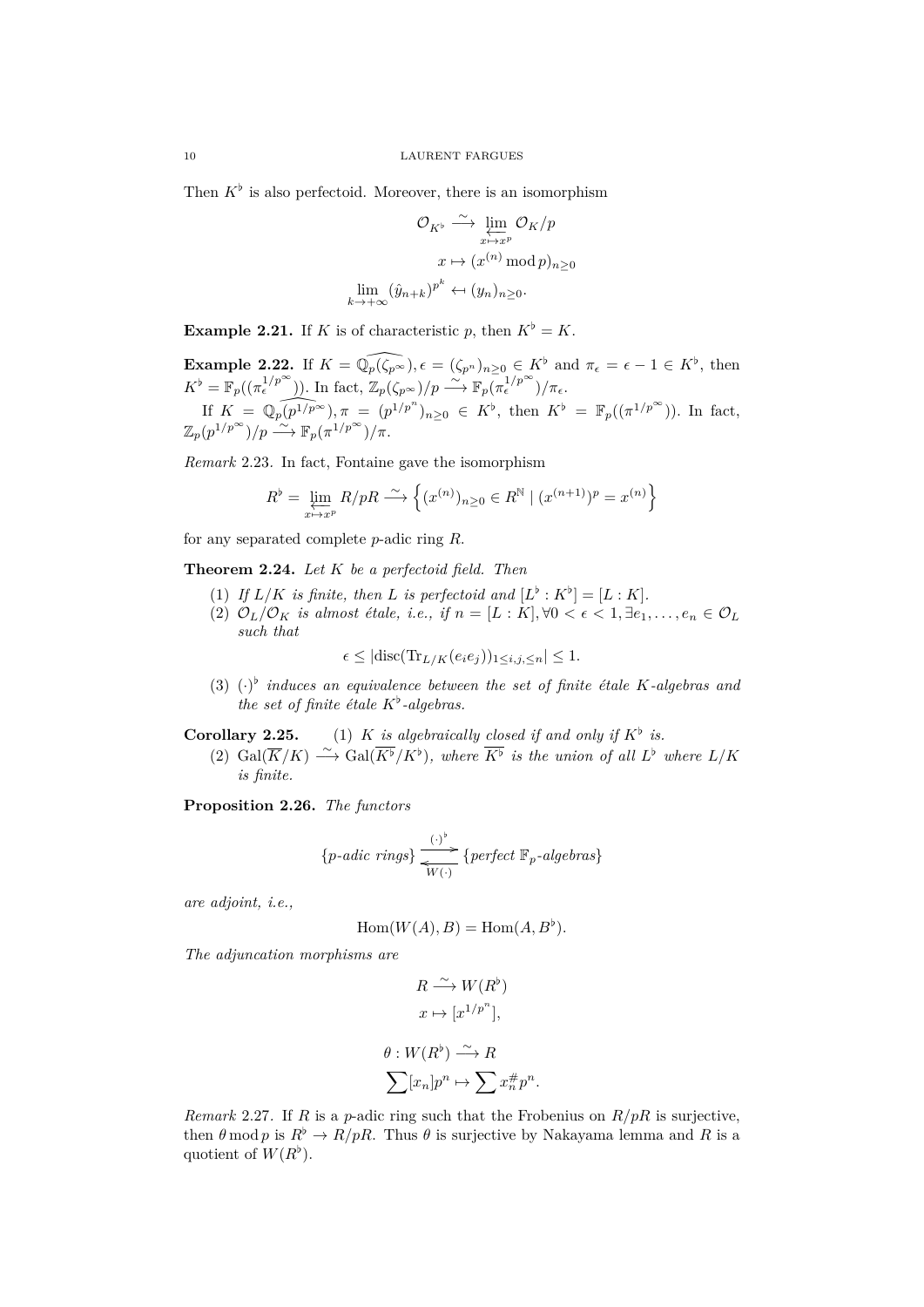## <span id="page-10-0"></span>2.6. **Classical points.**

**Theorem 2.28.** Let  $\xi$  be an irreducible primitive element of degree *d* and  $\theta : \mathbb{A} \rightarrow$  $\mathbb{A}/\xi = \mathcal{O}_K, K = \mathcal{O}_K[1/p].$ 

- (1)  $K/E$  *is a perfectoid field with*  $|\theta([x])| = |x|$ *.*
- (2) *The morphism*

$$
\mathcal{O}_F \longrightarrow \mathcal{O}_K^{\flat}
$$

$$
x \longmapsto \theta([x^{p^{-n}}])_{n \ge 0}
$$

*induces*  $K^{\flat}/F$  *of degree d. In particular,*  $K^{\flat} = F$  *if*  $d = 1$ *.* (3) *For*  $d = 1$ *, this induces* 

$$
|Y|^{\text{cl,deg}=1} = \text{Prim}^{\text{deg}=1}/\mathbb{A}^{\times} \xrightarrow{\sim} \left\{ K/E \text{ perfectoid}, K^{\flat} = F \right\} / \sim
$$
  

$$
(\xi) \mapsto (\mathbb{A}/\xi)[1/p]
$$
  

$$
\ker \theta \leftarrow K/E.
$$

Thus any *ξ* defines a valuation

$$
\mathbb{A}\left[\frac{1}{\pi},\frac{1}{[\varpi]}\right] \to \mathbb{A}\left[\frac{1}{\pi},\frac{1}{[\varpi]}\right]/\xi \xrightarrow{| \cdot |} \mathbb{R}_{\geq 0},
$$

and

$$
|Y|^{cl} = \{ V(\xi) \mid \xi \in \mathbb{A} \text{ irreducible primitive } \} \subset |Y|.
$$

We see that for  $y \in |Y|^{cl}$ ,  $k(y)/E$  is perfectoid and  $[k(y)^{\flat}: F] < +\infty$ .

**Theorem 2.29.** *Assume that F is algebraically closed.*

- $(1)$   $∀y ∈ |Y|^{cl}, k(y)$  *is algebraically closed.*
- (2) *∀ξ,* deg(*ξ*) = 1*.*
- (3) *any primitive element ξ can be written as*

$$
\xi = u(\pi - [a_1]) \cdots (\pi - [a_d])
$$

*where*  $u \in \mathbb{A}^{\times}$ .

For  $y = V(\xi) \in |Y|^{cl}, \xi = \sum [x_n] \pi^n$  is primitive of degree *d*, set  $|\xi| = |x_0|^{1/d} = |\pi(y)|$ .

This defines the radius

$$
|\cdot|:|Y|^{\mathrm{cl}}\to (0,1).
$$

**Definition 2.30.** For  $y = V(\xi) \in |Y|^{cl}$ ,

$$
B_{{\mathrm{dR}},y}^+=\xi\text{-}\mathrm{adic\,\, completion \,\, of\,\,} \mathbb{A}\left[\frac{1}{\pi},\frac{1}{[\varpi]}\right]=\widehat{\mathcal{O}_{Y,y}}.
$$

It is a discrete valuation ring with uniformizer  $\xi$  and residue field  $k(y)$ .

# <span id="page-10-1"></span>2.7. **Localization of zeros.**

**Theorem 2.31.** For nonzero  $f \in B$ ,

$$
\left\{-\log_q|y|\mid y\in|Y|^{\mathrm{cl}}, f(y)=0\right\}
$$

*coincides the slopes of* Newt(*f*)*.*

**Definition 2.32.** For any interval  $I \subset (0,1)$ ,

$$
|Y_I|^{\mathrm{cl}} = \{ y \in |Y|^{\mathrm{cl}} \mid |y| \in I \}.
$$

**Theorem 2.33.** For any compact subset  $I \subset (0,1)$ ,  $B_I$  is a PID with  $SpmB_I =$ *|Y<sub>I</sub>*|<sup>cl</sup>. *In fact,* Spm*B* = {(*ξ*) | |*ξ*|  $\in$  *I*}.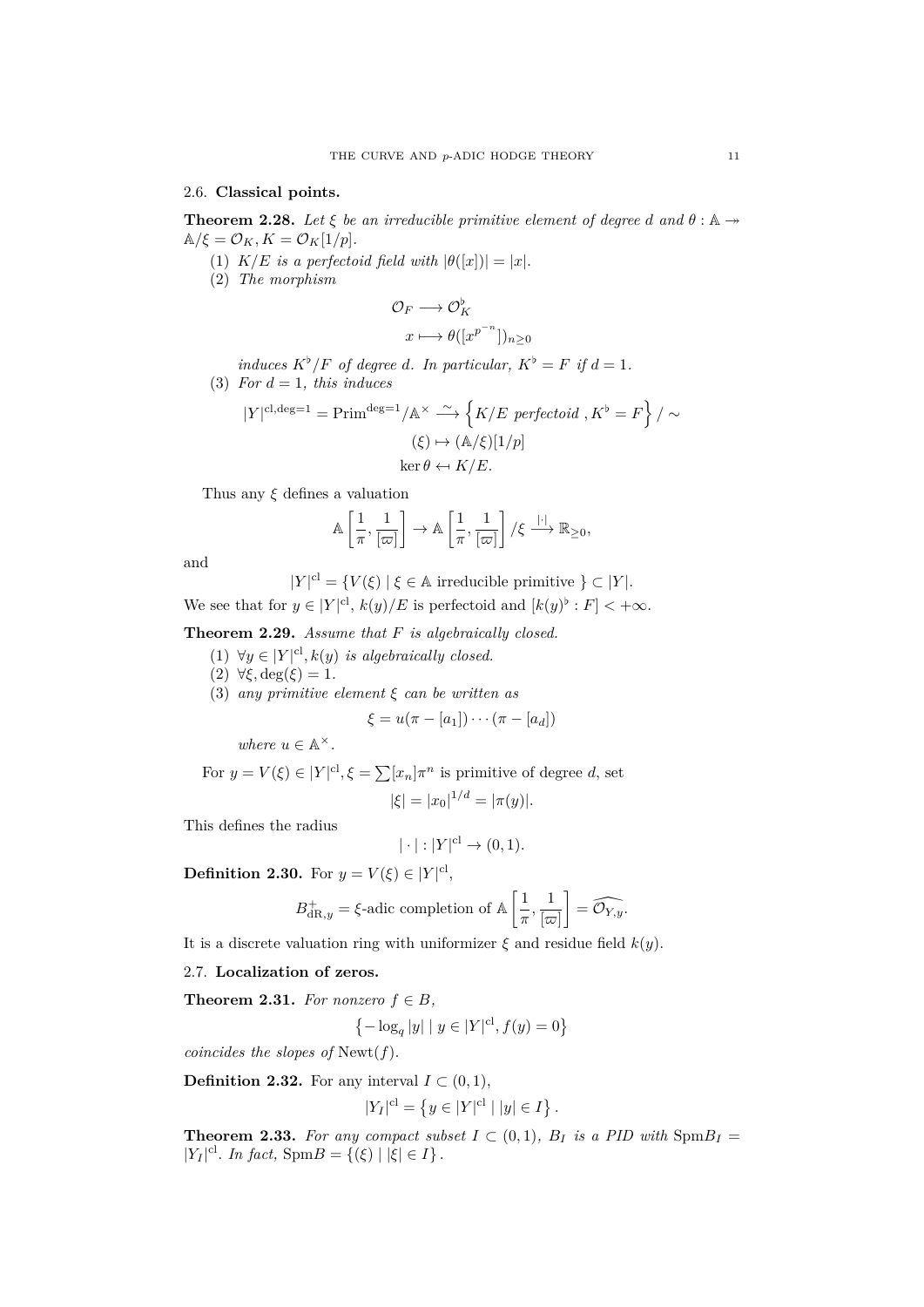**Proposition 2.34.**

$$
B_I^\times = \{ f \in B_I \setminus \{0\} \mid \text{Newt}(f) = \emptyset \}.
$$

Define the *Robba ring* the local ring of *Y* at origin,

$$
\mathcal{R} = \varprojlim_{\rho \to 0^+} B_{(0,\rho]}.
$$

This is a Bezout ring.

Define

Div<sup>+</sup>(Y<sub>I</sub>) = {
$$
D = \sum_{y \in |Y_I|^{cl}} m_y[y]
$$
 | supp( $D$ ) is locally finite,  $m_y \in \mathbb{N}$ },

and

$$
\operatorname{div} : (B_I \setminus \{0\})/B_I^{\times} \longrightarrow \operatorname{Div}^+(Y_I)
$$

$$
f \longmapsto \sum \operatorname{ord}_y(f)[y].
$$

*Remark* 2.35*.* If  $E = \mathbb{F}_q((\pi))$ ,  $I = (0,1)$ , the div map is a bijection if and only if *F* is spherically complete (Larzard).

For any  $\rho \in (0, 1)$ ,

$$
\mathrm{div}: B_{(0,\rho]}\backslash\left\{0\right\} / B_{(0,\rho]}^\times \stackrel{\sim}{\longrightarrow} \mathrm{Div}^+(Y_{(0,\rho]}).
$$

In fact, for  $D = \sum_{n\geq 0} [y_n]$  with  $|y_n| \to 0$ , write  $y_n = V(\xi_n)$ , the series

$$
f = \prod_{n \ge 0} \xi_n \pi^{-\deg \xi_n}
$$

converges, where  $\xi_n \equiv \pi^{\deg \xi} \mod W_{\mathcal{O}_E}(\mathcal{O}_F)$ .

<span id="page-11-0"></span>2.8. **Parametrization of classical points.** Assume *F* is algebraically closed. If  $E = \mathbb{F}_q((\pi))$ , then  $|Y|^{cl} = |D^*|^{cl} = \mathfrak{m}_F \setminus \{0\}$ . Thus

$$
D^*(F) = \mathfrak{m}_F \setminus \{0\} \xrightarrow{\sim} |Y|^{cl}
$$

$$
a \longmapsto V(\pi - a).
$$

If  $E/\mathbb{Q}_p$ ,  $a \in \mathfrak{m}_F \setminus \{0\}$ ,  $y = V(\pi - [a]),$  $D^*(F) = \mathfrak{m}_F \setminus \{0\} \longrightarrow |Y|^{cl}$  $a \mapsto V(\pi - a)$ .

But it's hard to describe fibers.

For  $y \in |Y|^{cl}, C_y = k(y)/E$  is algebraically closed. Choose  $\underline{\pi} \in C_y^{\flat}$  such that  $\pi^{\sharp} = \pi$ . Then  $y = V(\pi - [\pi]).$ 

Consider the case  $E = \mathbb{Q}_p$ . It's same for general *E* by using Lubin-Tate groups. Then

$$
\widehat{\mathbb{G}}_m(\mathcal{O}_F) = (1 + \mathfrak{m}_F, \times)
$$

is a Banach space as

$$
a.\epsilon = \sum_{k \ge 0} \binom{a}{k} (\epsilon - 1)^k,
$$
  

$$
p.\epsilon = \epsilon^p
$$

and the fact that *F* is perfect.

**Definition 2.36.** For any  $1 \neq \epsilon \in 1 + \mathfrak{m}_F$ ,

$$
u_{\epsilon}:=\frac{[\epsilon]-1}{[\epsilon^{1/p}]-1}=1+[\epsilon^{1/p}]+\cdots+[\epsilon^{\frac{p-1}{p}}]\in\mathbb{A}.
$$

**Lemma 2.37.**  $u_{\epsilon}$  *is primitive of degree* 1.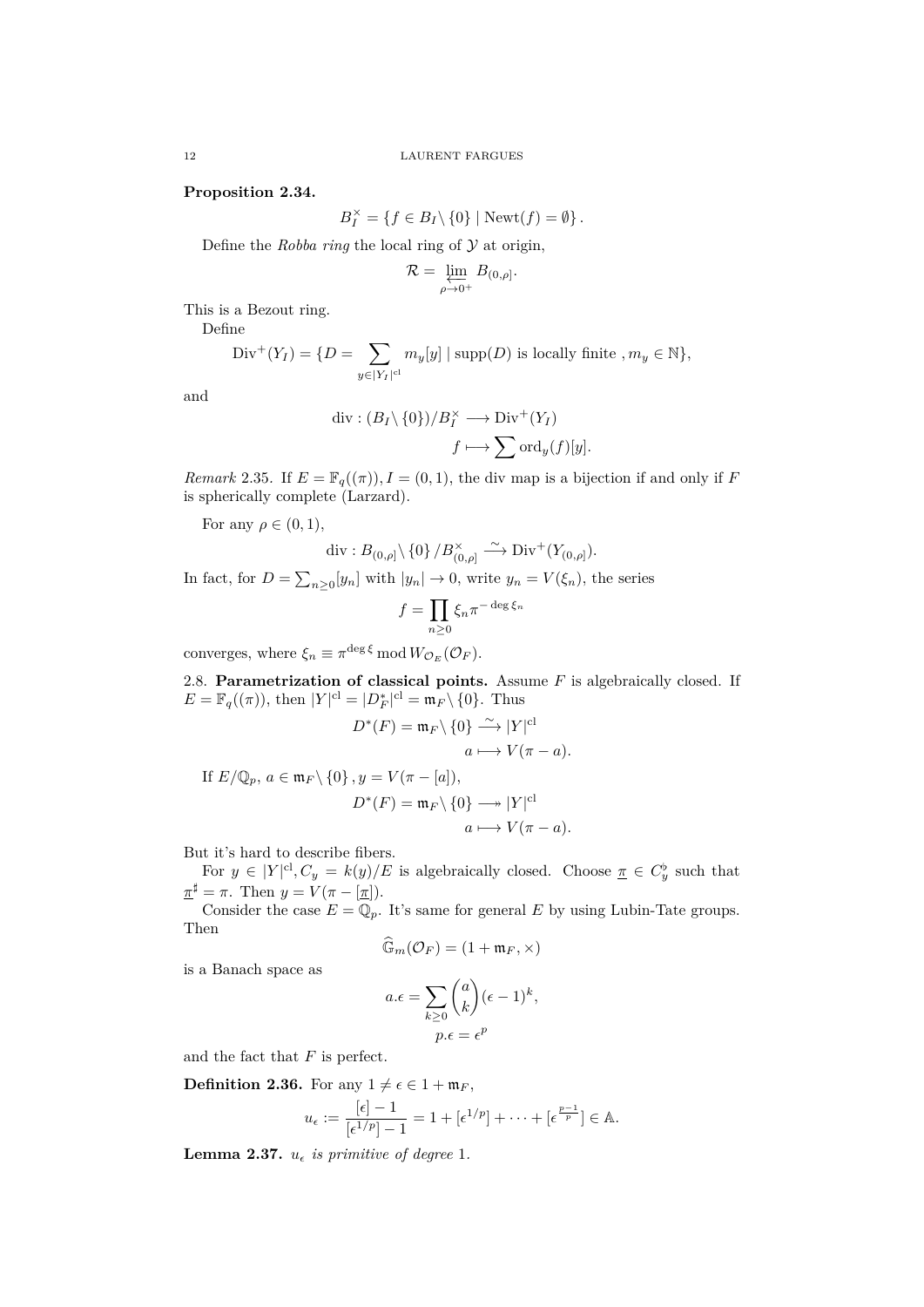Indeed,

$$
u_{\epsilon} \mod p = 1 + \epsilon^{1/p} + \cdots + \epsilon^{(p-1)/p} = \frac{\epsilon - 1}{\epsilon^{1/p} - 1} \in \mathcal{O}_F
$$

is nonzero,

$$
u_{\epsilon} \bmod W(\mathfrak{m}_F) \equiv 1 + [1] + \cdots + [1] = p \in W(k_F).
$$

Set

$$
C_\epsilon=B/u_\epsilon=k(y)
$$

where  $y = V(\epsilon)$ . Then  $\epsilon = (\epsilon^{(n)}) \in F = C_{\epsilon}^{\flat}$ , where  $\epsilon^{(n)} = \theta_{\epsilon}([\epsilon^{1/p^{n}}])$ . Then

$$
1+\epsilon^{(1)}+\cdots+(\epsilon^{(1)})^{p-1}=\theta_{\epsilon}(1+[\epsilon^{1/p}]+\cdots+[\epsilon^{(p-1)/p}])=\theta_{\epsilon}(u_{\epsilon})=0,
$$

thus  $\epsilon^{(1)} \in \mu_p(C_{\epsilon})$ . Moreover

$$
\mathcal{O}_{C_{\epsilon}}/p\mathcal{O}_{C_{\epsilon}} = \mathbb{A}/(p, u_{\epsilon}) = \mathcal{O}_F/\bar{u}_{\epsilon},
$$

where

$$
\bar{u}_{\epsilon} = \frac{\epsilon - 1}{\epsilon^{1/p} - 1} = (\epsilon - 1)^{\frac{p-1}{p}}.
$$

Since  $\epsilon^{(1)} - 1 \equiv \epsilon^{1/p} - 1 \mod p$ ,  $\epsilon^{1/p} - 1 \notin \mathcal{O}_F u_\epsilon$ ,  $\epsilon^{(1)} - 1 \neq 0 \mod p$  in  $C_\epsilon$ . Hence  $\epsilon^{(1)} \in \mu_p(C_{\epsilon})$  is primitive and  $\underline{\epsilon}$  is a generator of  $\mathbb{Z}_p(1)(C_{\epsilon}) = \{x \in C_{\epsilon}^{\flat} \mid x^{\sharp} = 1\}$ .

# **Proposition 2.38.**

$$
((1+\mathfrak{m}_F)\backslash \{1\})/\mathbb{Z}_p^{\times} \xrightarrow{\sim} |Y|^\mathrm{cl}
$$

$$
\epsilon \longmapsto V(u_\epsilon).
$$

The inverse is given by  $y \in |Y|^{cl}$ ,  $C_y = k(y)/E$ . Choose  $\epsilon$  a basis of  $\mathbb{Z}_p(1)(C_y) \hookrightarrow$  $(C_y^{\flat})^{\times} = F^{\times}$ . Then  $\epsilon \in (1 + \mathfrak{m}_F) \setminus \{1\}$ ,  $y = V(u_{\epsilon})$ .

*Remark* 2.39*.* Let

$$
Y^{\diamond} = \text{Spa} F \times_{\text{Spa} \mathbb{F}_p} (\text{Spa} \mathbb{Q}_p)^{\diamond}) = \text{Spa} F \times \text{Spa} \mathbb{Q}_p^{\text{cyc},\flat} / \mathbb{Z}_p^{\times} = \mathbb{D}_F^{*,1/p^{\infty}} / \mathbb{Z}_p^{\times}.
$$

where  $\mathbb{Z}_p^{\times} = \text{Gal}(\mathbb{Q}_p^{\text{cyc}}/\mathbb{Q}_p)$ ,  $\mathbb{Q}_p^{\text{cyc},\flat} = \mathbb{F}_p((T^{1/p^{\infty}}))$ . The action of  $\mathbb{Z}_p^{\times}$  is given by  $a.T = \sum_{k\geq 0} {a \choose k} (T-1)^k$ . Then  $|Y| = |Y^{\diamond}| = |\mathbb{D}_F^*| / \mathbb{Z}_p^{\times}$ .

$$
|Y_{\hat{F}}|^{\mathrm{cl},G_F\text{-finite}}\twoheadrightarrow |Y_F|^{\mathrm{cl}}
$$

and  $|Y_F|^{\text{cl}} = |Y_{\hat{F}}|^{\text{cl}, G_F\text{-finite}} / G_F = ((1 + \mathfrak{m}_{\hat{F}}) \setminus \{1\}) / \mathbb{Z}_p^{\times})^{G_F\text{-finite}} / G_F.$ 

# 3. The curve *X*

<span id="page-12-0"></span>The curve *Y* is Stein, it's completely determined by the *E*-Frechét algebra  $\mathcal{O}(Y)$ . It's *preperfectoid*, i.e.,  $Y \widehat{\otimes}_E K$  is perfectoid for a perfectoid field  $K/E$ . The Frobenius  $\varphi$  acts on  $\mathbb A$  by

$$
\sum [x_n] \pi^n \mapsto \sum [x_n^q] \pi^n.
$$

This induces the action of  $\varphi$  on  $\mathcal{O}(Y)$  and Y with  $|\varphi(y)| = |y|^{1/q}$ .

**Theorem 3.1.** *(1)*  $Y\left(\frac{\pi^a}{\ln^n}\right)$  $\frac{\pi^a}{[\varpi]^b}, \frac{[\varpi]^c}{\pi^d}$   $\rangle = \text{Spa}(R, R^o)$  and R is an *E*-Banach algebra and *a PID.*

*(2) R is strongly neotherian.*

Thus *Y* is a one-dimensonal regular adic space over *E*. Define

$$
X^{\operatorname{ad}}:=Y/\varphi^{\mathbb Z},
$$

this is a quasi-compact adic space over *E*, neotherian regular of dimension one. For  $0 < \rho_1 < \rho_2 < \rho_1^{1/q} < 1$ ,

$$
X^{\text{ad}} = Y_{[\rho_1,\rho_2]} \cup Y_{[\rho_2,\rho_1^{1/q}]}.
$$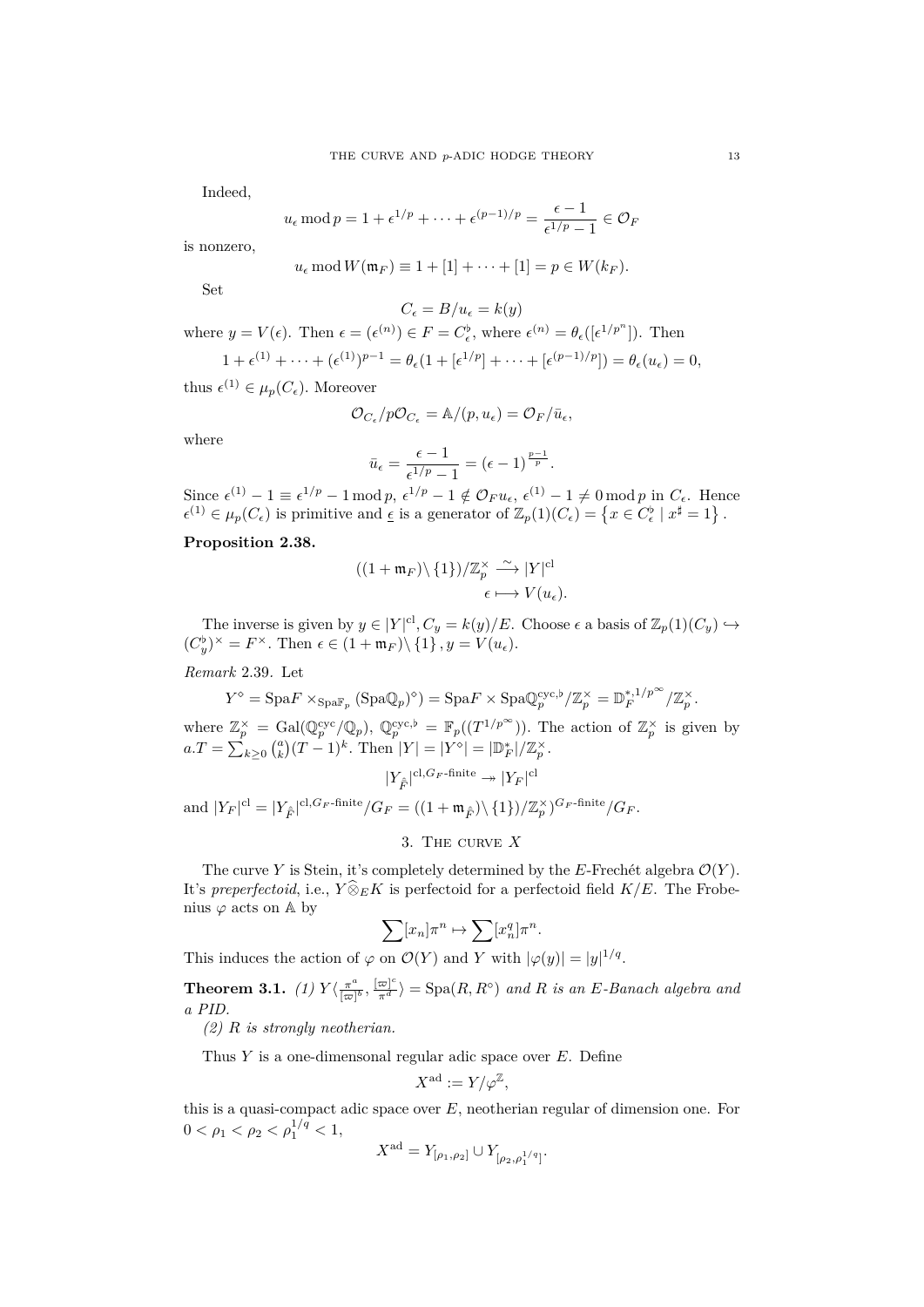*Remark* 3.2.  $\varphi$  is the arithmetic Frobenius. For  $X/\mathbb{F}_q$ , there are geometric Frobenius Frob<sub>*X*</sub>  $\times$ Id, arithmetic Frobenius Id $\times$ Frob<sub>*q*</sub> and absolute Frobenius Frob<sub>*X*</sub>  $\times$  Frob<sub>*q*</sub> on  $X_{\bar{\mathbb{F}}_q}$ .

The line bundles on  $X^{\text{ad}}$  are  $\varphi^{\mathbb{Z}}$ -equivariant line bundles over *Y*, i.e., projective  $\varphi$ -modules over *B* of rank 1, or free *R*-modules of rank 1. Thus Pic( $X^{\text{ad}}$ ) = Z, where *n* corresponds  $(B \cdot e, \varphi)$  with  $\varphi(e) = \pi^{-n}e$ .

**Definition 3.3.** Define  $\mathcal{O}(d)$  corresponds  $(B, \pi^{-d}\varphi)$ .

For a proper smooth algebraic curve *X* over  $\mathbb C$ , the analytic part  $X^{\text{an}}$  is a compact Riemann surface. Conversely, given a compact Riemann surface *Z*, there is an ample line bundle *L* over *Z*, e.g.,  $\mathcal{O}(z)$  for  $z \in Z$ , Then

$$
\operatorname{Proj}(\bigoplus_{d\geq 0} \operatorname{H}^0(Z,\mathcal{L}^{\otimes d}) )
$$

is a proper smooth algebraic curve.

We claim that  $\mathcal{O}(1)$  is ample. Denote by

$$
P_d = \mathrm{H}^0(X^{\mathrm{ad}}, \mathcal{O}(d)) = B^{\varphi = \pi^d}
$$

and

$$
P = \bigoplus_{d \ge 0} P_d.
$$

We take

$$
X = \text{Proj} P.
$$

**Theorem 3.4.** *(1) X is a Dedekind scheme.*

*(2) There is a natural morphism of ringed spaces*  $X^{\text{ad}} \to X$  *inducing*  $|X^{\text{ad}}|^{cl}$  :=  $|Y|^{cl}/\varphi^{\mathbb{Z}} \longrightarrow |X| = \{closed \ points\} \ such \ that$ 

$$
\widehat{\mathcal{O}}_{X,x} \xrightarrow{\sim} \widehat{\mathcal{O}}_{Y,y} = B_{\mathrm{dR}}^+(k(y))
$$

*if*  $y \mapsto x$ *. In particular, for any*  $x \in |X|$ *,*  $k(x)/E$  *is perfectoid.* 

 $(3)$  *X is complete, i.e., for any*  $x \in [X]$ ,  $\deg(x) := [k(x)^{\flat} : F]$ , then  $\deg(\text{div}(f)) =$ 0 *for any*  $f \in E(X)^\times$ . This implies we may define degree of vector bundles.

*(4) There is an isomorphism*

$$
|X|^{\text{deg}=1} \longrightarrow \{ \text{untilts of } F \} / \text{Frob}^{\mathbb{Z}}
$$

$$
x \longmapsto k(x).
$$

(5) If *F* is ac,  $\infty \in |X|$ , there is  $t \in H^0(X, \mathcal{O}(1)) \setminus \{0\}$  such that  $V(t) = \{\infty\}$  $and X \setminus {\infty}$  = Spec $B_e$ *, where*  $B_e := B[1/t]^{\varphi=1}$ .

 $B_e$  is a PID and  $(B_e, -ord_\infty)$  is non-Euclidean but almost Euclidean, i.e., for any  $x, y$ , there is  $x = ay + b$  with  $\deg(b) \leq \deg(y)$ . That's because  $H^1(X, \mathcal{O}_X(-1)) \neq 0$ but  $H^1(X, \mathcal{O}_X) = 0$ .

We are going to prove that  $X$  is a curve. We assume that  $F$  is algebraically closed. The case of general perfectoid  $F$  is treated by Galois descent from  $\widehat{F}$  to  $F$ .

<span id="page-13-0"></span>3.1. **The fundamanetal exact sequence.**

**Proposition 3.5.** *P is a graded fractional ring with irreducible elements of degree* 1*.*

For any  $0 \neq t \in P_1$ ,  $P[1/t]_0$  is fractional with irreducible elemenets  $\{t'/t \mid t' \in P_1 - Et\}$ .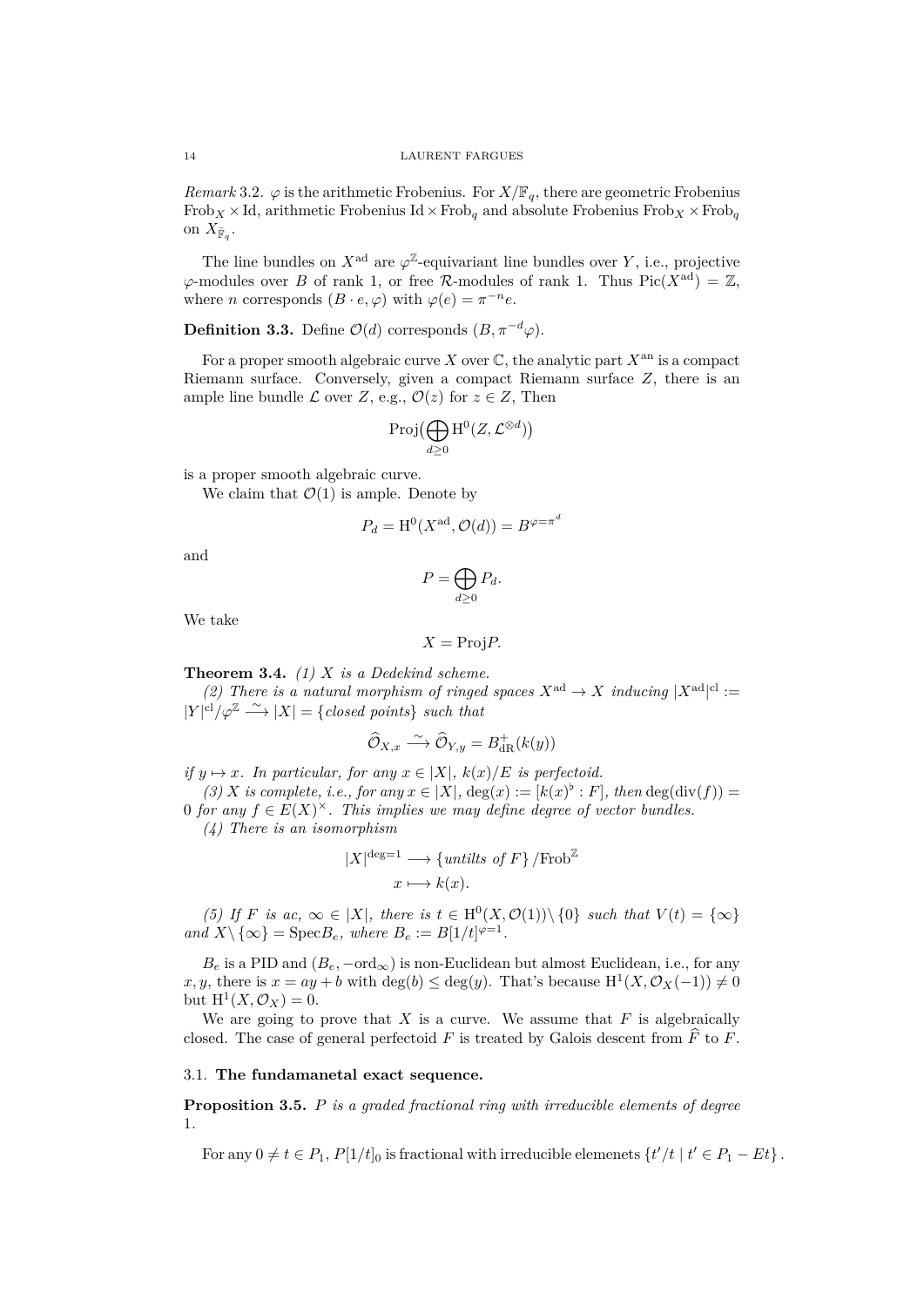**Proposition 3.6.** Let  $t_1, \ldots, t_d \in P_1 \setminus \{0\}$  associate  $y_1, \ldots, y_d \in |Y|^{cl}$ , i.e.,  $\text{div}(t_i) =$  $\sum_{n\in\mathbb{Z}}[\varphi^n(y_i)]$  *on Y*. Let  $y_i = V(a_i)$ *, where*  $a_i$  *is primitive of degree* 1*. Then the sequence*

$$
0 \to E \cdot \prod_{i=1}^{d} t_i \to B^{\varphi = \pi^d} \to B/a_1 \cdots a_d B \to 0
$$

*is exact.*

For example, if  $t \in P_1 \setminus \{0\}$ ,

$$
0 \to E \cdot t^d \to B^{\varphi=\pi^d} \to B_{\mathrm{dR},y}^+/ \mathrm{Fil}^dB_{\mathrm{dR},y}^+ \to 0
$$

for  $y \in |Y|^{cl}, t(y) = 0.$ 

*Proof.* Exactness in the middle. Suppose  $f \in B^{\varphi = \pi^d} \cap a_1 \dots a_d B$  is nonzero, then

$$
\operatorname{div}(f) \ge \sum_{i=1}^d [y_i]
$$

in  $Div^+(X^{\text{ad}})$ . Then

$$
\operatorname{div}(f) \ge \sum_{n \in \mathbb{Z}} \sum_{i=1}^d [\varphi^n(y_i)] = \operatorname{div}(\prod_{i=1}^d t_i)
$$

and then  $f = x \prod_{i=1}^{d} t_i$  for some  $x \in B^{\varphi=1} = E$ .

Surjectivity. We only need to prove  $d = 1$  case. For any  $x \in C$ ,  $p^n x$  lies in the convergence domain of exp for  $n \gg 0$ . Since *C* is algebraically closed, there is  $z \in C$  such that  $\exp(p^n x) = z^{p^n}$ , thus  $\log z = x$  and  $\log z \cdot 1 + \mathfrak{m}_C \to C$  is surjective.

Assume  $E = \mathbb{Q}_p$ . Let *a* be a primitive element of degree 1,  $y = V(a)$  and  $C = C_y = B/aB$ . Then  $C^{\flat} = F$ . For any  $\varepsilon \in 1 + \mathfrak{m}_F$ ,  $\log([\varepsilon]) \in B^{\varphi=p}$  and  $\theta(\log([\varepsilon])) = \log(\theta([\varepsilon])) = \log \varepsilon^{\sharp}, \ \varepsilon^{\sharp} \in 1 + \mathfrak{m}_C.$  Take  $\varepsilon$  such that  $\varepsilon^{\sharp} = z$ , then  $\theta(\log([\varepsilon])) = x$ . It's same for general *E* by using  $\log_{\mathcal{LT}}$  for Lubin-Tate group with respect to  $(q, \pi)$ .

We are going to use the fundamental exact sequence to prove that *X* is a curve. Reciprocally, once the curve is constructed, we can find back the fundamental exact sequence by applying  $H^0(X, -)$  on

$$
0 \longrightarrow \mathcal{O}_X \xrightarrow{\times \prod_{i=1}^d t_i} \mathcal{O}_X(d) \longrightarrow \mathcal{F} \longrightarrow 0
$$

and  $H^1(X, \mathcal{O}_X) = 0$ .

**Corollary 3.7.** *For any*  $t \in P_1 \setminus \{0\}$ *,*  $t(y) = 0, y \in |Y|^{cl}$ *,*  $C = C_y$ *,* 

$$
P/tP \longrightarrow \{f \in C[T] \mid f(0) \in E\}
$$

$$
x \mod tP_{i-1} \longmapsto \theta_y(x)T^i
$$

*is an isomorphism betweem graded rings, where*

$$
P/tP = E \oplus \bigoplus_{i \ge 1} P_i/tP_{i-1}.
$$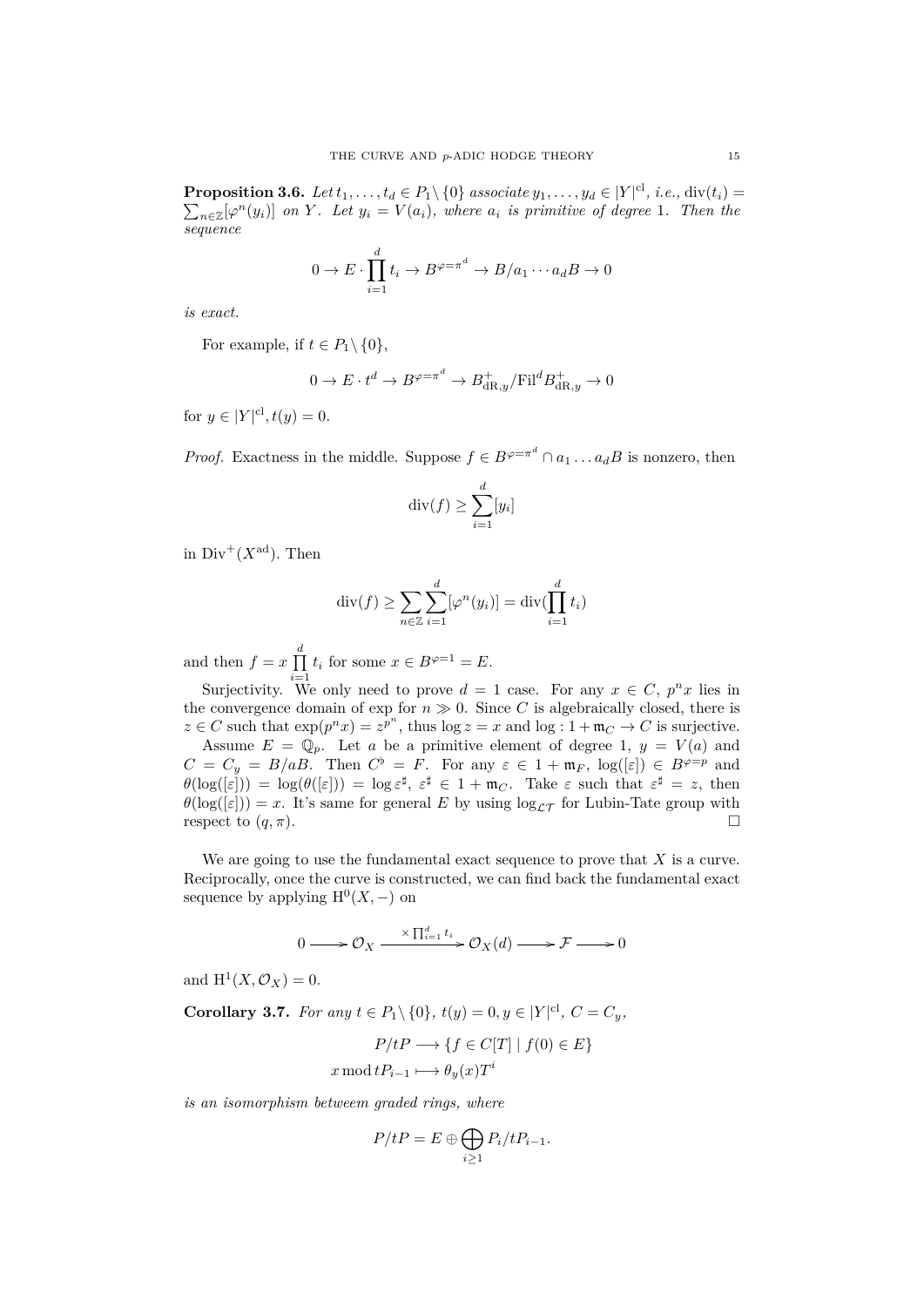3.2. **Vector bundles.** Let *X* be an integral Dedekind scheme with generic point *η*. Let  $\infty \in |X|$  be a closed point. Let  $K = \mathcal{O}_{X,\eta}$  be the field of rational functions on *X*. We suppose that  $X - \{\infty\}$  is affine, i.e.,  $X - \{\infty\} = \text{Spec}A$  where  $A =$  $RH^{0}(X \{\infty\}, \mathcal{O}_{X})$ . Let *t* be a uniformizer in  $\mathcal{O}_{X,\infty}$ .

<span id="page-15-0"></span>Denote by Bun<sub>X</sub> the category of vector bundles on X, i.e., locally free  $\mathcal{O}_X$ modules of finite rank.

Denote by C the category of triples (*M, W, u*), where *M* is a projective *A*-module of finite type, *W* is a free  $\widehat{\mathcal{O}}_{X,\infty}$ -module of finite type and

$$
u: M \otimes_A \widehat{\mathcal{O}}_{X,\infty}[1/t] \xrightarrow{\sim} W[1/t]
$$

is an isomorphism.

**Theorem 3.8.** *There is an equivalence of categories*

Bun<sub>X</sub> 
$$
\xrightarrow{\sim}
$$
 C  
\n $\mathcal{E} \longmapsto (\Gamma(X - {\infty}, \mathcal{E}), \widehat{\mathcal{E}}_{\infty}, \text{can}).$ 

*Here* can *is induced by*  $\Gamma(X - \{\infty\}, \mathcal{E}) \hookrightarrow \mathcal{E}_n = \mathcal{E}_\infty[1/t].$ 

Moreover, if  $\mathcal E$  corresponds to  $(M, W, u)$ , then  $\Gamma(X, -)$  on  $\mathcal E$  has a resolution

$$
\Gamma(X,\mathcal{E}) \to M \oplus W \stackrel{\partial}{\longrightarrow} W[1/t],
$$

where  $\partial(m, w) = u(m) - w$ . Thus

$$
H^{0}(X, \mathcal{E}) = u(M) \cap W,
$$
  $H^{1}(X, \mathcal{E}) = \frac{W[1/t]}{W + u(M)}.$ 

Suppose *X* is complete. Then there is a map deg :  $|X| \rightarrow \mathbb{N}_+$  such that  $deg(div(f)) = 0.$  Assume  $deg \infty = 1.$  Then

$$
\mathrm{H}^{0}(X,\mathcal{O}_{X}) = \{ f \in K^{\times} \mid \mathrm{div}(f) \ge 0 \} \cup \{ 0 \} = \{ f \in K^{\times} \mid \mathrm{div}(f) = 0 \} \cup \{ 0 \}
$$

is a field. Denote by  $E = H^0(X, \mathcal{O}_X) \subset K$ .

Denote by

$$
deg = -ord_{\infty}: A \to \mathbb{N} \cup \{\infty\}.
$$

Then  $E = A^{\deg \leq 0} = A^{\deg = 0}$ . Note that  $A^{\deg \leq d} = H^0(X, \mathcal{O}_X(d[\infty]))$  and the sheaf  $\mathcal{O}_X(d[\infty])$  corresponds  $(A, t^{-d}\widehat{\mathcal{O}}_{X,\infty}, \text{can}),$ 

$$
H^{1}(X, \mathcal{O}_{X}(d[\infty])) = \frac{K}{t^{-d}\mathcal{O}_{X,\infty} + A}.
$$

In particular,

$$
H^{1}(X, \mathcal{O}_{X}(-\infty)) = \frac{K}{t\mathcal{O}_{X,\infty} + A}
$$

is zero iff *A* is *Euclidean*, i.e., for any  $x, y \in A$  with  $y \neq 0$ , there is  $a \in A$  such that  $deg(x/y - a) < 0$ . H<sup>1</sup>(*X*,  $\mathcal{O}_X$ ) = 0 iff *A* is *almost Euclidean*, i.e.,  $deg(x/y - a) \leq 0$ .

Now for our *X*,  $H^1(X, \mathcal{O}_X) = 0$  but  $H^1(X, \mathcal{O}_X(-1)) \neq 0$ , since  $B_e$  is almost Euclidean but not Euclidean.

3.3. **Harder-Narasimhan filtrations.** See Yves André, *Slope filtrations* https: //arxiv.org/abs/0812.3921.

<span id="page-15-1"></span>Consider

- an exact category  $C$ ,
- an abelian categoryA,
- *•* [an exact faithful funct](https://arxiv.org/abs/0812.3921)or *F* : C *→* A, called *generic fiber functor*, such that for any  $X \in \mathsf{C}$ ,  $\mathcal F$  induces an equivalence between strict sub-objects of X and sub-objects of  $\mathcal{F}(X)$ , the inverse functor is called schematical closure.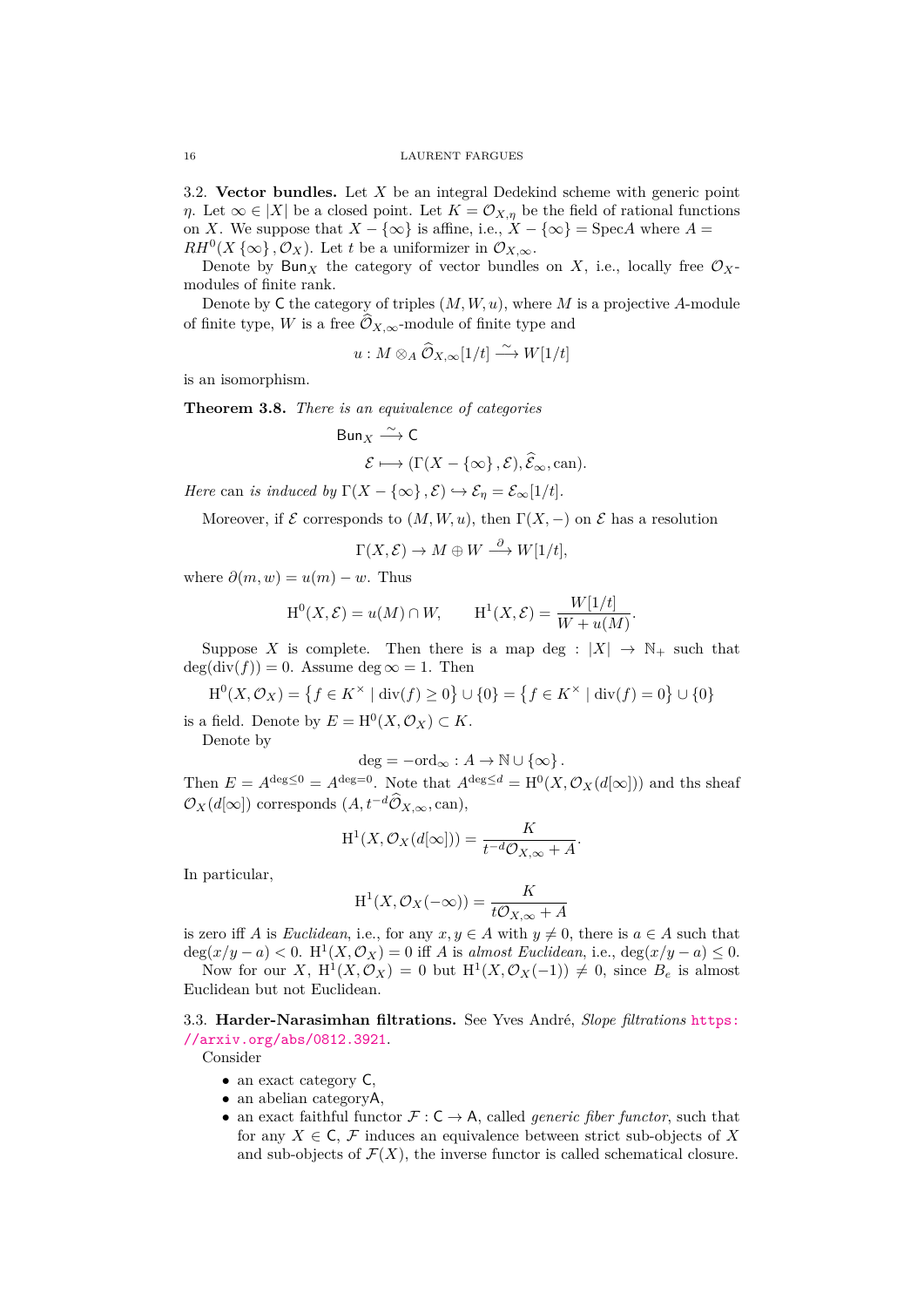- an additive map  $rk : Obj(C) \to \mathbb{N}$ , i.e., it factors through  $K_0(C) \to \mathbb{Z}$ , such that  $rk(X) = 0$  iff  $X = 0$ ,
- an additive map deg : Obj $C \to \mathbb{R}$  such that for  $u : X \to Y$ , if  $\mathcal{F}(u)$  is an isomorphism, then deg  $X \leq \text{deg } Y$  with equality iff *u* is an isomorphism.

**Example 3.9.** Let *X* be a complete integral Dedekind scheme. Then  $k(X) = \mathcal{O}_{X,n}$ is equipped with deg :  $|X| \to \mathbb{N}_{\geq 1}$  such that for any  $f \in k(X)^{\times}$ , deg(div(f)) = 0. Take  $C = Bun_X, A = Vect_{k(X)}, F(\mathcal{E}) = \mathcal{E}_{\eta}$ . Then the strict sub-objects of  $\mathcal E$  are locally direct factors  $\mathcal{F} \subset \mathcal{E}$ . For any  $V \subset \mathcal{E}_n$ ,  $\mathcal{E} \cap V$  is a strict sub-object of  $\mathcal{E}$ .

The degree map induces deg :  $Pic(X) \to \mathbb{Z}$  and then deg :  $Bun_X \to \mathbb{Z}$  via  $deg(\mathcal{E}) := deg(det \mathcal{E})$ . Then if  $u : \mathcal{E} \to \mathcal{E}'$  induces an isomorphism  $\mathcal{E}_{\eta} \longrightarrow \mathcal{E}'_{\eta}$ , then

$$
0 \to \mathcal{E} \to \mathcal{E}' \to \mathcal{F} \to 0
$$

with torsion  $\mathcal{F}$ , and  $\deg \mathcal{E}' = \deg \mathcal{E} + \deg \mathcal{F}$ .  $\mathcal{F}$  can be written as  $\mathcal{F} = \bigoplus i_{x*} M_x$ where  $M_x$  is finite length  $\mathcal{O}_{X,x}$ -module and

$$
\deg \mathcal{F} = \sum \mathrm{length}_{\mathcal{O}_x}(M_x) \deg(x).
$$

**Example 3.10.** If  $C = A$  is an abelian category,  $\mathcal{F} = Id$ , we require additive maps deg and rk, such that  $rk(X) = 0$  iff  $X = 0$ .

**Example 3.11.** Let *k* be a field,  $BT_k \otimes \mathbb{Q}$  is the category of *p*-divisible groups over *k* up to isogeny. This is an abelian category. We take rk to be the height and deg the dimension of associated formal group. Then the Harder-Narasimhan filtration in this category is the slope filtration. For example,

$$
0 \to H^{\circ} \to H \to H^{\text{\'et}} \to 0
$$

is part of this filtration.

**Example 3.12.** Let  $L/K$  be an extension. Let C be the category of vector spaces *V* over *K* with a finitely decreasing fitration on  $V_L$ . The exactness should be strictly compatible with fltrations. Define

$$
rk = \dim_K V \qquad \deg = \sum i \cdot \dim \operatorname{gr}^i \operatorname{Fil} V_L.
$$

Define  $\mathcal{F}: \mathsf{C} \to \mathsf{Vect}_K$  to be the forgetful functor. Then the deserved property follows from

$$
\deg = N \dim V + \sum_{i < N} \dim \mathrm{Fil}^i V_L, \quad N \ll 0.
$$

**Example 3.13.** Let *k* be a perfect field with characteristic  $p$ ,  $\sigma$  the Frobenius on  $K_0 = W(k)_{\mathbb{Q}}$ . Let  $K/K_0$  be a finite ramified extension. Denote by  $\varphi$ -ModFil<sub>K/Ko</sub> the category of  $(D, \varphi, \text{Fil}D_K)$  where  $(D, \varphi)$  is an isocrystal. Denote by rk =  $\dim_{K_0} D$ ,  $\deg = t_H - t_N$ . Then semi-stable slope 0 objects are weakly admissible filtered isocrystals.

**Example 3.14.** Let  $\mathcal{R}$  be a Bezout ring,  $\mathcal{E} \subset \mathcal{R}$  a field with a nontrivial valuation  $v : \mathcal{E} \to \mathbb{R} \cup \{-\infty\}$ . Let *σ* be an endomorphism that stabilizes  $\mathcal{E}$  such that  $v(\sigma(x)) =$ *v*(*x*). We assume that  $\mathcal{E}^{\times} = \mathcal{R}^{\times}$  and for any nonzero  $x \in \mathcal{R}$  such that  $x^{\sigma-1} \in \mathcal{E}^{\times}$ ,  $v(x^{\sigma-1}) \geq 0$ . Denote by C the category of  $(M, \varphi)$ , where *M* is a free *R*-module with finite rank,  $\varphi$  is a  $\sigma$ -semilinear endomorphism on *M* such that  $\varphi \otimes Id : M^{(\sigma)} \longrightarrow M$ . Denote  $\mathcal{F}(M, \varphi) = (M \otimes_R \text{FracR}, \varphi \otimes \sigma)$ ,  $\text{rk} = \text{rk}_{\mathcal{R}}(M), \text{deg} = -v(\text{det }\varphi) = -v(a)$ , where  $\det(M, \varphi) = \mathcal{R}e, \varphi e = ae.$ 

Denote by

$$
\mu := \frac{\text{deg}}{\text{rk}}.
$$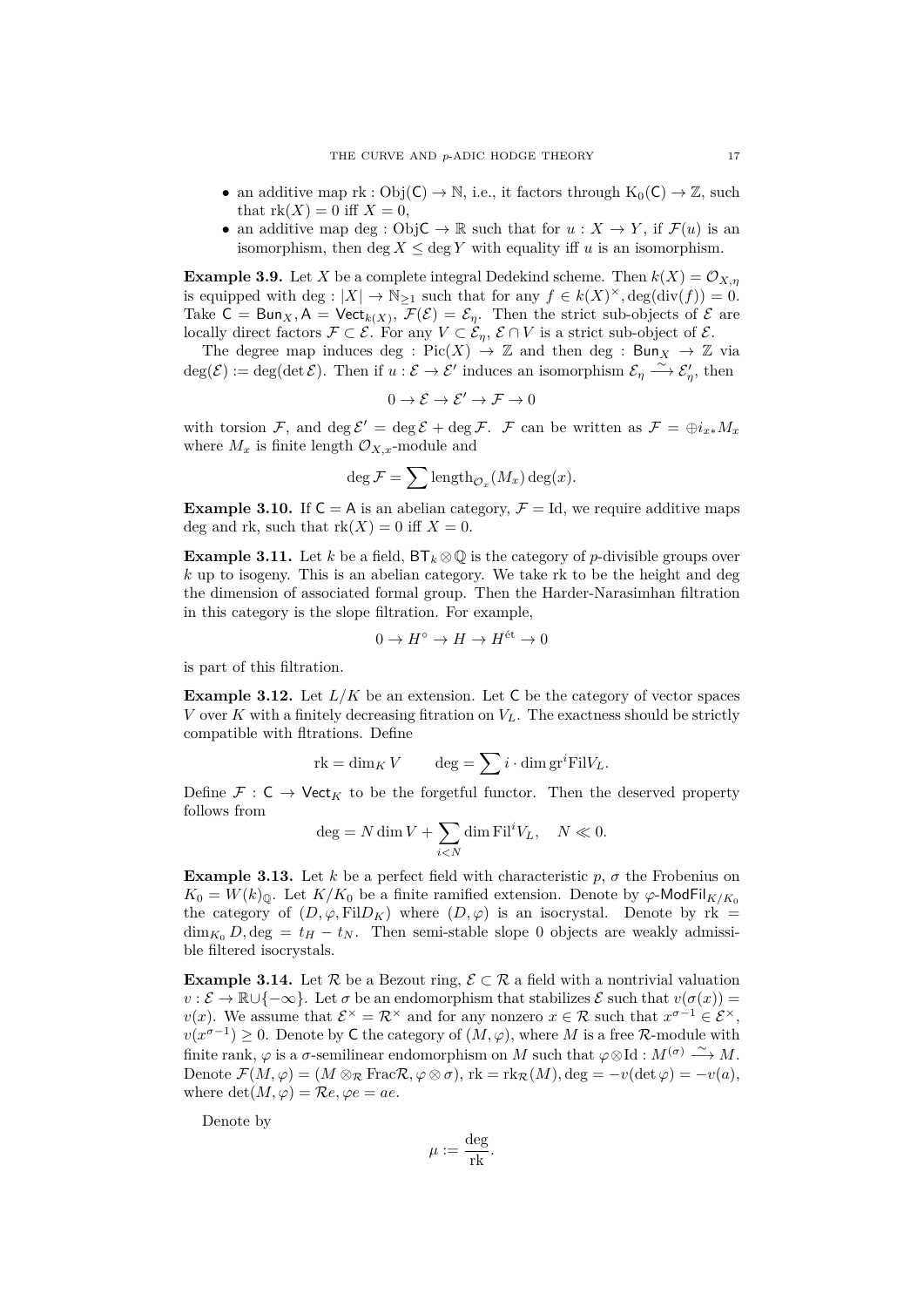From now on in this subsection,  $X \subseteq Y$  means a strictly sub-object, thus

$$
0 \to X \to Y \to Y/X \to 0
$$

is exact.

**Definition 3.15.**  $X \in \mathbb{C}$  is called *semi-stable* if for any nonzero strictly sub-object  $C' \subset X$ ,  $\mu(X') \leq \mu(X)$ .

*Remark* 3.16*.* Any morphism in C has a kernel and coker. The kernel of  $f : X \to Y$ is the schematical closure of  $\ker(\mathcal{F}(f))$ .

**Theorem 3.17.** For any nonzero  $X \in \mathsf{C}$ , there is a unique filtration

$$
0 = X_0 \subsetneq X_1 \subsetneq \cdots \subsetneq X_n = X
$$

*such that*  $X_i/X_{i-1}$  *is semi-simple and* 

$$
\mu(X_1/X_0) > \cdots > \mu(X_n/X_{n-1}).
$$

Define the Harder-Narasimhan polygon  $HN(X)$  to be the concave polygon defined on  $[0, \text{rk}X]$  with breaking points  $(\text{rk}X_i, \text{deg }X_i)$ , i.e., on  $[\text{rk}X_i, \text{rk}X_{i+1}]$ , it has slope  $\mu(X_{i+1}/X_i)$ .

**Theorem 3.18.** For any  $Y \subseteq X$ , (rkY, deg *Y*) *is under* HN(*X*)*. Thus* HN(*X*) *is the concave hull of*  $(\text{rk}Y, \text{deg }Y)$  *for all*  $Y \subseteq X$ *.* 

**Theorem 3.19.** *The subcategory*  $C^{\text{ss}}_{\lambda}$  *of slope*  $\lambda$  *semi-simple objects. is an abelian category, stable under extensions in* C*. Thus the Harder-Narasimhan filtrations give a dévissage of*  $C$  *in*  $(C_{\lambda}^{\text{ss}})_{\lambda \in \mathbb{R}}$ *.* 

*Proof of existance.* If

$$
0 \to X' \to X \to X'' \to 0
$$

is exact, then

$$
\mu(X) = \frac{\text{rk} X'}{\text{rk} X} \mu(X') + \frac{\text{rk} X''}{\text{rk} X} \mu(X'') \in [\mu(X'), \mu(X'')].
$$

Here  $[a, b] := [b, a]$  if  $a > b$ , i.e., the convex hull Conv $(a, b)$ . If

$$
0 = X_0 \subsetneq X_1 \subsetneq \cdots \subsetneq X_n = X
$$

is a Harder-Narasimhan filtration of *X*, then

$$
\mu(X) \in \text{Conv}(\mu(X_i/X_{i-1}))_{1 \leq i \leq n}.
$$

Thus

$$
\inf \{ \mu(X_i/X_{i-1}) \le \mu(X) \le \sup \{ \mu(X_i/X_{i-1}) \}.
$$

For nonzero  $X$  in  $C$ , consider the condition

$$
(*) \t Y \subseteq X \text{ semi-stable and for any } Y' \subsetneq Y \subset X, \, \mu(Y') \leq \mu(Y),
$$

i.e., *Y* is maximal semi-stable sub-object of *X*. This is equivalent to say, any nonzero  $Y'' \subset X/Y, \mu(Y'') < \mu(Y)$ . In fact, if  $Y'' = Y'/Y, Y \subsetneq Y' \subset X, \mu(Y') \in$  $(\mu(Y), \mu(Y''))$  and thus  $\mu(Y'') < \mu(Y)$ .

**Lemma 3.20.** *At most one*  $Y ⊆ X$  *satisfying*  $(*).$ 

Assume  $Y_1, Y_2$  satisfy (\*). Suppose  $Y_1 \not\subseteq Y_2$ , consider

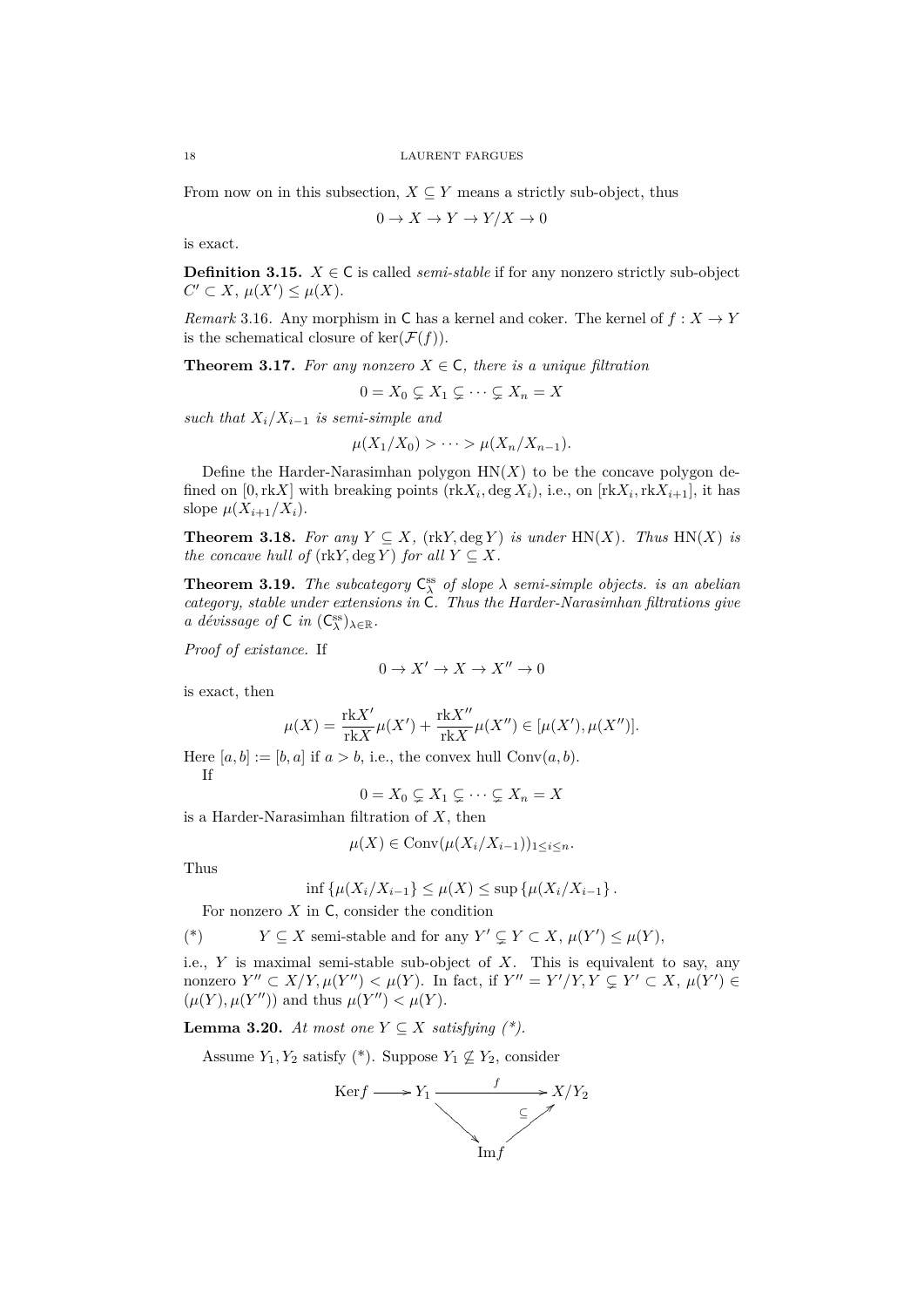$Y_1$ /Ker $f \to \text{Im } f$  is an isomorphism in generic fibers, thus  $\mu(Y_1/\text{Ker } f) \leq \mu(\text{Im } f)$ . But *Y*<sub>1</sub> is semi-stable,  $\mu(\text{Ker} f) \leq \mu(Y_1) \leq \mu(Y_1/\text{Ker} f) \leq \mu(\text{Im} f) < \mu(Y_2)$ . By symmetric,  $\mu(Y_2) < \mu(Y_1)$  if  $Y_2 \not\subset Y_1$ . Thus  $Y_1 \subseteq Y_2$  or  $Y_2 \subseteq Y_1$ .

**Lemma 3.21.**  $\mu_{\max}(X) := \sup \{ \mu(Y) \mid 0 \neq Y \subset X \} < +\infty$ .

Take

$$
0 = X_0 \subsetneq \cdots \subsetneq X_n = X
$$

such that  $0 = \mathcal{F}(X_0) \subsetneq \cdots \subsetneq \mathcal{F}(X_n) = \mathcal{F}(X)$  is a Jordan-Hölder filtration. For nonzero  $Y \subseteq X$ , take  $0 = Y_0 \subseteq \cdots \subseteq Y_n = Y$  such that  $\mathcal{F}(Y_i) = \mathcal{F}(Y) \cap \mathcal{F}(X_i)$ . Consider  $u_i: Y_i/Y_{i-1} \hookrightarrow X_i/X_{i-1}, \mathcal{F}(u_i): \mathcal{F}(Y_i/Y_{i-1}) \hookrightarrow \mathcal{F}(X_i/X_{i-1})$ . Since  $\mathcal{F}(X_i/X_{i-1})$  is simple,  $Y_i = Y_{i-1}$  or  $\mathcal{F}(u_i)$  is an isomorphism, thus  $\mu(Y_i/Y_{i-1}) \leq$  $\mu(X_i/X_{i-1})$  and then  $\mu(Y) \leq \sup \{\mu(Y_i/Y_{i-1})\} \leq \sup \{\mu(X_i/X_{i-1})\}.$ 

**Lemma 3.22.**  $\mu_{\text{max}}(X)$  *is reached.* 

It's clear if deg :  $C \rightarrow \mathbb{Z}$ .

Now we take *Y* such that  $\mu(Y) = \mu_{\max}(X)$  with maximal rank, then *Y* satisfies (\*).

Let's back to the proof. Set  $X_1 \subset X$  satisfying (\*) and  $X_i/X_{i-1} \subset X/X_{i-1}$ satisfying (\*) inductively. The existance then follows.

If we have such a filtration, then  $X_1 \subset X$  satisfying (\*). In fact, for *Y* ⊂  $X/X_1, 0 = Y_1 \subset Y_2 \subset \cdots \subset Y_n = Y$  such that  $v_i: Y_i/Y_{i-1} \hookrightarrow X_i/X_{i-1}$ . Then  $\mu(Y_i/Y_{i-1}) \leq \mu(\text{Im}v_i) \leq \mu(X_i/X_{i-1})$  and  $\mu(Y) \leq \sup \{\mu(Y_i/Y_{i-1})\} \leq$  $\sup \{\mu(X_i/X_{i-1})\} = \mu(X_1/X_0)$ . The uniqueness then follows by induction.  $\square$ 

#### 4. Classification of vector bundles

<span id="page-18-0"></span>Assume  $E/\mathbb{Q}_p$ ,  $F/\mathbb{F}_q$  is algebraically closed. Let  $X_E/\text{Spec } E$  be the Fontaine-Fargues curve.

**Theorem 4.1** (GAGA, Kedlaya-Liu)**.** *There is an equivalence of categories*

$$
\mathsf{Coh}_X \stackrel{\sim}{\longrightarrow} \mathsf{Coh}_{X^\mathrm{an}}.
$$

<span id="page-18-1"></span>4.1. **Construction of some vector bundles.** Recall  $X_E = \text{Proj}(P_{E,\pi})$ . Denote by  $\mathcal{O}_{X_E}(d)$  the module with respect to the graded  $P_{E,\pi}$ -module  $P_{E,\pi}[d]$ . This is a line bundle on *XE*.

*Remark* 4.2*.*  $X_E$  does not depend canonically on the choice of  $\pi$ , but  $\mathcal{O}_{X_E}(1)$  does: another choice of uniformizing element leads to an isomorphic line bundle but the isomorphism is not canonical.

Since *X* is "complete",  $deg(divf) = 0$ , we have

$$
\deg : Pic(X_E) = Div(X_E)/div(E(X_E)^{\times}) \to \mathbb{Z}.
$$

Define  $\deg(\mathcal{E}) = \deg(\det \mathcal{E})$  for vector bundle  $\mathcal{E}$ . Take  $\mu = \deg / \text{rk}$ , we get Harder-Narasimhan reduction theory.

**Proposition 4.3.** We have an isomorphism deg : Pic( $X_E$ )  $\stackrel{\sim}{\longrightarrow} \mathbb{Z}$ , *i.e.* Pic( $X_E$ ) =  $\langle \mathcal{O}_{X_F}(1) \rangle$ *.* 

This is a consequence of  $X_E - \{\infty\}$  is affine and the ring of global sections are PID.

For  $E'/E$ ,  $X'_E := X_E \otimes_E E'$ . If  $E_h/E$  is unramified of degree *h*, then  $\varphi_{E_h} =$  $\varphi_E^h$ ,  $W_{\mathcal{O}_{E_h}} = W_{\mathcal{O}_E}$ . Replacing *E* by  $E_h$  does not change  $Y_{E_h} = Y_E$ , it changes the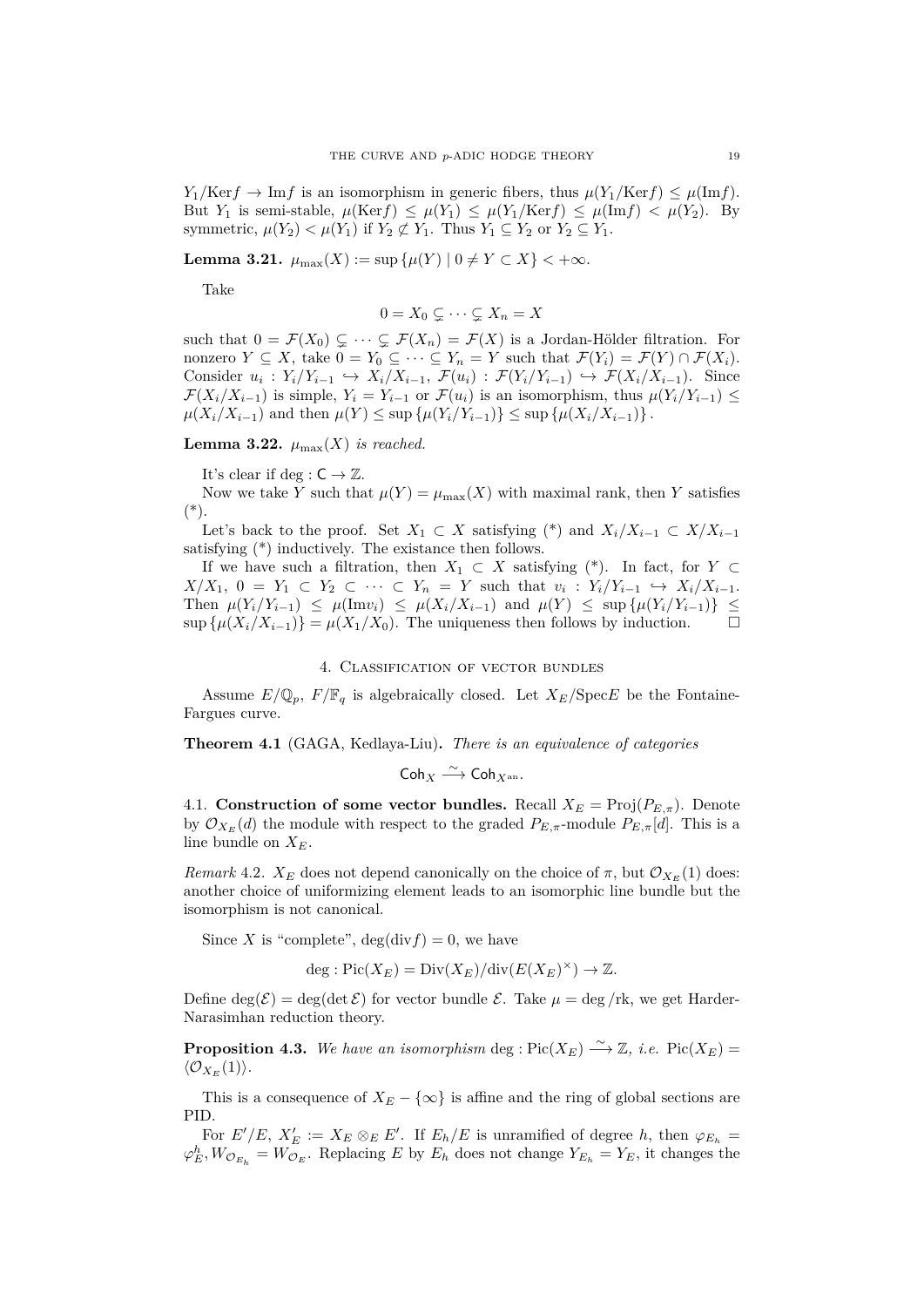Frobenius.

$$
X_{E_h}^{\mathrm{ad}} \equiv Y^{\mathrm{ad}} / \varphi^{n \mathbb{Z}}
$$
  

$$
\mathbb{Z}/n\mathbb{Z} \downarrow \qquad \qquad \downarrow \pi_h
$$
  

$$
X_E^{\mathrm{ad}} \equiv Y^{\mathrm{ad}} / \varphi^{\mathbb{Z}}.
$$

Then by GAGA, we get a Z*/h*Z Galois cover



Thus

$$
(X_{E_h})_{h\geq 1} \bigvee_{X_E}
$$

is a  $\widehat{\mathbb{Z}}\text{-}\mathrm{pro}$  Galois cover.

We have  $\pi_{E_h}^* \mathcal{O}_{X_E}(d) = \mathcal{O}_{X_{E_h}}(hd)$ .

**Definition 4.4.** For any  $\lambda = d/h \in \mathbb{Q}$ ,  $(d, h) = 1, h > 0$ , define

$$
\mathcal{O}_{X_E}(\lambda) = \pi_h * \mathcal{O}_{X_{E_h}}(d).
$$

It's of rank *h* and degree *d*. It's semi-stable of slope *λ* since pushforwards of a semi-stable vector bundle by a finite étale Galois cover are still semi-stable.

We have

$$
\mathcal{O}(\lambda) \otimes \mathcal{O}(\mu) = \bigoplus_{\text{finite}} \mathcal{O}(\lambda + \mu),
$$

$$
\mathcal{O}(\lambda)^{\vee} = \mathcal{O}(-\lambda).
$$

$$
\text{Hom}(\mathcal{O}(\lambda), \mathcal{O}(\mu)) = \bigoplus_{\text{finite}} \text{H}^{0}(X, \mathcal{O}(\mu - \lambda))
$$

$$
\frac{1}{2} \mathbf{e}^{-\frac{1}{2} \mathbf{e}^{-\frac{1}{2} \mathbf{e}^{-\frac{1}{2} \mathbf{e}^{-\frac{1}{2} \mathbf{e}^{-\frac{1}{2} \mathbf{e}^{-\frac{1}{2} \mathbf{e}^{-\frac{1}{2} \mathbf{e}^{-\frac{1}{2} \mathbf{e}^{-\frac{1}{2} \mathbf{e}^{-\frac{1}{2} \mathbf{e}^{-\frac{1}{2} \mathbf{e}^{-\frac{1}{2} \mathbf{e}^{-\frac{1}{2} \mathbf{e}^{-\frac{1}{2} \mathbf{e}^{-\frac{1}{2} \mathbf{e}^{-\frac{1}{2} \mathbf{e}^{-\frac{1}{2} \mathbf{e}^{-\frac{1}{2} \mathbf{e}^{-\frac{1}{2} \mathbf{e}^{-\frac{1}{2} \mathbf{e}^{-\frac{1}{2} \mathbf{e}^{-\frac{1}{2} \mathbf{e}^{-\frac{1}{2} \mathbf{e}^{-\frac{1}{2} \mathbf{e}^{-\frac{1}{2} \mathbf{e}^{-\frac{1}{2} \mathbf{e}^{-\frac{1}{2} \mathbf{e}^{-\frac{1}{2} \mathbf{e}^{-\frac{1}{2} \mathbf{e}^{-\frac{1}{2} \mathbf{e}^{-\frac{1}{2} \mathbf{e}^{-\frac{1}{2} \mathbf{e}^{-\frac{1}{2} \mathbf{e}^{-\frac{1}{2} \mathbf{e}^{-\frac{1}{2} \mathbf{e}^{-\frac{1}{2} \mathbf{e}^{-\frac{1}{2} \mathbf{e}^{-\frac{1}{2} \mathbf{e}^{-\frac{1}{2} \mathbf{e}^{-\frac{1}{2} \mathbf{e}^{-\frac{1}{2} \mathbf{e}^{-\frac{1}{2} \mathbf{e}^{-\frac{1}{2} \mathbf{e}^{-\frac{1}{2} \mathbf{e}^{-\frac{1}{2} \mathbf{e}^{-\frac{1}{2} \mathbf{e}^{-\frac{1}{2} \mathbf{e}^{-\frac{1}{2} \mathbf{e}^{-\frac{1}{2} \mathbf{e}^{-\frac{1}{2} \mathbf{e}^{-\frac{1}{2} \mathbf{e}^{-\frac{1}{2} \mathbf{e}^{-\frac{1}{2} \mathbf{e}^{-\frac{1
$$

is zero if  $\lambda > \mu$  since  $H^0(X_E, \mathcal{O}(\frac{d}{h})) = H^0(X_{E_h}, \mathcal{O}_{X_{E_h}}(d)) = 0$  if  $d < 0$ .

$$
\operatorname{Ext}^1({\mathcal O}(\lambda),{\mathcal O}(\mu))=\bigoplus_{\operatorname{finite}} \operatorname{H}^1(X,{\mathcal O}(\mu-\lambda))
$$

is zero if  $\lambda \leq \mu$  since  $H^1(X_E, \mathcal{O}(\frac{d}{h})) = H^1(X_{E_h}, \mathcal{O}_{X_{E_h}}(d)) = 0$  if  $d \geq 0$ .

**Theorem 4.5.** *(1) Any slope*  $\lambda$  *semi-stable vector bundle is isomorphic to a direct sum of*  $\mathcal{O}_X(\lambda)$ *.* 

*(2) The Harder-Narasimhan filtration of a vector bundle is split.*

*(3) There is a bijection between*

$$
\{\lambda_1 \geq \cdots \geq \lambda_n \mid \lambda_i \in \mathbb{Q}, n \in \mathbb{N}\}\
$$

*and the isomorphic classes of vector bundles on X as*

$$
(\lambda_i)\longmapsto \left[\bigoplus_i \mathcal{O}(\lambda_i)\right].
$$

*Remark* 4.6. (1)+(2)  $\Longleftrightarrow$  (3). Moreover, (1) $\Rightarrow$  (2) via the computation of Ext<sup>1</sup>( $\mathcal{O}(\lambda)$ ,  $\mathcal{O}(\mu)$ ) = 0 if  $\lambda \leq \mu$ .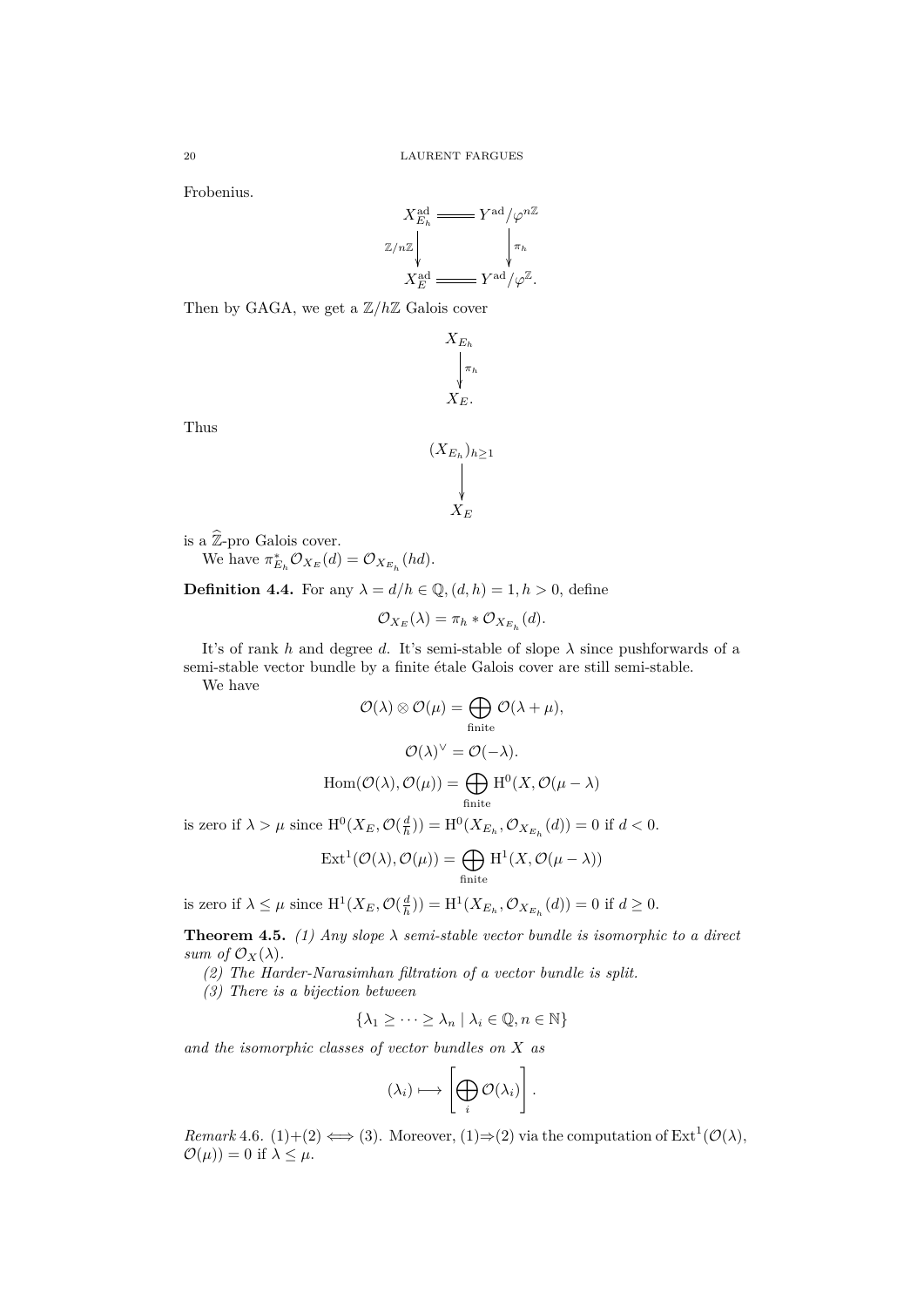In particular, denote by  $\mathsf{Bun}_X^{\cdot 0}$  the abelian category of slope 0 semi-stable vector bundles over  $X$ . Then we have an equivalence of categories

$$
\begin{aligned} \n\text{Vect}_{E} &\xrightarrow{\sim} \text{Bun}_{X}^{,0} \\
V &\mapsto V \otimes_{E} \mathcal{O}_{X} \\
\text{H}^{0}(X, \mathcal{E}) &\leftarrow \mathcal{E}.\n\end{aligned}
$$

That's to say, a vector bundle over *X* is trivial iff it's semo-stable of slope 0.

More generally,  $\text{End}(\mathcal{O}(\lambda)) = D_{\lambda}^{\text{op}},$  where  $D_{\lambda}$  is the division algebra over *E* with invariant  $\lambda$ . We have an equivalence of categories

$$
\begin{array}{ccc}\mathsf{Vect}_{D_{\lambda}}\stackrel{\sim}{\longrightarrow} \operatorname{Bun}_{X}^{\lambda} \\ V\mapsto V\otimes_{D_{\lambda}}\mathcal{O}(\lambda)\end{array}
$$

<span id="page-20-0"></span>4.2. **From isocrystals to vector bundles.** Denote by  $\breve{E} = \widehat{E}^{\text{ur}}$  endowed with Frobenius  $\sigma$ . Denote by  $\varphi$ -Mod<sub> $\breve{\varepsilon}$ </sub> the abelian category of isocrystals, which is semistable by Dieudonné-Mannin.

$$
\varphi\text{-Mod}_{\breve{E}}=\bigoplus_{\lambda\in \mathbb{Q}}\varphi\text{-Mod}_{\breve{E}}^{\lambda}.
$$

For any  $\lambda$ , there is a unique simple object  $N_{\lambda} = \langle e, \varphi(e), \ldots, \varphi^{h-1}(e) \rangle$ ,  $\lambda = d/h$ with  $\varpi^h(e) = \pi^d e$ .

We have a *⊗*-exact functor

$$
\varphi\text{-Mod}_{\breve{E}} \longrightarrow \text{Bun}_X
$$

$$
(D, \varphi) \longmapsto \mathcal{E}(D, \varphi)
$$

where  $\mathcal{E}(D, \varphi)$  is the module associated to the graded *P*-module

$$
\bigoplus_{d\geq 0}(D\otimes_E B)^{\varphi\otimes\varphi=\pi^d}.
$$

Via GAGA,  $\mathcal{E}(D,\varphi)$ <sup>ad</sup> is a vector bundle on  $Y/\varphi^{\mathbb{Z}}$  corresponding to the  $\varphi$ -equivariant vector bundle  $(D \otimes_{\breve{E}} \mathcal{O}_Y, \varphi \otimes \varphi)$ .

If  $(D, \varphi)$  is simple of slope  $\lambda$ , then  $\mathcal{E}(D, \varphi) = \mathcal{O}_X(-\lambda)$ . Thus via Dieudonné-Manin classification theorem, this functor is essentially surjective.

## 5. Periods of *p*-divisible groups

<span id="page-20-1"></span>The main tool is the classification theorem. Take  $E = \mathbb{Q}_p$  to simplify. Let  $C/\mathbb{Q}_p$  be an algebraically closed field with  $C^{\flat} = F$ . Thus there is  $\infty \in |X|$  with  $k(\infty) = C$ .

Denote by  $BT_{\mathcal{O}_C}$  the category of Barsotti-Tate *p*-divisible groups over  $\mathcal{O}_C$ . We want to explain the functor

BT*<sup>O</sup><sup>C</sup> −→ {*Modifications of vector bundles*}*

$$
H\longmapsto [0\to V_p(G)\otimes \mathcal{O}_X\to \mathcal{E}_H\to i_{\infty*}\mathrm{Lie}H[\frac{1}{p}]\to 0]
$$

where  $V_p(H) \otimes \mathcal{O}_X$  is a trivial vector bundle with fiber  $V_p(H)$ ,  $\mathcal{E}_H = \mathcal{E}(D, p^{-1}\varphi)$  is a covariant isocrystal of the reduction of *H*.

<span id="page-20-2"></span>5.1. **Periods in characteristic**  $p$ . Let  $k/\mathbb{F}_p$  be a perfect field. A Dieudonné crystal is a free  $W(k)$ -module of finite rank with endomorphisms  $F, V$ , where  $F$  is  $\sigma$ -linear,  $V$  is  $\sigma^{-1}$ -linear,  $FV = VF = p$ . Then

$$
\begin{aligned} \mathsf{BT}_k &\stackrel{\sim}{\longrightarrow} \{ \text{Dieudonné crystals} \} \\ H &\mapsto \mathbb{D}(H). \end{aligned}
$$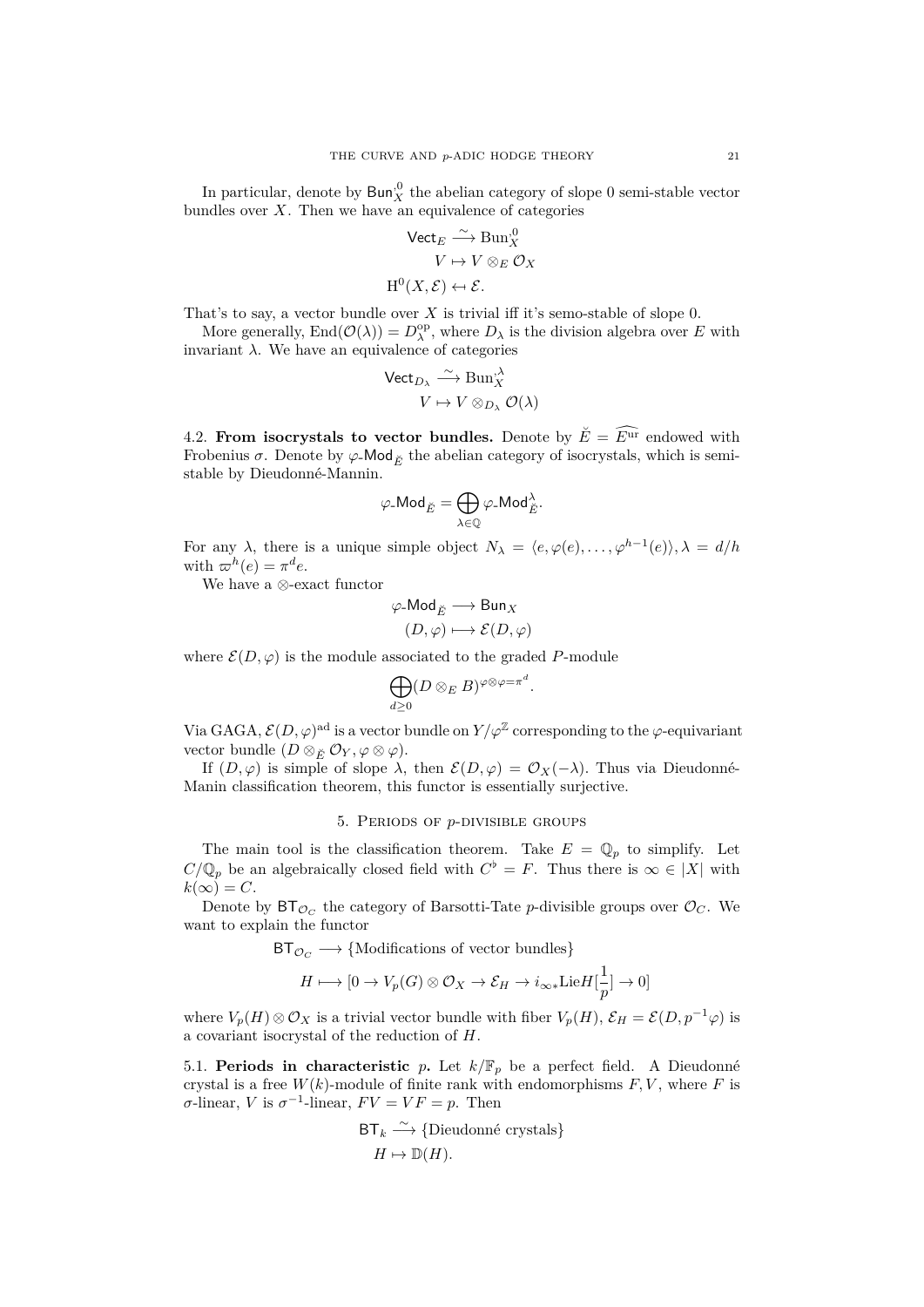<span id="page-21-0"></span>5.2. **The covectors.** Denote by

$$
W_n = \{ [x_0, \dots, x_{n-1}] \} = W / V^n W
$$

the ring of trucated Witt vectors of length *n*. It's an affinte unipotent group scheme, isomorphic to  $\mathbb{A}_k^n$ . We have

$$
W_n \xrightarrow{V} W_{n+1} \xrightarrow{V} W_{n+2} \xrightarrow{V} \cdots
$$

where  $V([x_0, \ldots, x_{n-1}]) = [0, x_0, \ldots, x_{n-1}].$ 

Denote by

$$
CW^u := \varinjlim_{n \ge 1} W_n = \{ [x_n]_{n \le 0} \mid x_n = 0 \text{ for } n \ll 0 \}.
$$

the ring of unipotent Witt covectors. Here

$$
[x_n] + [y_n] = [z_n]
$$

with  $x_n = P_k(x_{n-k}, \ldots, x_n, y_{n-k}, \ldots, y_n), k \gg 0, P_k$  is the polynomial gives the addition of Witt vectors

$$
\sum_{n\geq 0} V^n[x_n] + \sum_{n\geq 0} V^n[y_n] = \sum_{n\geq 0} V^n[P_n(x_0,\ldots,x_n,y_0,\ldots,y_n)].
$$

The problem of this ring is  $Hom(\mu_p, CW^u) = 0$  since  $\mu_p$  is not unipotent. So we need Fontaine's Witt covectors. Let  $\hat{R}$  be an  $\mathbb{F}_p$ -algebra,

 $CW(R) := \{ [x_n] \mid x_n \in R, (x_n)_{n \le N} \text{ nilpotent } N \ll 0 \}.$ 

It's well-define, i.e., for any *n*, the sequence

$$
(P_k(x_{n-k,\ldots,x_n,y_{n-k},\ldots,y_n}))_{k\geq 0}
$$

is constant for  $k \gg 0$ .

 $\text{We have } F[x_n] = [x_n^p], V[... , x_{-1}, x_0] = [... , x_{-2}, x_{-1}]. \text{ For } H \in \mathsf{BT}_k,$  $\mathbb{D}(H) = \text{Hom}_k(H, \text{CW}_k)$ .

It's some kind of Pontryagin duality. The action of *F, V* via them on CW. Then if  $M = \mathbb{D}(H)$ , one finds back *H* via

$$
H = \operatorname{Hom}_{F,V}(M,\mathcal{CW}).
$$

**Example 5.1.**  $M = W(k) \cdot e$ ,  $Fe = e$ ,  $Ve = pe$ ,  $R$  is an  $\mathbb{F}_p$ -algebra.

$$
\operatorname{Hom}_{F,V}(M,\operatorname{CW}(R)) = \left\{ [x_n]_{n \leq 0} \mid x_n \in R, x_n^p = x_n, \sum_{n \leq N} Rx_n \text{ nilpotent }, N \ll 0 \right\}.
$$

Thus  $x_n = 0$  for  $n \ll 0$  and

$$
\operatorname{Hom}_{F,V}(M,\operatorname{CW}(R))=\mathbb{Q}_p/\mathbb{Z}_p(R).
$$

This means  $M = \mathbb{D}(\mathbb{Q}_p/\mathbb{Z}_p)$ ,  $\mathbb{Q}_p/\mathbb{Z}_p = \{ [x_n]_{n \leq 0} \in \mathrm{CW} \mid x_n^p = x_n \}$ .

**Example 5.2.**  $M = W(k) \cdot e, Fe = pe, Ve = e$ ,

 $\text{Hom}_{F,V}(M, \text{CW}(R)) = \{ [x_n]_{n \leq 0} \mid x_n \in R, x_{n-1} = x_n, x_n \text{ nilpotent } \} = \widehat{\mathbb{G}}_m(R).$ Then  $M = \mathbb{D}(\widehat{\mathbb{G}}_m)$ ,  $\widehat{\mathbb{G}}_m \stackrel{\sim}{\longrightarrow} \text{CW}^{V=\text{Id}}, x \mapsto \sum_{n \leq 0} V^n[x]$ .

**Example 5.3.** Let  $\lambda = d/h \in (0, 1), d \ge 1, (d, h) = 1$ . Denote

$$
H_{\lambda} = \text{Ker}(V^{d} - F^{h-d} : \text{CW} \to \text{CW})
$$
  
= { $\{[\dots, z_{d-1}^{p^{h-d}}, \dots, z_1^{p^{h-d}}, z_{d-1}, \dots, z_1] \in \text{CW} \mid z_1, \dots, z_{d-1} \text{ nilpotent}\}$ 

the formal *p*-divisible group of slope  $\lambda$ . Then  $H_{\lambda} = Spf(k[[z_0, \ldots, z_{d-1}])$ . Denote by  $M_{\lambda} = \mathbb{D}(H_{\lambda})$ . Then  $(M_{\lambda}[\frac{1}{p}], F)$  is a simple isocrystal of slope  $\lambda$ .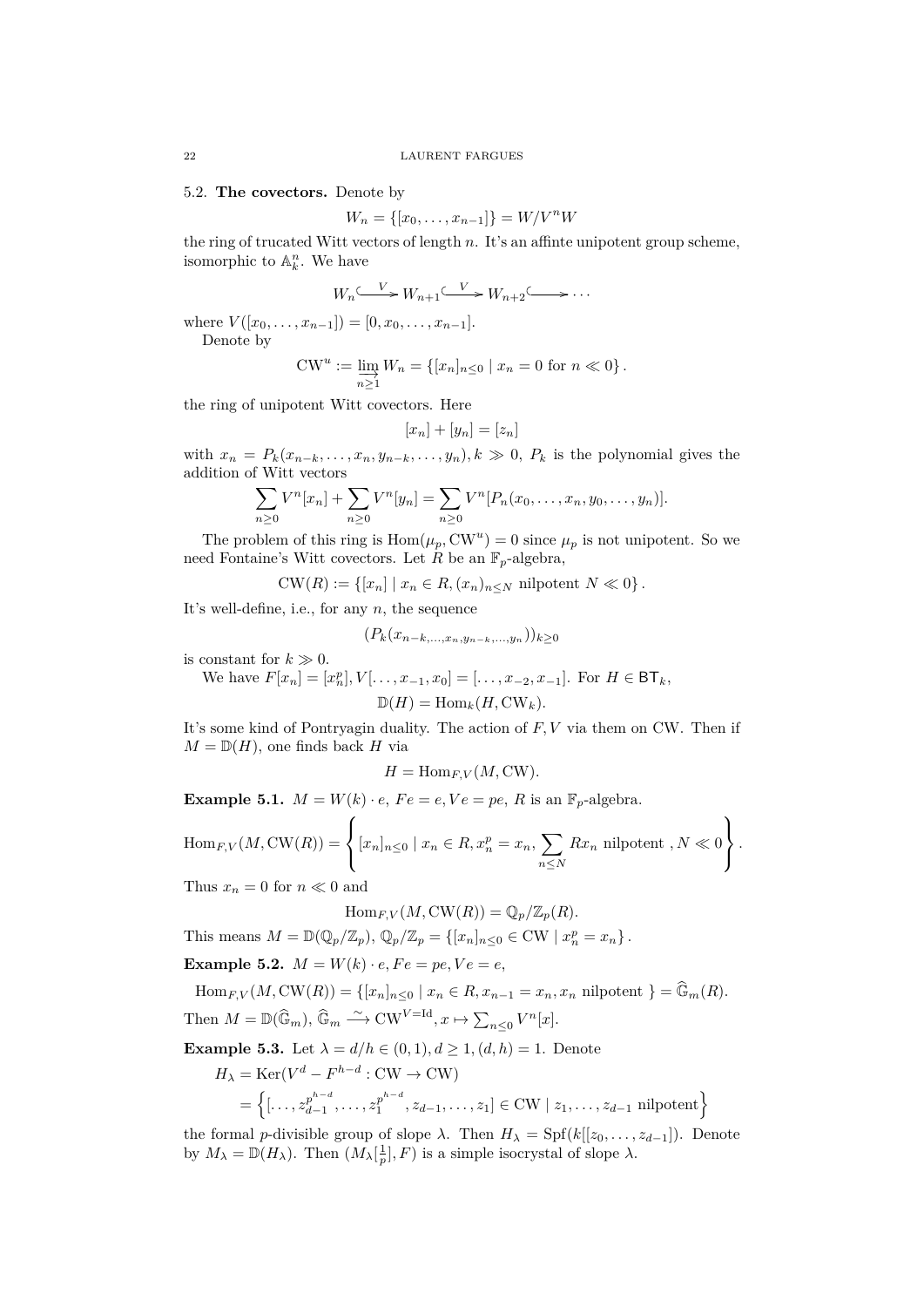If 
$$
[x_k]_{k\geq 0} + [y_k]_{k\geq 0} = [p_k(x_0, ..., x_k, y_0, ..., y_k)]_{k\geq 0}
$$
, then  
\n
$$
(x_0, ..., x_{-d+1}) + H_\lambda (y_0, ..., y_{-d+1}) = (z_0, ..., z_{-d+1}),
$$
\n
$$
z_0 = \lim_{k \to +\infty} P_{kd}(x_{d-1}^{p^{k(h-d)}}, ..., x_0^{p^{k(h-d)}}, ..., x_{-d+1}, ..., x_0, ..., y_0)
$$

for the  $(x_0, \ldots, x_{-d+1}, y_0, \ldots)$ -adic topology on  $k[[x_i, y_i]]$ .

<span id="page-22-0"></span>5.3. **Period isomorphism in characteristic**  $p$ . Let  $F/\overline{\mathbb{F}}_p$  be a perfectoid field, *H* a *p*-divisible formal group over  $\overline{\mathbb{F}}_p$ . Let  $M = \mathbb{D}(H)$  be the contravariant Dieudonné module. Denote

BW = 
$$
\varprojlim_{V} CW = \{ [x_n]_{n \in \mathbb{Z}} \mid (x_n)_{n \leq N} \text{ is nilpotent}, N \ll 0 \}.
$$

Then

$$
0 \to W \to \text{BW} \to \text{CW} \to 0
$$

is exact.

Since

$$
H(\mathcal{O}_F) = \text{Hom}(\text{Spf}\mathcal{O}_F, H) = \varprojlim_{(0) \neq \mathfrak{a} \subset \mathcal{O}_F} H(\mathcal{O}_F/\mathfrak{a}),
$$

$$
CW(\mathcal{O}_F) = \varprojlim CW(\mathcal{O}_F/\mathfrak{a}) = \left\{ [x_n]_{n \leq 0} \mid x \in \mathcal{O}_F, \limsup_{n \to -\infty} |x_n| < 1 \right\}.
$$

We have

$$
H(\mathcal{O}_F) = \text{Hom}_{W(k)[F,V]}(M, \text{CW}(\mathcal{O}_F)),
$$

*H* is formal if and only if *F* is topologically nilpotent on *M* and  $\mathcal{O}_F$  is perfect.

**Proposition 5.4.** *The projection*  $BW(\mathcal{O}_F) \rightarrow CW(\mathcal{O}_F)$  *induces* 

 $\text{Hom}_{W(k)[F,V]}(M, BW(\mathcal{O}_F)) \longrightarrow \text{Hom}_{W(k)[F,V]}(M, \text{CW}(\mathcal{O}_F)).$ 

*An inverse is given by*

$$
u \mapsto [x \mapsto \lim_{k \to +\infty} F^{-k} u(F^k x)].
$$

If  $(D, \varphi) = (M[\frac{1}{p}], F)$ , one deduces

$$
H(\mathcal{O}_F) = \text{Hom}_{\varphi}(D, \text{BW}(\mathcal{O}_F)).
$$

Now

$$
BW(\mathcal{O}_F) \hookrightarrow \mathcal{O}(Y_F) = B_F,
$$
  

$$
V^n[x_n] \mapsto [x_n^{p^{-n}}]p^n.
$$

Thus

$$
BW = \left\{ \sum_{n \in \mathbb{Z}} [x_n] p^n \mid x_n \in \mathcal{O}_F, \limsup_{n \to -\infty} |x_n|^{p^n} < 1 \right\} \subset B_F^+ = \mathcal{O}(Y_F \cup \{y_{\text{cris}}\})
$$

contains all periods with slope in [0*,* 1].

**Proposition 5.5.** Hom<sub> $\varphi$ </sub> $(D, BW(\mathcal{O}_F)) = Hom_{\varphi}(D, B_F)$ .

**Example 5.6.** For  $\lambda = d/h \in (0, 1]$ ,

$$
H_{\lambda}(\mathcal{O}_F) = B_F^{\varphi^h = p^d} = \text{BW}(\mathcal{O}_F)^{V^d = F^{h-d}}
$$
  
= 
$$
\left\{ \sum_{k=0}^{d-1} \sum_{n \in \mathbb{Z}} [x_k^{p^{-nh}}] p^{nd+k} \mid x_0, \dots, x_{d-1} \in \mathfrak{m}_F \right\}.
$$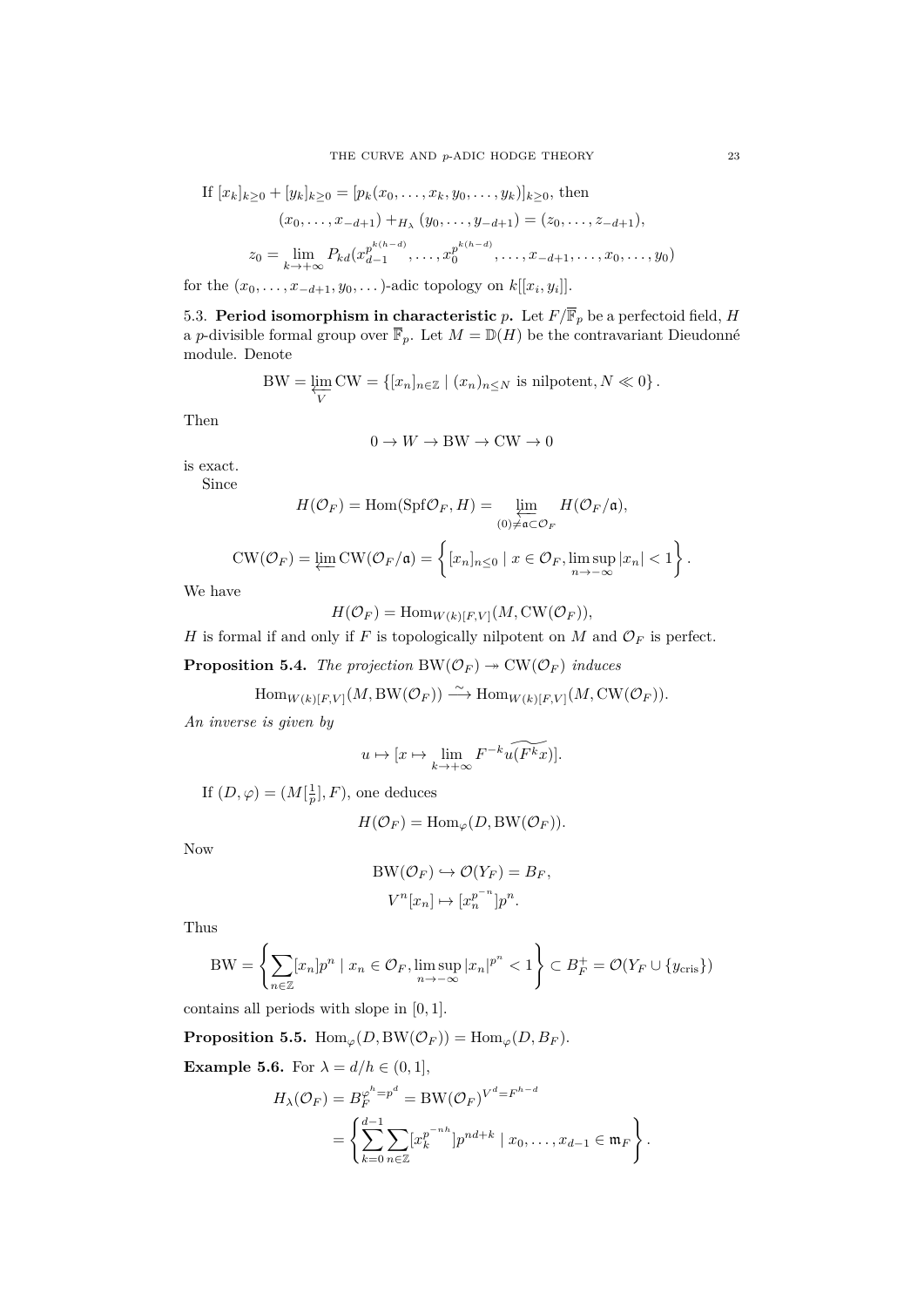If  $\lambda = 1$ , we have an isomorphism

$$
\begin{aligned} \mathfrak{m}_F &\stackrel{\sim}{\longrightarrow} B^{\varphi=p} \\ \varepsilon &\mapsto \sum_{n\in\mathbb{Z}} [\varepsilon^{p^{-n}}] p^n. \end{aligned}
$$

Denote by

$$
\mathcal{L} = \sum_{n \geq 0} \frac{T^{p^n}}{p^n} \in \mathbb{Q}_p[[T]]
$$

the logarithm of a *p*-typical formal group law  $\mathcal{F}/\mathbb{Z}_p$ . Then

$$
X +_{\mathcal{F}} Y = \mathcal{L}^{-1}(\mathcal{L}(X) + \mathcal{L}(Y)) \in \mathbb{Z}_p[[X, Y]].
$$

For  $X +_{\widehat{\mathbb{G}}_m} Y = XY + X + Y$ ,  $\log_{\widehat{\mathbb{G}}_m} = \log(1 + T)$ . Denote by  $E(T) = \exp(\mathcal{L}(T)) \in$  $\mathbb{Z}_p[[T]]$  the Artin-Hasse map. Then  $E: \mathcal{F} \longrightarrow \widehat{\mathbb{G}}_m$  and we have a commutative diagram

$$
(m_F, +_{\mathcal{F}}) \xrightarrow{\sim} B^{\varphi=p}
$$
  

$$
E \downarrow^{\simeq} \xrightarrow{\varepsilon \mapsto \sum_{n \in \mathbb{Z}} [\varepsilon^{p^{-n}}] p^n} B^{\varphi=p}
$$
  

$$
(m_F, +_{\widehat{\mathbb{G}}_m}) \xrightarrow{\sim} \xrightarrow{\sim} B^{\varphi=p}.
$$

If  $\lambda = d/h \notin [0, 1], B^{\varphi^h = p^d}$  has no explicit description: the Banach-Colmez space  $\mathbb{B}^{\varphi^h=p^d}$  is not representatble by a pefectoid space but by a diamond (algebraic space for pro-étale topology).

<span id="page-23-0"></span>5.4. **Periods in unequal characteristic.** Let  $C/\mathbb{Q}_p$  be an algebraically closed field,  $F = C^{\flat}$ ,  $H/\mathcal{O}_C$  a formal *p*-divisible group. We are going to look at the universal cover lim *H* of *H*. *←−×p*

**Proposition 5.7.** *There is an isomorphism*  $\varprojlim_{\lambda_p} H(\mathcal{O}_C) \longrightarrow \varprojlim_{\lambda_p}$  $\frac{\lim_{\infty} H(\mathcal{O}_C/p\mathcal{O}_C)$ *.* The inverse is given by sending  $(x_n)_{n\geq 0}$  to  $(\lim_{k\to +\infty}p^{-k}\widetilde{x}_{n+k})_{n\geq 0}$  via any lift of  $H(\mathcal{O}_C)$  =  $\lim_{\mathcal{C}} H(\mathcal{O}_C/p^i \mathcal{O}_C) \to H(\mathcal{O}_C/p \mathcal{O}_C).$ *←−×p*

The last isomorphism comes from that *H* is *p*-divisible  $p^{\infty}$ -torsion,  $H_{\eta} = \overset{\circ}{B}$ *d C* , while  $\times p$  contracts everything to 0.

Suppose  $\mathbb{H}/\overline{\mathbb{F}}_p$  is a *p*-divisible group with an identification

$$
\mathbb{H} \otimes_{\overline{\mathbb{F}}_p} \mathcal{O}_C/p\mathcal{O}_C \stackrel{\sim}{\longrightarrow} H \otimes_{\mathcal{O}_C} \mathcal{O}_C/p\mathcal{O}_C.
$$

Take  $\varpi^{\sharp} = p$ , then

$$
\lim_{\substack{\times p \\ \times p}} H(\mathcal{O}_C) = \lim_{\substack{\times p \\ \times p}} H(\mathcal{O}_C/p\mathcal{O}_C) = \lim_{\substack{\times p \\ \times p}} \mathbb{H}(\mathcal{O}_C/p\mathcal{O}_C) = \lim_{\substack{\times p \\ \times p}} \mathbb{H}(\mathcal{O}_F/\varpi\mathcal{O}_F)
$$
\n
$$
= \lim_{\substack{\times p \\ \times p}} \mathbb{H}(\mathcal{O}_F) = \mathbb{H}(\mathcal{O}_F) = \text{Hom}_{\varphi}(D, B_F),
$$

where  $(D, \varphi) = \mathbb{D}(\mathbb{H}).$ 

*Remark* 5.8*.* More generally

$$
\varprojlim_{\chi_p} H_\eta = \overset{\circ}{B}_C^{d,1/p^\infty}
$$

is a pre-perfectoid ball  $\text{Spf}[[X_0^{1/p^\infty}, \dots, X_{d-1}^{1/p^\infty}]]_\eta$  over *C*, where  $H_\eta = \overset{\circ}{B}$  $\frac{d}{C}$ . The tilt of this is  $(\mathbb{H}^{1/p^{\infty}} \otimes_{\overline{\mathbb{F}}_p} \mathcal{O}_F)_\eta$ .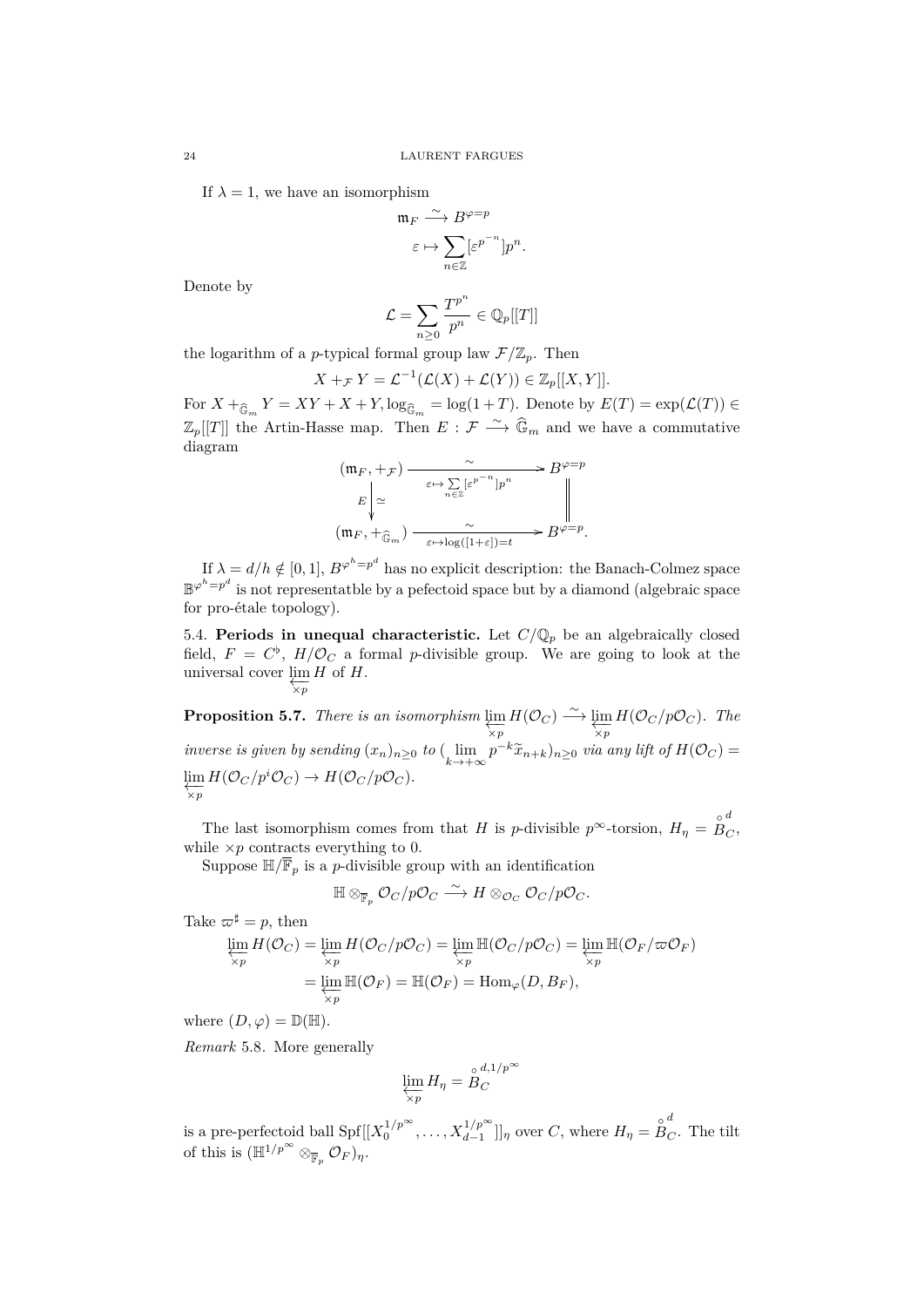Let

$$
\log_H : H_\eta \to \mathrm{Lie} H \otimes_{\mathcal{O}_C} \mathbb{G}_a^{\mathrm{rig}}
$$

be the logarithm of the formal group  $H_{\eta}$ . This is a morphism of rigid analytic groups, which is an étale  $H(\mathcal{O}_C)[p^\infty]$ -tower.

By applying  $\varprojlim_{\chi_p}$  on the exact sequence

$$
0 \to H(\mathcal{O}_C)[p^{\infty}] \to H_\eta \stackrel{\log_H}{\longrightarrow} \mathrm{Lie} H \otimes_{\mathcal{O}_C} \mathbb{G}_a^{\mathrm{rig}} \to 0,
$$

we get

$$
0 \to V_p(H) \to \varprojlim_{\chi_p} H(\mathcal{O}_C) \overset{\log_H(x_0)}{\longrightarrow} \mathrm{Lie} H[\frac{1}{p}] \to 0.
$$

Rewrite it in terms of covariant isocrystals, we get

$$
0 \to V_p(H) \to (D \otimes_{\breve{\mathbb{Q}}_p} B_F)^{\varphi=p} \to \mathrm{Lie} H[\frac{1}{p}] \to 0.
$$

Here let  $\text{Fil}D_C = \omega_{H^D}[\frac{1}{p}] \subset D_C$  be the Hodge filtration. Then  $D_C/\text{Fil}D_C =$ Lie $H[\frac{1}{p}]$  and the last map in the exact sequence is given by

$$
(D \otimes_{\mathbb{Q}_p} B_F)^{\varphi = \text{Id}} \longrightarrow \text{Lie} H\left[\frac{1}{p}\right] \longrightarrow \left[\begin{array}{c}\n\downarrow & \downarrow \\
\downarrow & \downarrow \\
\downarrow & \downarrow \\
D \otimes_{\mathbb{Q}_p} B_F \xrightarrow{\operatorname{id} \otimes \theta} D_C\n\end{array}\right]
$$

**Example 5.9.** When  $H = \widehat{\mathbb{G}}_m$ , this is just the fundamental exact sequence.

**Proposition 5.10.**  $V_p(H) \to (D \otimes B)^{\varphi=p}$  induces an isomorphism

$$
V_p(H) \otimes_{\mathbb{Q}_p} B[\frac{1}{p}]^{\varphi=\text{Id}} \stackrel{\sim}{\longrightarrow} (D \otimes_{\breve{\mathbb{Q}}_p} B[\frac{1}{t}])^{\varphi=\text{Id}}.
$$

Use Poincaré duality, we get a perfect pairing

$$
V_p(H) \times V_p(H^D) \xrightarrow{\cup} \mathbb{Q}_p(1) = \mathbb{Q}_p t
$$
  
\n
$$
\downarrow
$$
  
\n
$$
(D \otimes B)^{\varphi=p} \times (D^* \otimes B)^{\varphi=\text{Id}} \xrightarrow{\cup} B^{\varphi=p}.
$$

The right hand side map is an isomorphism after inverting *t*.

**Corollary 5.11.** *For any p-divisible group*  $H/\mathcal{O}_C$ *, the corresponding* (*D,* $\varphi$ *, FilD<sub><i>C*</sub></sub>) *defines a modification of vector bundles on*  $X_F$  *at*  $\infty \in |X_F|$ ,

$$
0 \to V_p(H) \otimes_{\mathbb{Q}_p} \mathcal{O}_X \to \mathcal{E}(D, p^{-1}\varphi) \to i_{\infty *} \text{Lie}H[\frac{1}{p}] \to 0.
$$

In particular, via  $D_C = \mathcal{E}(D, p^{-1}\varphi)_{\infty} \otimes k(\infty)$ ,  $u : \mathcal{E}(D, p^{-1}\varphi) \to i_{\infty *} D_C$ ,  $u^{-1}(i_{\infty *} \text{Fil} D_C)$ *is a trivial bundle.*

# 6. Topics on classification theorem

<span id="page-24-0"></span>6.1. **Lubin-Tate space.** Let  $\mathbb{H}$  be a 1-dimensional hegith *n* formal *p*-divisible group. Let

$$
\mathfrak{X} = \mathrm{Def}(\mathbb{H}) \simeq \mathrm{Spf}(W(\overline{\mathbb{F}}_p)[[X_1,\ldots,X_{n-1}]]).
$$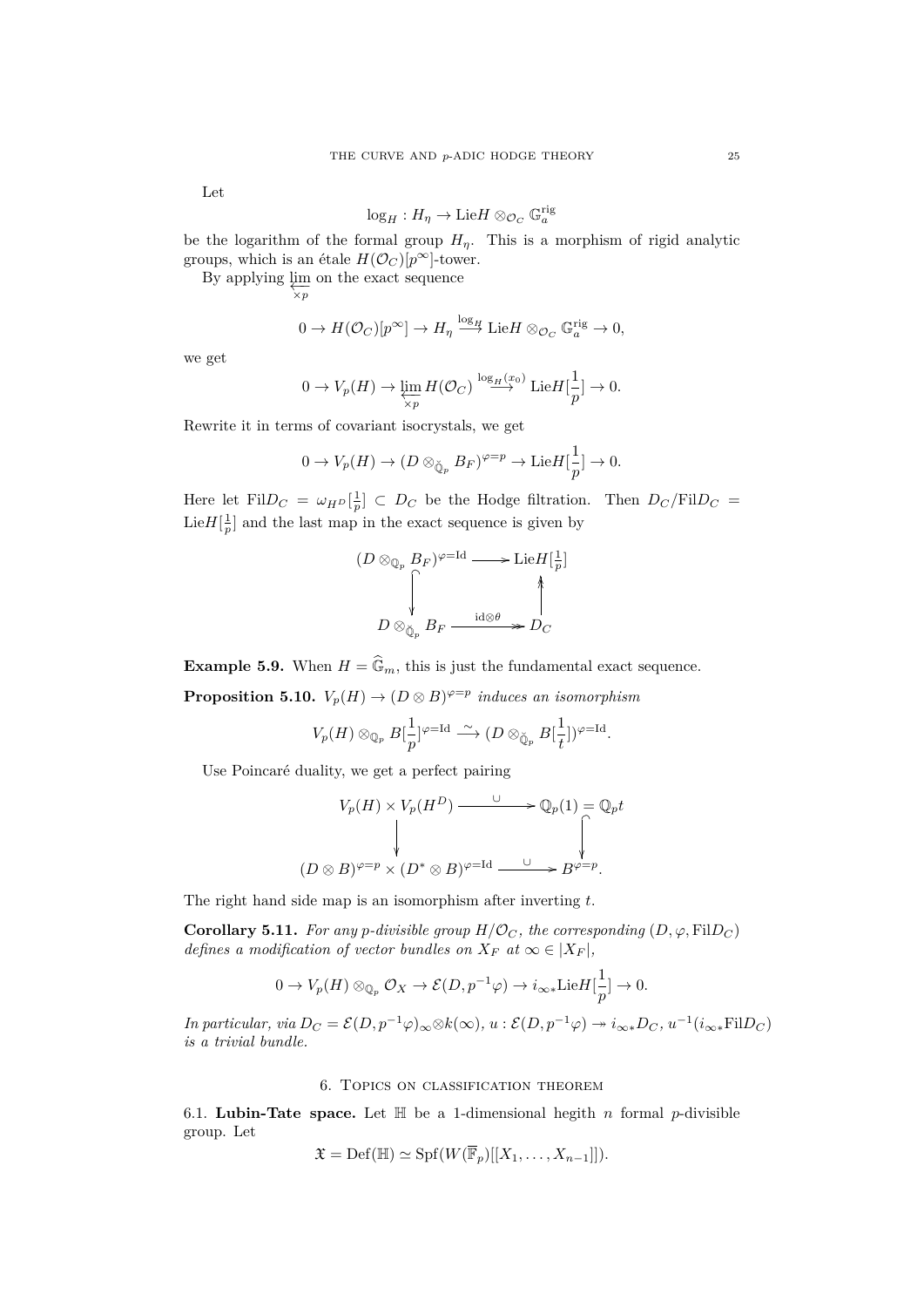Then we have Gross-Hopkins period morphism, which is an anlog of Griffiths period morphism.

$$
\mathfrak{X}_{\eta}=\overset{\circ}{B}_{\breve{\mathbb{Q}}_p}^{n-1}\\ \Bigg|_{\substack{\pi_{\mathrm{dR}}\\ \mathbb{P}_\psi^{n-1}\\ \breve{\mathbb{Q}}_p}}\Bigg|
$$

Denote  $(D, \varphi) = \mathbb{D}(\mathbb{H})$ . Then for  $x \in \mathfrak{X}(\mathcal{O}_C) = \mathfrak{X}_\eta(C)$ ,  $\pi_{\text{dR}}(x) = \text{Fil} D_C \subset D_C$  is a codimension  $1 = \dim \mathbb{H}$  subspace, that is, the Hodge filtration of  $x^* H^{\text{univ}} / \mathcal{O}_C$ , where  $H^{\text{univ}}/\mathfrak{X}$  is a universal deformation.

**Theorem 6.1** (Lafaille, Gross-Hopkins).  $\pi_{\text{dR}}$  *is a surjective étale cover.* 

That's to say, any codimension one subspace  $\text{Fil}D_C$  is the Hodge filtration of a lift of  $\mathbb H$  to  $\mathcal O_C$ . This is a *p*-adic analog of Kodaira-Spencer map. The étaleness follows from Grothendieck-Messing deformation theory.

We have  $\mathcal{E}(D, p^{-1}\varphi) = \mathcal{O}_X(\frac{1}{n}).$ 

**Corollary 6.2.** For any degree 1 modification of  $\mathcal{O}_X(\frac{1}{n})$ ,

$$
0\to \mathcal{E}\to \mathcal{O}_X(\frac{1}{n})\to \mathcal{F}\to 0
$$

*where*  $\mathcal{F}$  *is a degree* 1 *torsion coherent sheaf, we have trivial*  $\mathcal{E} \simeq \mathcal{O}_{X}^{n}$ .

Conversely,

**Proposition 6.3.** *For*

$$
0 \to \mathcal{O}_X^n \to \mathcal{E} \to \mathcal{F} \to 0
$$

*where*  $\mathcal{F}$  *is a degree* 1 *torsion coherent sheaf, we have*  $\mathcal{E} = \mathcal{O}_X(\frac{1}{d}) \oplus \mathcal{O}_X^{n-d}, 1 \leq d \leq n$ .

The modification is given by a surjection

$$
u: C(-1)^n = (t^{-1}B_{\rm dR}^+/B_{\rm dR}^+)^n \twoheadrightarrow L,
$$

where *L* is a one-dimensional *C*-vector space. Here  $\widehat{\mathcal{O}}_{X,\infty}^n \subset \widehat{\mathcal{E}}_{\infty} \subset t^{-1}\widehat{\mathcal{O}}_{X,\infty}^n$ . Up to replacing  $\mathcal{O}_X^n$  by  $\mathcal{O}_X^{n-i}$  and  $\mathcal E$  by  $\mathcal E'$  with  $\mathcal E = \mathcal E' \oplus \mathcal{O}_X^i$ , one can suppose  $u : \mathbb{Q}_p(-1)^n \hookrightarrow L$ , i.e.,  $u \in \Omega(C) \subset \mathbb{P}^{n-1}(C)$ .

We want to prove this if  $u \in \Omega(C)$ , then  $\mathcal{E} \cong \mathcal{O}_X(\frac{1}{n})$ . Let  $D = \text{End}(\mathcal{O}_X(\frac{1}{n}))$  $D_{\frac{1}{n}}$  be the division algebra with invariant  $\frac{1}{n}$ . It induces  $D \otimes_{\mathbb{Q}_p} \mathcal{O}_X \xrightarrow{\sim} \underline{\mathrm{End}}(\mathcal{O}_X(\frac{1}{n}))$ and  $D_X^{\text{op},\times} \longrightarrow \underline{\text{Aut}}(\mathcal{O}_X(-\frac{1}{n})) = \underline{\text{GL}}(\mathcal{O}_X(-\frac{1}{n}))$  as *X*-group schemes. Thus  $(D^{\text{op}})_X^{\times}$ torsors over *X* (pure inner form of GL*n*) is equivalent to GL*n*-torsors on *X* (vector bundle of rank *n*). In fact, if  $\mathcal T$  is a topos,  $G$  is a group on  $\mathcal T$ ,  $\mathbb T$  is a  $G$ -torsor in  $\mathcal T$ ,  $H = G^T$  is the inner twisting of *G*,

$$
[\mathbb{T}] \in \mathrm{H}^1(\mathcal{T}, G) \to \mathrm{H}^1(\mathcal{T}, G_{\mathrm{ad}}) \ni [H] = [\underline{\mathrm{Aut}}(\mathbb{T})].
$$

Then  $t \mapsto \text{Isom}(\mathbb{T}, t)$  induces the equivalence between *G*-torsors and *H*-torsors. Now

$$
0\to \mathcal{O}_X^n\to \mathcal{E}\to \mathcal{F}\to 0
$$

is equivalent to

$$
0 \to \mathcal{O}_X(-\frac{1}{n}) \to \mathcal{E}' \to \mathcal{F}' \to 0
$$

as  $D^{op} \otimes \mathcal{O}_X$ -module. Take dual modification, we get

$$
0 \to \mathcal{E}'' \to \mathcal{O}_X(\frac{1}{n}) \to \mathcal{F}'' \to 0
$$

as  $D \otimes \mathcal{O}_X$ -module.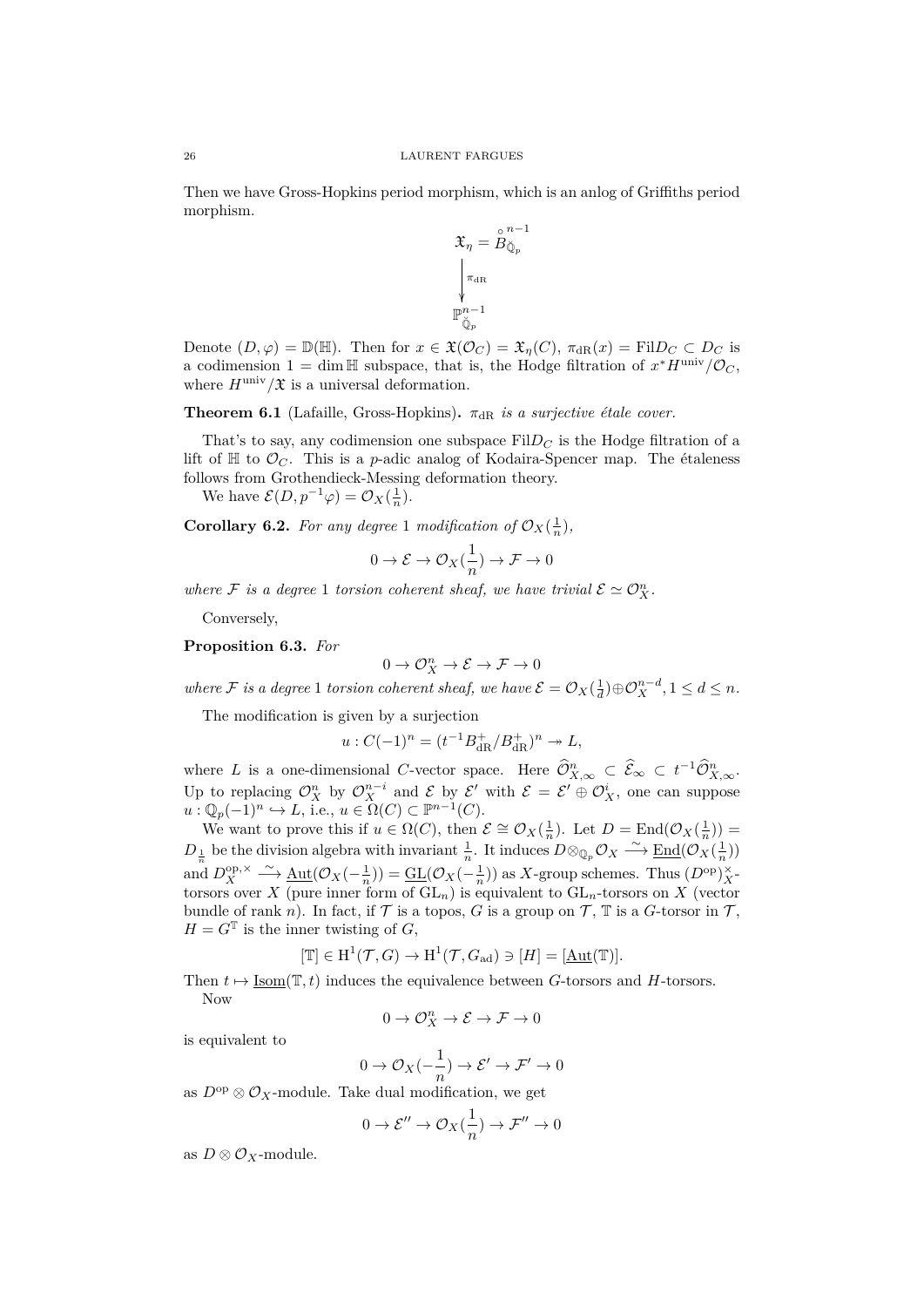**Theorem 6.4** (Drinfeld). *Any element of*  $\Omega(C)$  *is the Hodge filtration of a special formal OD-module.*

Hence  $\mathcal{E}'' \simeq D \otimes_{\mathbb{Q}_p} \mathcal{O}_X$ . The result follow by applying  $\text{Hom}(\mathcal{O}_X(\frac{1}{n}), -)$ .

## <span id="page-26-0"></span>6.2. **Proof of the classification for rank two vector bundles.**

**Proposition 6.5.** *Let F be a degree one torsion coherent sheaf on X. (1) If*

$$
0 \to \mathcal{E} \to \mathcal{O}(d_1) \oplus \mathcal{O}(d_2) \to \mathcal{F} \to 0
$$
  
with  $d_1 \neq d_2$ ,  $\mathcal{E} \cong \mathcal{O}(d_1 - 1) \oplus \mathcal{O}(d_2)$  or  $\mathcal{O}(d_1) \oplus \mathcal{O}(d_2 - 1)$ .  
(2) If  
 $0 \to \mathcal{E} \to \mathcal{O}(d) \oplus \mathcal{O}(d) \to \mathcal{F} \to 0$ ,  
 $\mathcal{E} \cong \mathcal{O}(d - \frac{1}{2})$  or  $\mathcal{O}(d - 1) \oplus \mathcal{O}(d)$ .  
(3) If  
 $0 \to \mathcal{E} \to \mathcal{O}(d + \frac{1}{2}) \to \mathcal{F} \to 0$ ,

 $\mathcal{E} \cong \mathcal{O}(d)^2$ .

(1) by explicit computation. (2) is a consequence of Lubin-Tate case. (3) is a consequence of Drinfeld case.

Let  $\mathcal E$  be a rank 2 vector bundle on  $X$ . Then there is

$$
0 \to \mathcal{O}(d_1) \to \mathcal{E} \to \mathcal{O}(d_2) \to 0.
$$
  
If  $d_2 \leq d_1$ , Ext<sup>1</sup>( $\mathcal{O}(d_2)$ ,  $\mathcal{O}(d_1)$ ) = 0 and  $\mathcal{E} = \mathcal{O}(d_1) \oplus \mathcal{O}(d_2)$ . If  $d_2 > d_1$ ,  
 $0 \longrightarrow \mathcal{O}(d_1) \longrightarrow \mathcal{E} \longrightarrow \mathcal{O}(d_2) \longrightarrow 0$   
 $0 \longrightarrow \mathcal{O}(d_2) \longrightarrow \mathcal{E}' \longrightarrow \mathcal{O}(d_2) \longrightarrow 0.$ 

In both cases,

$$
0 \to \mathcal{E} \to \mathcal{O}_X(d)^2 \to \mathcal{F} \to 0.
$$

Let Fil<sup>•</sup> be a filtration of  $\mathcal F$  such that  $gr^i \mathcal F$  is zero or degree one torsion coherent sheaf,  $\forall i$ . Take Fil<sup>•</sup> $\mathcal{O}_X(d)^2 = u^{-1}(\text{Fil}^{\bullet}\mathcal{F})$ . Then for any *i*, Fil<sup>*i*+1</sup> $(\mathcal{O}_X(d)^2)$  is  $Fil^i(\mathcal{O}_X(d)^2)$ , or a degree one modification of  $Fil^i(\mathcal{O}_X(d)^2)$ . By induction on  $i \in \mathbb{Z}$ , we get  $\text{Fil}^i(\mathcal{O}_X(d)^2) = \mathcal{O}(k + \frac{1}{2})$  or  $\mathcal{O}(k_1) \oplus \mathcal{O}(k_2)$ .

<span id="page-26-1"></span>6.3. Weakly admissible implies admissible. Let  $K/\mathbb{Q}_p$  be a discrete valuation field with perfect residue field. Denote  $C = \overline{K}$ ,  $G_K = \text{Gal}(\overline{K}/K)$ ,  $K_0 =$  $W(k_K)_{\mathbb{Q}}$ ,  $\sigma$  the Frobenius on  $K_0$ . Denote by  $\varphi$ -ModFil<sub>K/K<sub>0</sub></sub> the category of triples  $(D, \varphi, \mathrm{Fil}^{\bullet}D_K)$ , where  $(D, \varphi)$  is an isocrystal and Fil<sup>•</sup> is a Hodge filtration of  $D_K$ . Define

$$
t_N = v_p(\det \varphi)
$$
  

$$
t_H = \sum i \dim \operatorname{gr}^i D_K.
$$

Denote

$$
\mathbb{V}_{\mathrm{cris}}(D,\varphi,\mathrm{Fil}^{\bullet}D_K)=\mathrm{Fil}^0(D\otimes_{K_0}B_{\mathrm{cris}})^{\varphi=\mathrm{Id}}=\mathrm{Fil}^0(D\otimes_{K_0}B[\frac{1}{t}])^{\varphi=\mathrm{Id}}.
$$

There is a *GK*-action on it.

**Definition 6.6.**  $(D, \varphi, \mathrm{Fil}^{\bullet}D_K)$  is *admissible* if

$$
\dim_{\mathbb{Q}_p} \mathbb{V}_{\mathrm{cris}}(D, \varphi, \mathrm{Fil}^\bullet D_K) = \dim_{K_0} D.
$$

**Definition 6.7.**  $(D, \varphi, \text{Fil}^{\bullet}D_K)$  is *weakly admissible* if  $t_H = t_N$ , and for any subisocrystal  $D' \subset D$ ,  $t_H(D', \varphi|_{D'}, D'_K \cap \text{Fil}^{\bullet} D_K) \le t_N(D', \varphi|_{D'}, D'_K \cap \text{Fil}^{\bullet} D_K)$ .